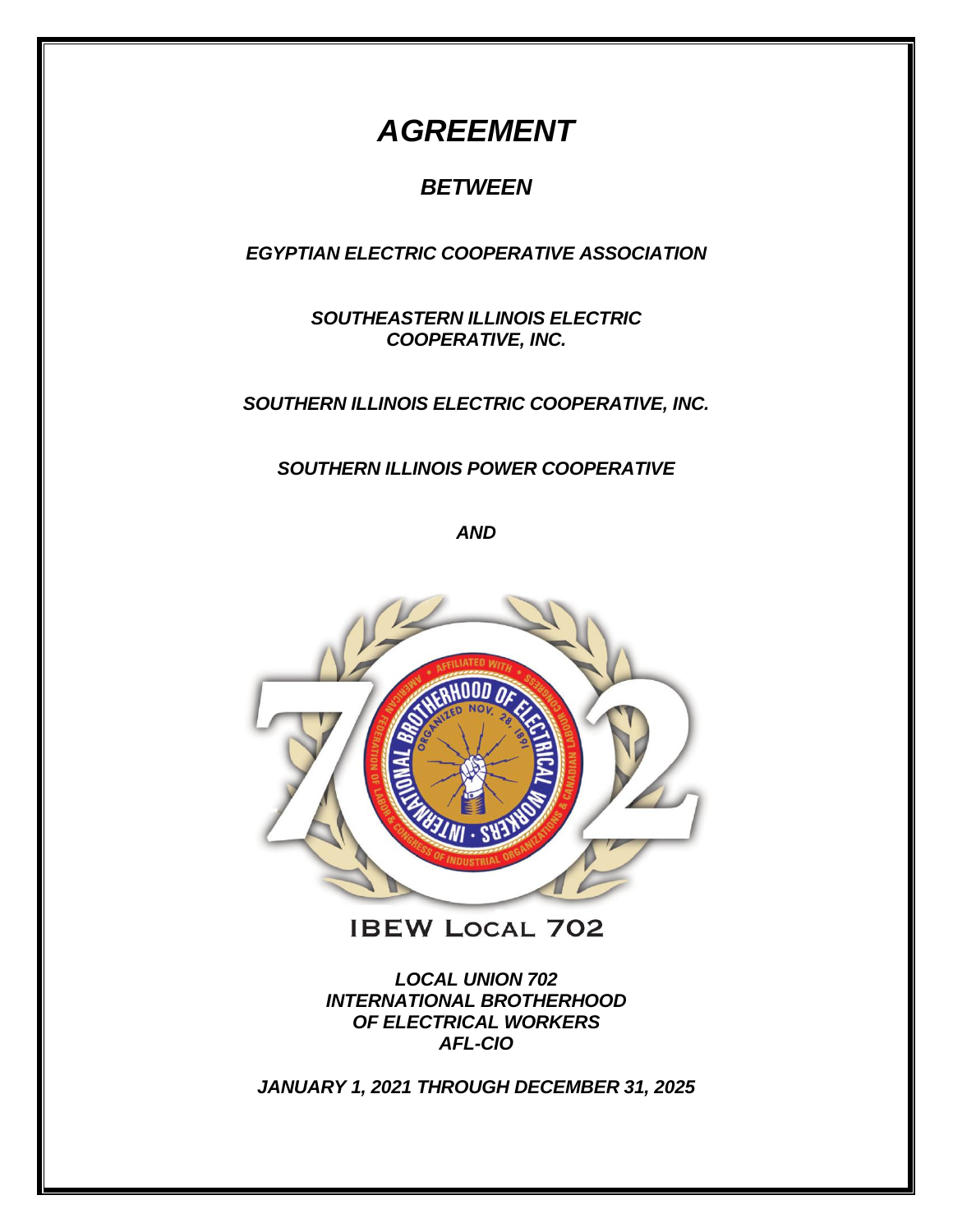| <b>Title</b>                                                 | <u>Page</u>    |
|--------------------------------------------------------------|----------------|
| <u>Agreement</u>                                             | 1              |
| 60 day Notice                                                | 1              |
| <b>Notice to Amend</b>                                       | 1              |
|                                                              |                |
| <u>Article I ~ Scope of the Agreement and Union Security</u> |                |
| Section 1.01 - Recognition                                   | $\overline{2}$ |
| Section 1.02 - Geographic Effect                             | $\overline{2}$ |
| Section 1.03 - Union Shop                                    | $\overline{2}$ |
| Section 1.04 - Dues Checkoff                                 | $\overline{2}$ |
| Section 1.05 - C.O.P.E. Contributions                        | 3              |
|                                                              |                |
| <b>Article II ~ Recognition of the Management Rights</b>     |                |
| Section 2.01 - Management Rights                             | 3              |
|                                                              |                |
| <b>Article III ~ Negotiation and Arbitration</b>             |                |
| Section 3.01 – Obligation To Furnish Electric Service        | 3              |
| Section 3.02 – Union Officers and Committees                 | 3              |
| Section 3.03 – Grievance Procedure, First Step               | $\overline{4}$ |
| Section 3.04 - Grievance Procedure, Second Step              | 4              |
| Section 3.05 - Arbitration                                   | 5              |
|                                                              |                |
| <b>Article IV ~ Seniority</b>                                |                |
| Section 4.01 - Definition                                    | 5              |
| Section 4.02 - Probationary Period and Seniority Computed    | 5              |
| Section 4.03 - Layoff                                        | 6              |
| Section 4.04 - Seniority Broken                              | 8              |
| Section 4.05 - Filling Vacancies                             | 9              |
| Section 4.06 - Leave Of Absence                              | 10             |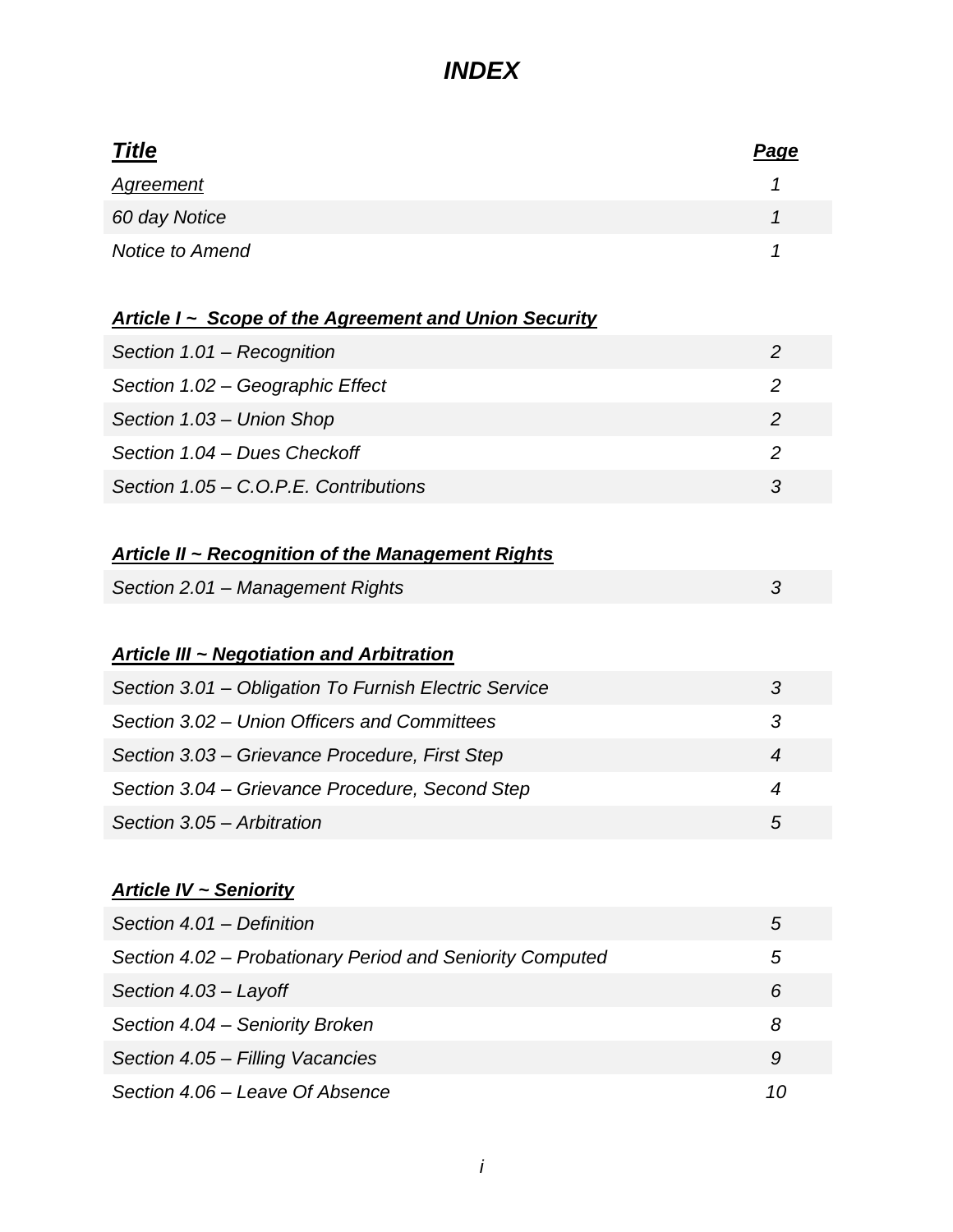| <b>Title</b>                                                          | Page |
|-----------------------------------------------------------------------|------|
| Section 4.07 - Injury, Accumulation of Seniority                      | 10   |
| Section 4.08 - Partial Disability                                     | 10   |
| Section 4.09 – Bidding Temporary And Permanent Line Foreman Job       | 11   |
| Section 4.10 – Work Duties of Meter Tester and Assistant Meter Tester | 11   |

### *Article V ~ General Rules and Working Conditions*

| Section 5.01 - Workweek And Work Day          | 11 |
|-----------------------------------------------|----|
| Section 5.02 – Working Hours And Location     | 12 |
| Section 5.03 - Shift Employees, Power Plant   | 13 |
| Section 5.04 – Meals and Lodging              | 13 |
| Section 5.05 - Meal Provided                  | 14 |
| Section 5.06 - Full Employment and Layoff     | 14 |
| Section 5.07 – Overtime Pay And Division      | 14 |
| Section 5.08 - Call-In Pay                    | 14 |
| Section 5.09 - Report-In Pay                  | 15 |
| Section 5.10 - High Premium                   | 15 |
| Section 5.11 - Holidays                       | 15 |
| Section 5.12 - Sunday Or Holiday Work         | 16 |
| Section 5.13 - Time And One-Quarter           | 16 |
| Section 5.14 - Work Schedule, Shift Employees | 16 |
| Section 5.15 - Shift Differential             | 16 |
| Section 5.16 - Line Foremen                   | 17 |
| Section 5.17 – Safety Appliances              | 17 |
| Section 5.18 - Voting                         | 17 |
| Section 5.19 - Discharge                      | 18 |
| Section 5.20 - Personal Car                   | 18 |
| Section 5.21 – Absence Notification           | 18 |
| Section 5.22 – One Man Trucks                 | 18 |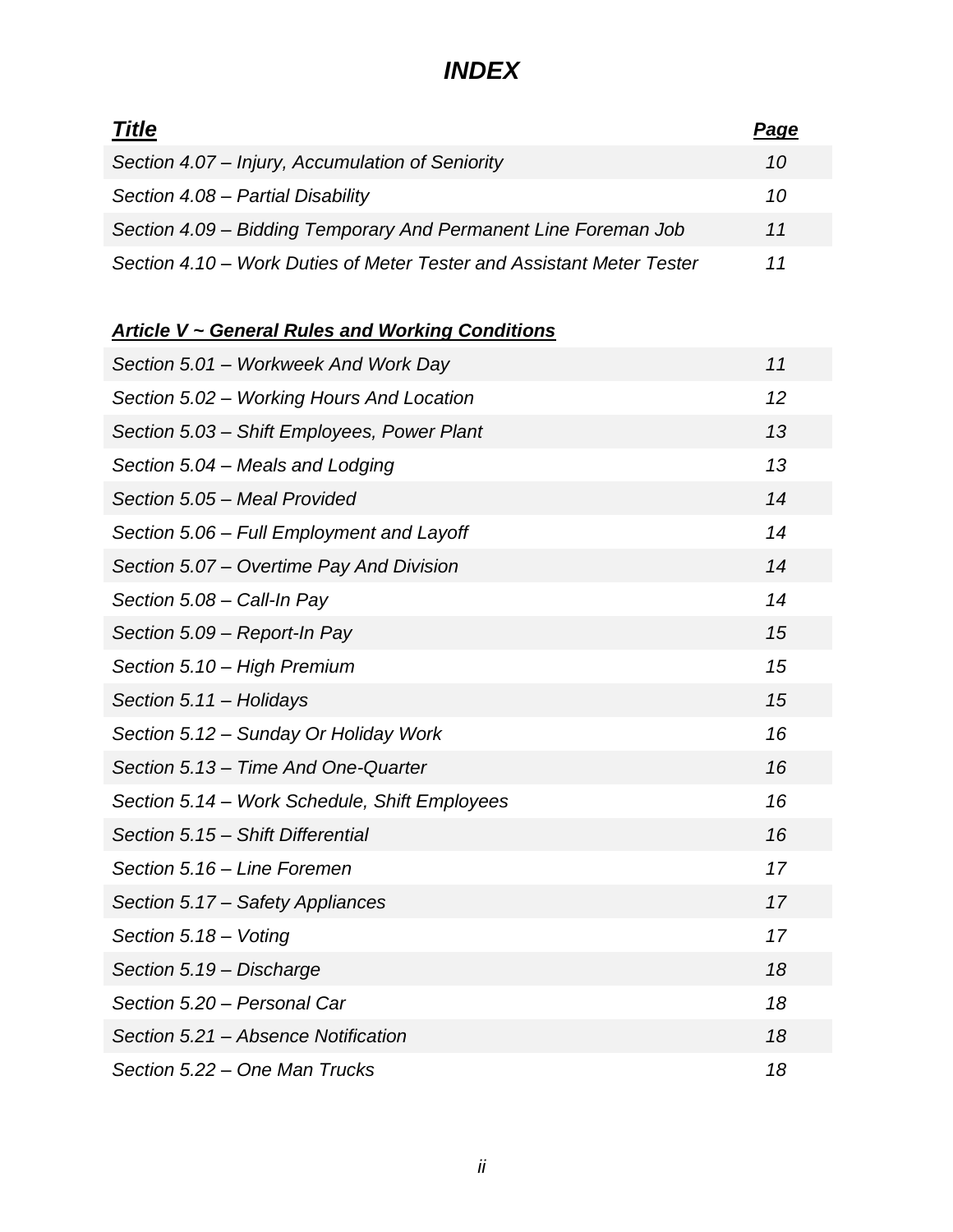| <b>Title</b>                                            | <u>Page</u> |
|---------------------------------------------------------|-------------|
| Section 5.23 – Truck Driver Vacancy                     | 18          |
| Section 5.24 - Painting Assignments                     | 18          |
| Section 5.25 - Rest Period                              | 19          |
| Section 5.26 – Headquarters Designation                 | 19          |
| Section 5.27 – Outage, Emergencies and After-Hour Calls | 19          |
| Section 5.28 - Tools                                    | 20          |
| Section 5.29 - First-Aid                                | 20          |
| Section 5.30 - Jury Service                             | 20          |
| Section 5.31 – Fringe Benefits And Benefit Plans        | 20          |
| Section 5.32 - Direct Deposit                           | 26          |
| Section 5.33 – Conflict With Law                        | 26          |
| Section 5.34 - No Discrimination                        | 26          |
| Section 5.35 - Agreement Interpretation                 | 26          |
| Section 5.36 - Seasonal Work                            | 27          |
| Section 5.37 – Drug Test                                | 27          |

### *Article VI ~ Vacations*

| Section 6.01 - Vacation Accrual               | 27 |
|-----------------------------------------------|----|
| Section 6.02 - Vacation, Six Years Service    | 28 |
| Section 6.03 - Vacation, Thirty Years Service | 28 |
| Section 6.04 - Terminal Leave Pay             | 28 |
| Section 6.05 - Vacation Eligibility           | 28 |

### *Article VII ~ Sickness, Disability, Physical Injury & Death in Family*

| Section 7.01 - Sick Days          | 29 |
|-----------------------------------|----|
| Section 7.02 - Immediate Family   | 29 |
| Section 7.03 – Sick Benefit Abuse | 29 |
| Section 7.04 – Funeral Leave      | 30 |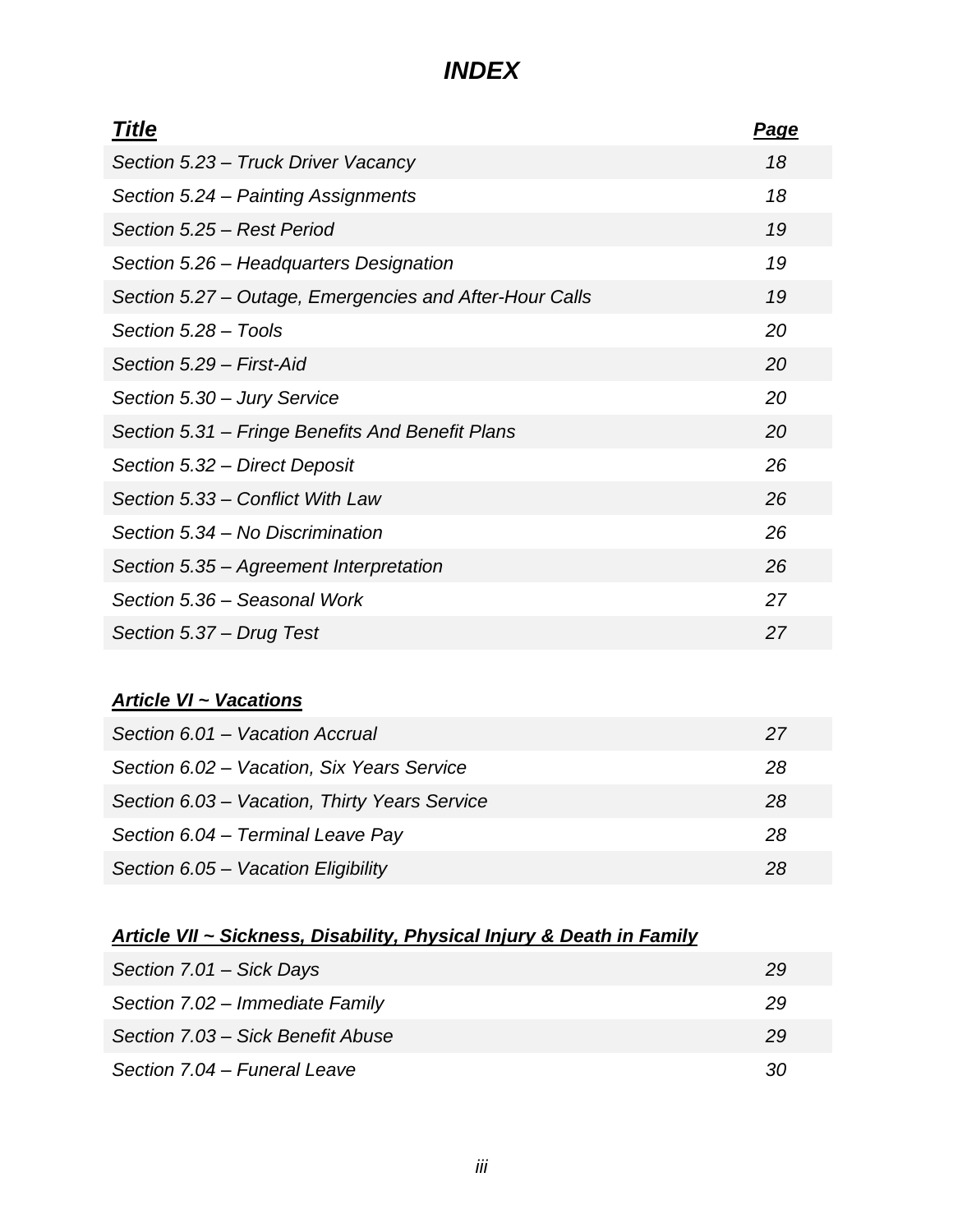| <b>Title</b>                                                       | <u>Page</u> |
|--------------------------------------------------------------------|-------------|
| Section 7.05 - Disability                                          | 30          |
| Section 7.06 - Bonus                                               | 30          |
| <b>Article VIII ~ Apprentice System and Ratio</b>                  |             |
| Section 8.01 - Ratio And Rotation                                  | 31          |
| Section 8.02 - Advancement, Paid Time                              | 31          |
| Section 8.03 - Apprentice Steps                                    | 32          |
| Section 8.04 – Apprentice Agreement                                | 32          |
| <u> Article IX ~ Special Rules Applying to Temporary Employees</u> |             |
| Section 9.01 – Contract Provisions, Temporary Employees            | 32          |
| Section 9.02 – Workweek, Lunch Time And Report/Return              | 33          |
| Section 9.03 – Report-In Pay and Layoff                            | 33          |
| Section 9.04 - Seniority                                           | 33          |
| <b>Appendix A ~ Wages</b>                                          | 35          |
| Appendix B ~ Gloving Program For Distribution Cooperatives         | 41          |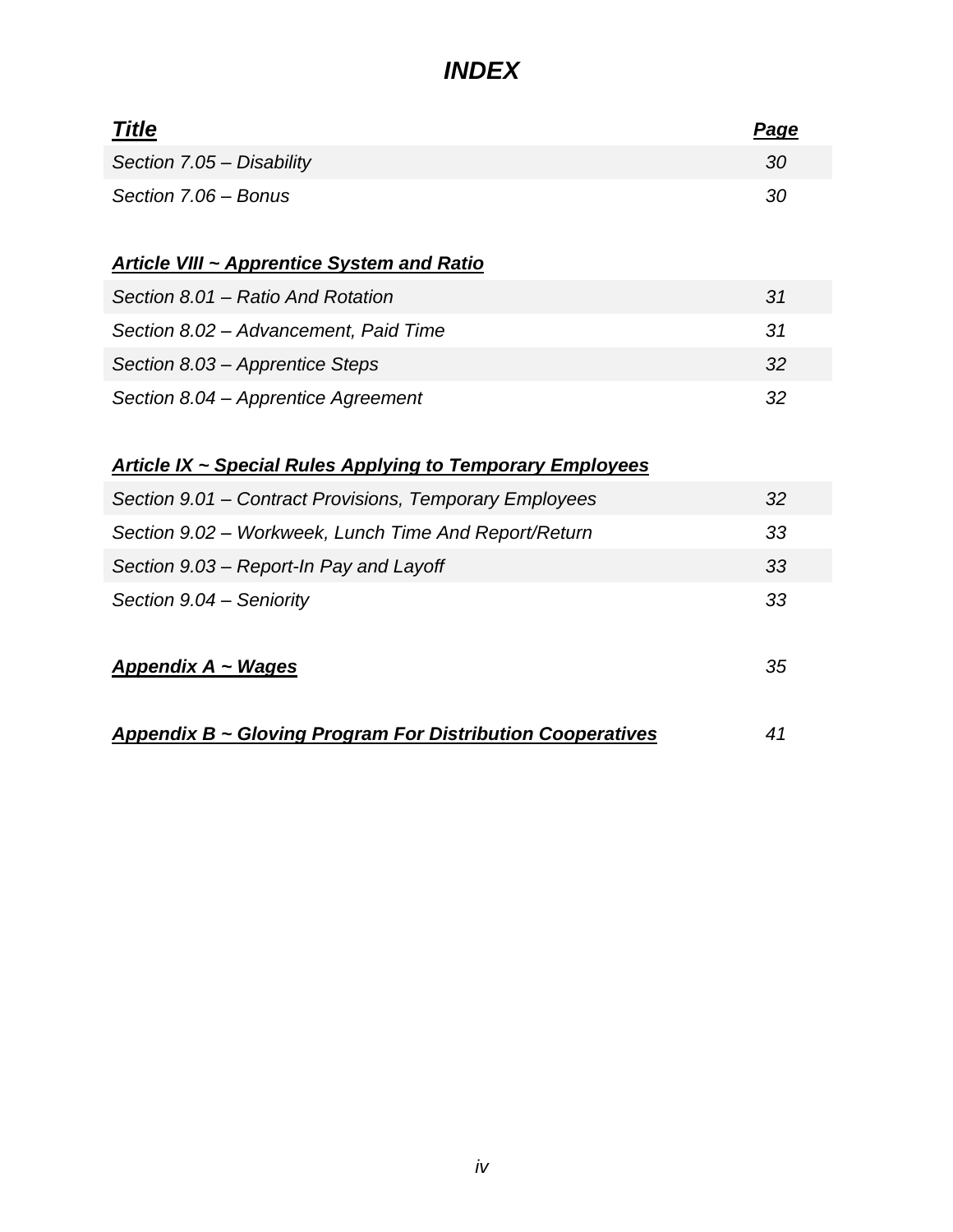# **AGREEMENT**

THIS AGREEMENT made and entered into this 1st day of January 1, 2021, by and between **EGYPTIAN ELECTRIC COOPERATIVE ASSOCIATION, SOUTHEASTERN ILLINOIS ELECTRIC COOPERATIVE, INC., SOUTHERN ILLINOIS ELECTRIC COOPERATIVE, INC.,** and **SOUTHERN ILLINOIS POWER COOPERATIVE**, a party of the first part, hereinafter called the "**Cooperatives**", the "**Cooperativ**e", the "**Employer**" or the "**Employers**", and **LOCAL UNION NO. 702 of the INTERNATIONAL BROTHERHOOD OF ELECTRICAL WORKERS**, a party of the second part, hereinafter called the "**Union**".

THIS AGREEMENT and the provisions thereof, when signed by the authorized representatives of the Cooperatives and the Union and approved by the President of the International Brotherhood of Electrical Workers, shall be binding upon the Cooperatives, their successors and assigns and shall be in effect until and including December 31, 2025, and shall continue in full force and effect from year to year thereafter until it has been canceled or amended by the giving of sixty (60) days written notice from one party to the other.

Should either party give notice to amend the Agreement, as specified in the previous paragraph, it is specifically agreed that any ensuing discussions shall be limited to the specific issues for amendment raised in the notice to amend and in any reply thereto. During the pendency of these negotiations, even if the negotiations shall continue past the anniversary date (or expiration date) of the Agreement, the Agreement shall continue in full force and effect and provided that all adjustments are retroactive to the anniversary date.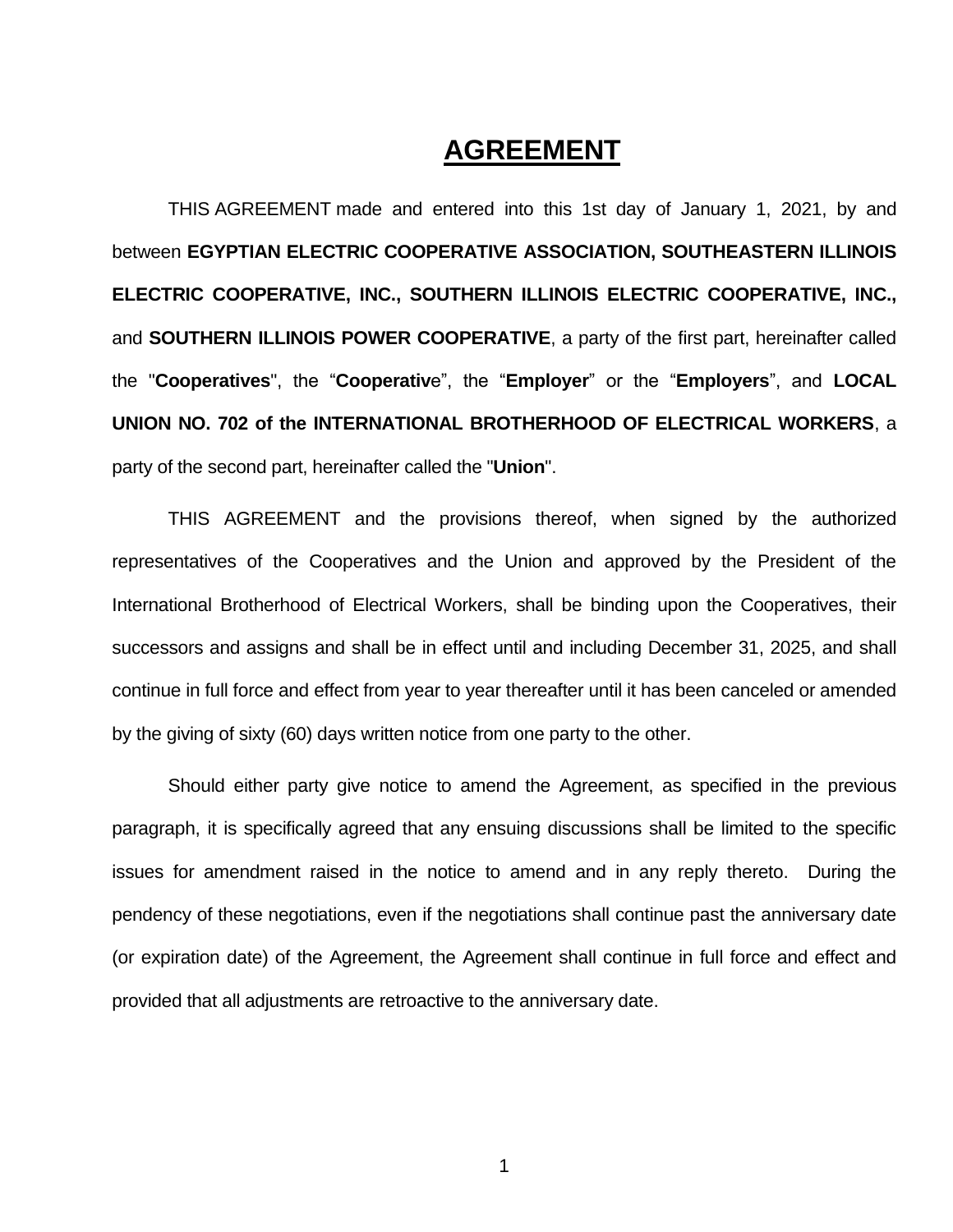#### **ARTICLE I**

#### **SCOPE OF THE AGREEMENT AND UNION SECURITY**

**SECTION 1.01** The Cooperative recognizes Local Union 702 of the International Brotherhood of Electrical Workers as the exclusive bargaining agent and representative of the employees for the classifications of each Cooperative respectively as set forth in Appendix A.

**SECTION 1.02** This Agreement shall have effect only on the properties of the Cooperatives falling within the classification for each Cooperative respectively as set forth in Appendix A provided that the parties agree that the employees of the service Cooperative shall construct and maintain the distributing system of the Power Cooperative.

**SECTION 1.03** It shall be a condition of employment that all employees of the Cooperatives covered by this Agreement as set forth in Section 1.01 who are members of the Union in good standing on the effective date of this Agreement shall remain members in good standing. New employees and present employees who are not members of the Union on the effective date of this Agreement shall become and remain members in good standing in the Union on the thirty-first day following the effective date of the Agreement or the date of their employment whichever is the later and must as a condition of employment remain a member in good standing as that term is construed under the law.

**SECTION 1.04** Union dues will be checked off of pay only on the separate written order of the individual employee subject to revocation by him at any time by means of a separate written order. The Company will notify the Union at once on the receipt of any such notice of revocation.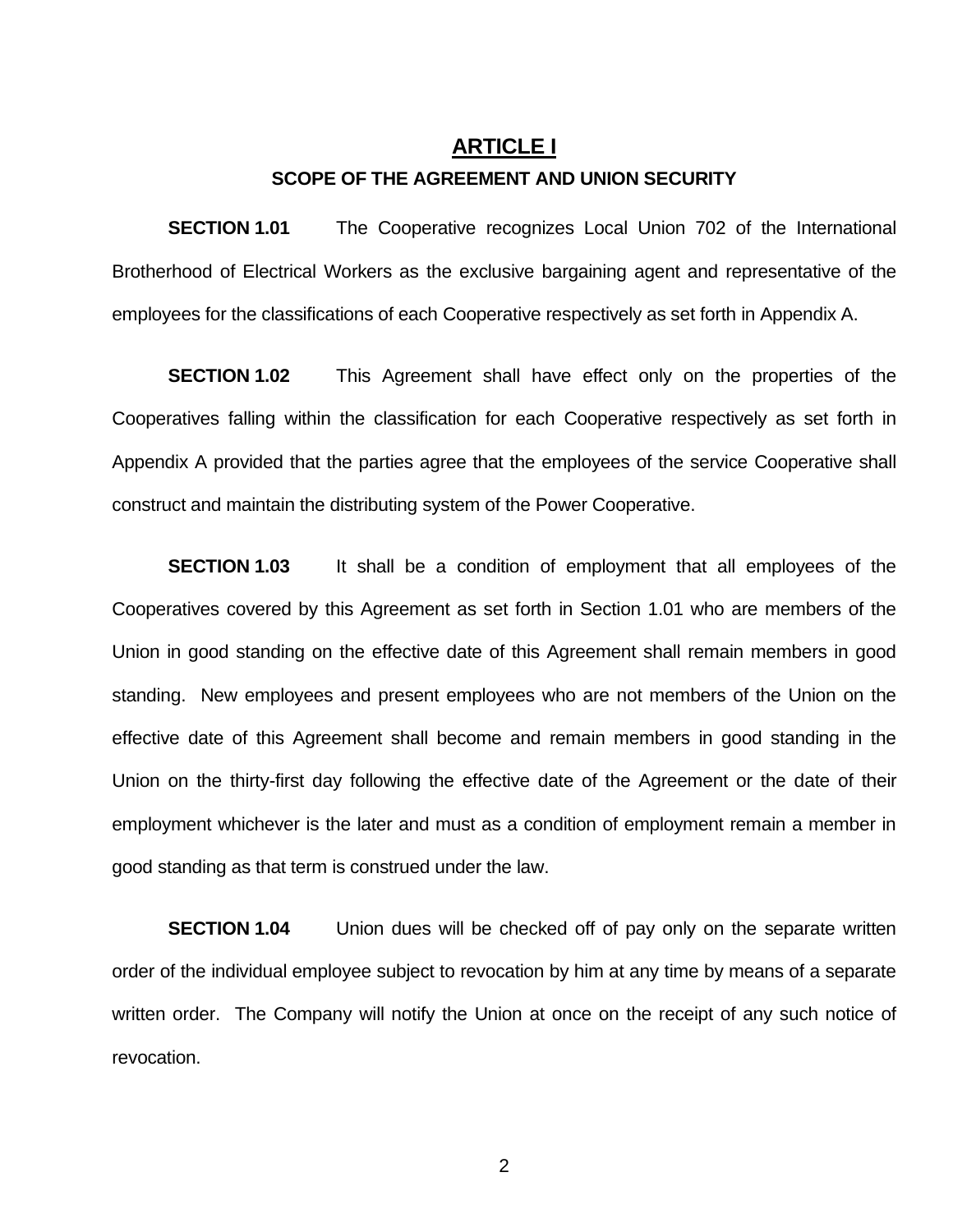**SECTION 1.05** C.O.P.E. contributions will be checked off of pay only on the separate written order of the individual employee subject to revocation by him at any time by means of a separate written order. The Company will notify the Union at once on the receipt of any such notice of revocation.

### **ARTICLE II RECOGNITION OF MANAGEMENT RIGHTS**

**SECTION 2.01** The Union recognizes that the management of the Cooperatives, the direction of the working forces, the determination of the number of employees it will employ, the right to discipline, or discharge for just cause, the right to hire, promote, demote, or transfer, and to release employees because of lack of work are vested in and reserved by the Cooperatives, subject, however, to the restrictions and regulations of this Agreement.

### **ARTICLE III NEGOTIATION AND ARBITRATION**

**SECTION 3.01** The Parties agree that the operations of the Cooperatives upon which the employees covered in this Agreement are to be engaged are essential to the welfare of the community served by it and recognize their obligations to furnish continuous electric service.

**SECTION 3.02** The Cooperatives agree to meet with and to treat the duly accredited officers and committees of the Union in the following manner on differences that may arise between the Cooperatives and the Union.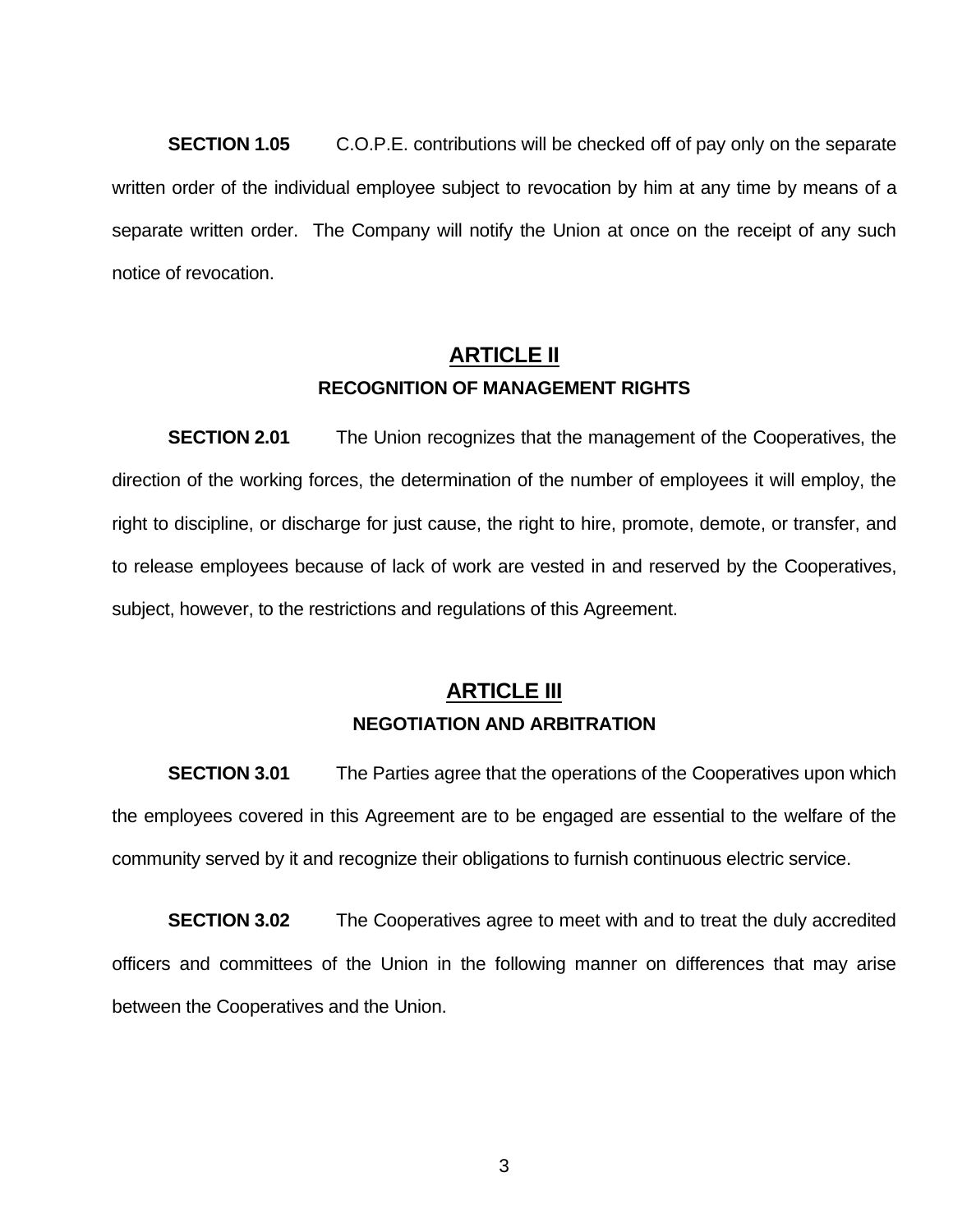**SECTION 3.03** (a) In case of any disagreement, coming under the scope of this Agreement or any amendments thereof, arising between the Cooperatives and any employee, employees and/or the Union, such disagreement shall be first presented by such employee, employees or the Union to the exempt Supervisor of the Cooperative in charge of the work and the Business Representative of the Local, within ten (10) working days from the date the employee knew (or should have known) of the acts or causes giving rise to the grievance. If it cannot be worked out between the exempt Supervisor and Business Representative then within ten (10) working days of the meeting between the exempt Supervisor and Business Representative it shall be presented to the General Managers (President at Southern Illinois Power Cooperative) who shall respond in writing to the Union within ten (10) working days.

(b) Any differences that may arise between the Cooperatives and the Local Union concerning wage reviews at dates specified in the Agreement or concerning amendments to the Agreement at any anniversary or termination date which the representatives of the Cooperatives and the Local Union are unable to settle shall be submitted at the request of either party to arbitration as provided in Section 3.05.

**SECTION 3.04** In case of a failure to agree in this manner, the Business Manager and/or Assistant Business Manager of the Union who may be accompanied by a committee of employees of the Cooperative shall endeavor to adjust disagreements with the (President at Southern Illinois Power Cooperative and General Manager at Egyptian Electric Cooperative Association, SouthEastern Illinois Electric Cooperative and Southern Illinois Electric Cooperative) of the Cooperative. In case of failure to then reach an agreement, the matter shall be submitted to arbitration in the manner provided in Section 3.05.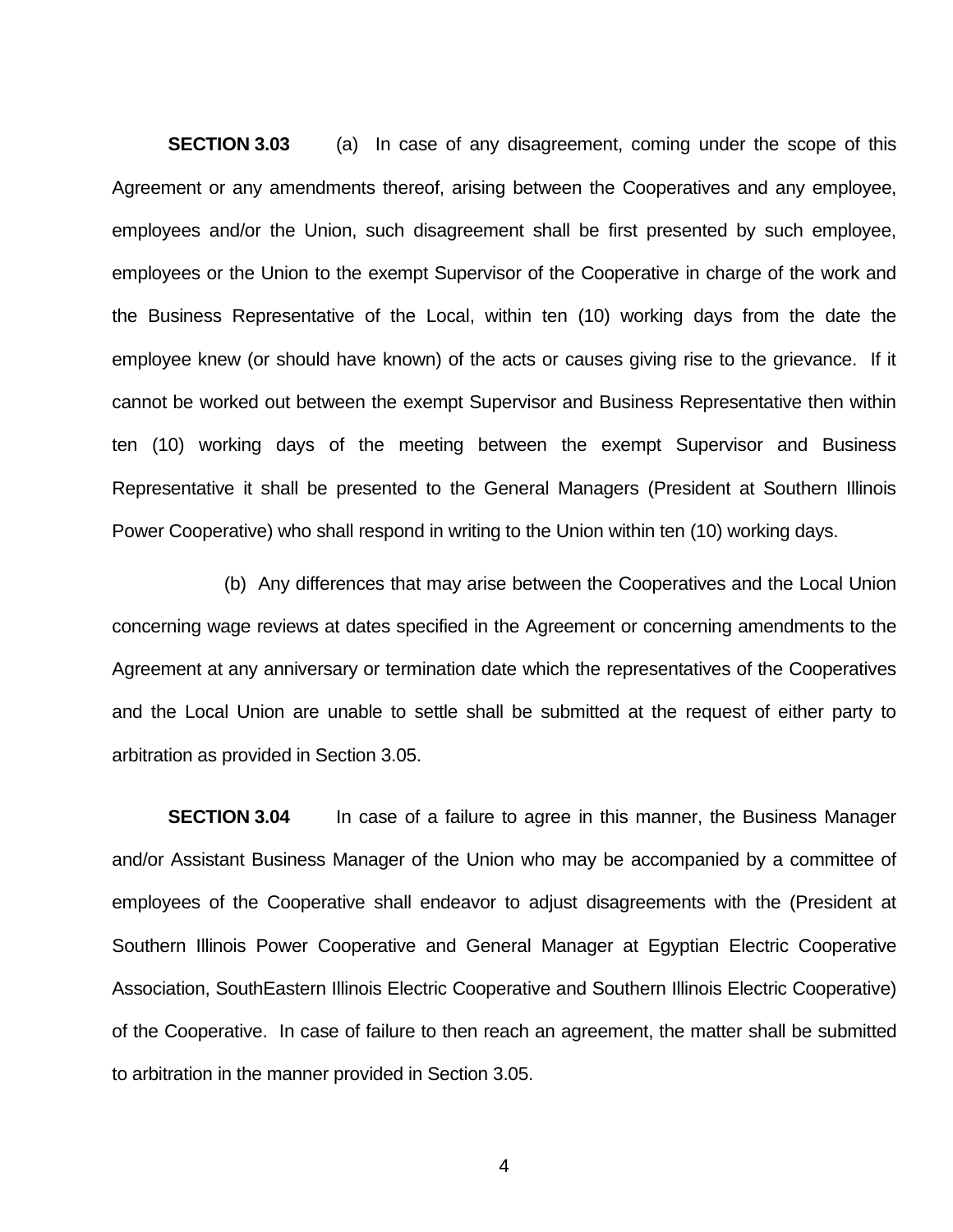**SECTION 3.05** The parties desiring arbitration shall give written notice to the other within thirty (30) working days after the meeting in Section 3.04. Failure to give this notice will prohibit the issue from being arbitrated. Upon timely notice to arbitrate, either party hereto may call upon the Director of Federal Mediation and Conciliation Services in Washington, D.C. to provide a list of arbitrators. A decision rendered by the Arbitrator so selected shall be final and binding on both parties.

### **ARTICLE IV SENIORITY**

**SECTION 4.01** Seniority as used herein is defined as a total length of employment credit accruing through employment in a Cooperative to a regular employee in the manner and to the extent hereinafter set forth which entitles him to the rights and preferences provided for in this Article.

**SECTION 4.02** Seniority for each regular employee who has been employed as such for six (6) months within a period of twelve (12) consecutive months under this Agreement, shall begin as of the first day of such employment unless his seniority has been broken as hereinafter provided in Section 4.04. If his seniority has been broken and he is reemployed, then and in that event his seniority after having been reemployed for a period of six (6) months within a period of twelve (12) consecutive months shall begin on the first date of reemployment after his most recent loss of seniority hereunder. Such six (6) month periods set forth above shall constitute a probationary period of employment.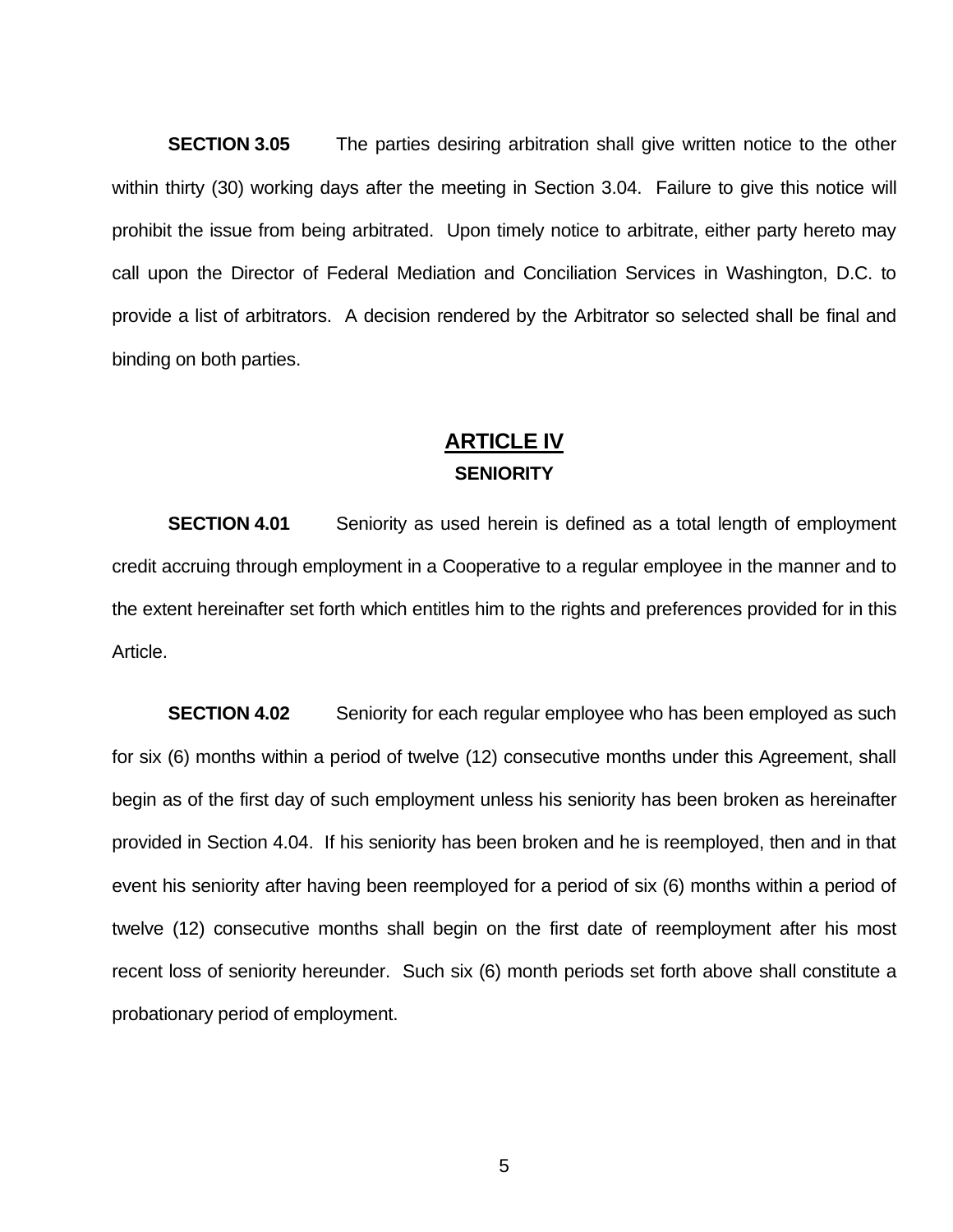Should two or more employees begin working on the same fiscal day, such employees' seniority shall be determined by the drawing of lots and they shall be credited with seniority according to the number drawn.

The foregoing shall not alter or affect seniority rights such as vacations, sick leave, annuities, or other benefits and privileges to which such regular employee may be entitled for service with the Cooperative prior to being employed or reemployed hereunder.

**SECTION 4.03** When making a reduction in the number of employees due to lack of work and when rehiring, the following procedure shall govern:

- (a) Employees who have not established seniority with the Cooperative shall be laid off first.
- (b) Thereafter, employees shall be laid off in the inverse order of their established seniority. An employee to be laid off shall be entitled to exercise seniority in the department set forth in Appendix A of this Agreement without interrupting his continuity of employment as follows, provided in all cases he has the qualifications required to perform the duties of the employee displaced:
	- 1. He may exercise seniority in the department in which he is employed over the employee of like employee classification who possesses the least seniority in the department, or, at his option, over the employee of the lesser employee classification within the department who possesses the least seniority in the classification under consideration.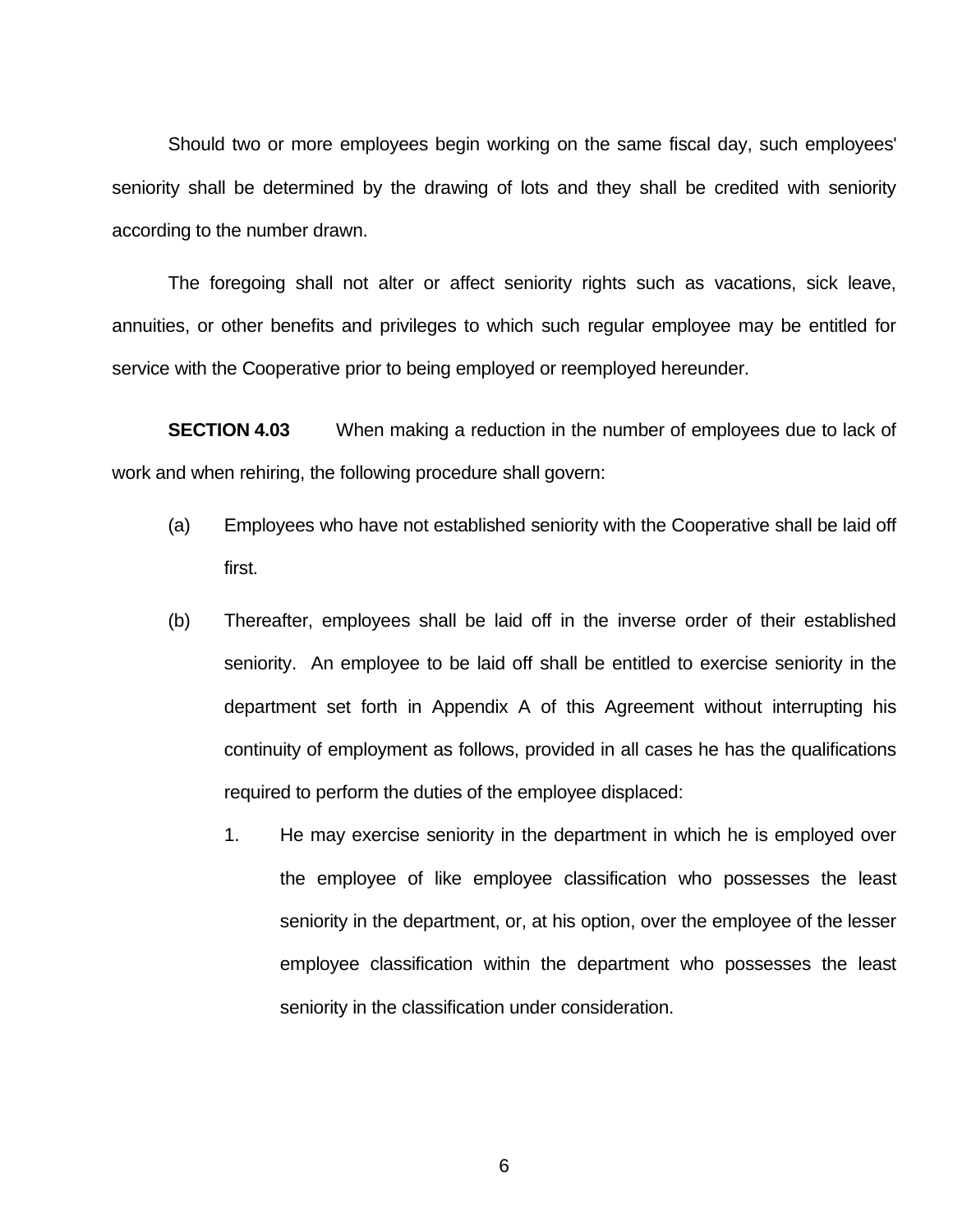- 2. If he does not possess seniority within his department to displace an employee of like classification, he may exercise seniority in other departments, displacing only the employee who possesses the least seniority in any employee classification.
- 3. No apprentice who has been employed for less than two years as such shall have preference in case of layoff over a journeyman in the same classification who has established seniority under this Agreement.
- 4. An employee, who receives notice of layoff and desires to exercise seniority, shall notify the Cooperative within five (5) days after such notice. The Cooperative shall not be required to consider employees who failed to give notice as prescribed herein; but consideration shall be given the employees who at the time are absent on account of sick leave, vacation or other valid reasons.
- (c) The foregoing provisions of (a) and (b) would not apply when the application thereof would result in the Cooperatives being required to lay off employees possessed of skills essential to properly perform the work available at time of the layoff not possessed by employees having greater seniority.
- (d) When adding employees, those having established seniority most recently laid off on account of curtailment of work, shall be the first among those holding seniority to be reemployed if available and physically able to return to work, provided they have the qualifications required.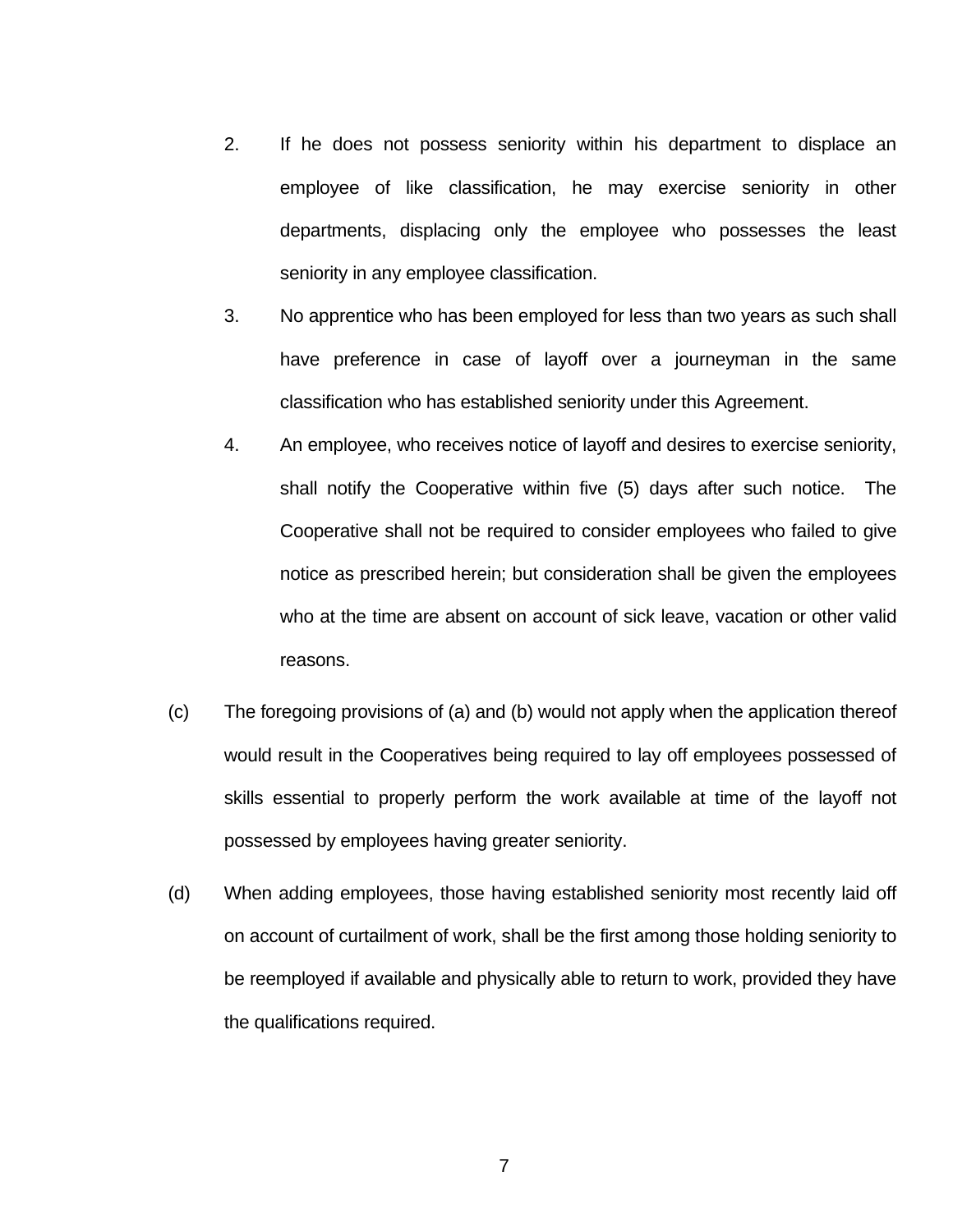**SECTION 4.04** Seniority shall be deemed to have been broken for the following reasons:

- (a) If the employee resigns.
- (b) If the employee is discharged and not reinstated.
- (c) If the employee is absent from work without authorized leave except when satisfactory reasons for his absence are given.
- (d) If an employee who has been laid off fails to return to work within three (3) days after being properly notified to report for work and does not give a satisfactory reason for failing to report.
- (e) If an employee is laid off for twenty-four (24) consecutive months, he shall, however, not lose his seniority if it exceeds the twenty-four (24) months, unless he is laid off for a continuous period equal to the seniority he had acquired under Section 4.02 of this Article at the time of layoff. In the event that an employee with five (5) or more years of service is laid off in excess of five (5) continuous years, then the seniority of such employee shall terminate.
- (f) Movement from the Apprentice System Operator constitutes passing the certification test for a System Operator. Job openings for a Journeyman System Operator or Apprentice System Operator may be bid when it becomes vacant either as a (i) Journeyman System Operator or (ii) Journeyman System Operator or Apprentice.

To bid the job as a Journeyman System Operator the employee must have certification. If no one is qualified after the position has been posted for bid then the Employer is free to hire from the outside.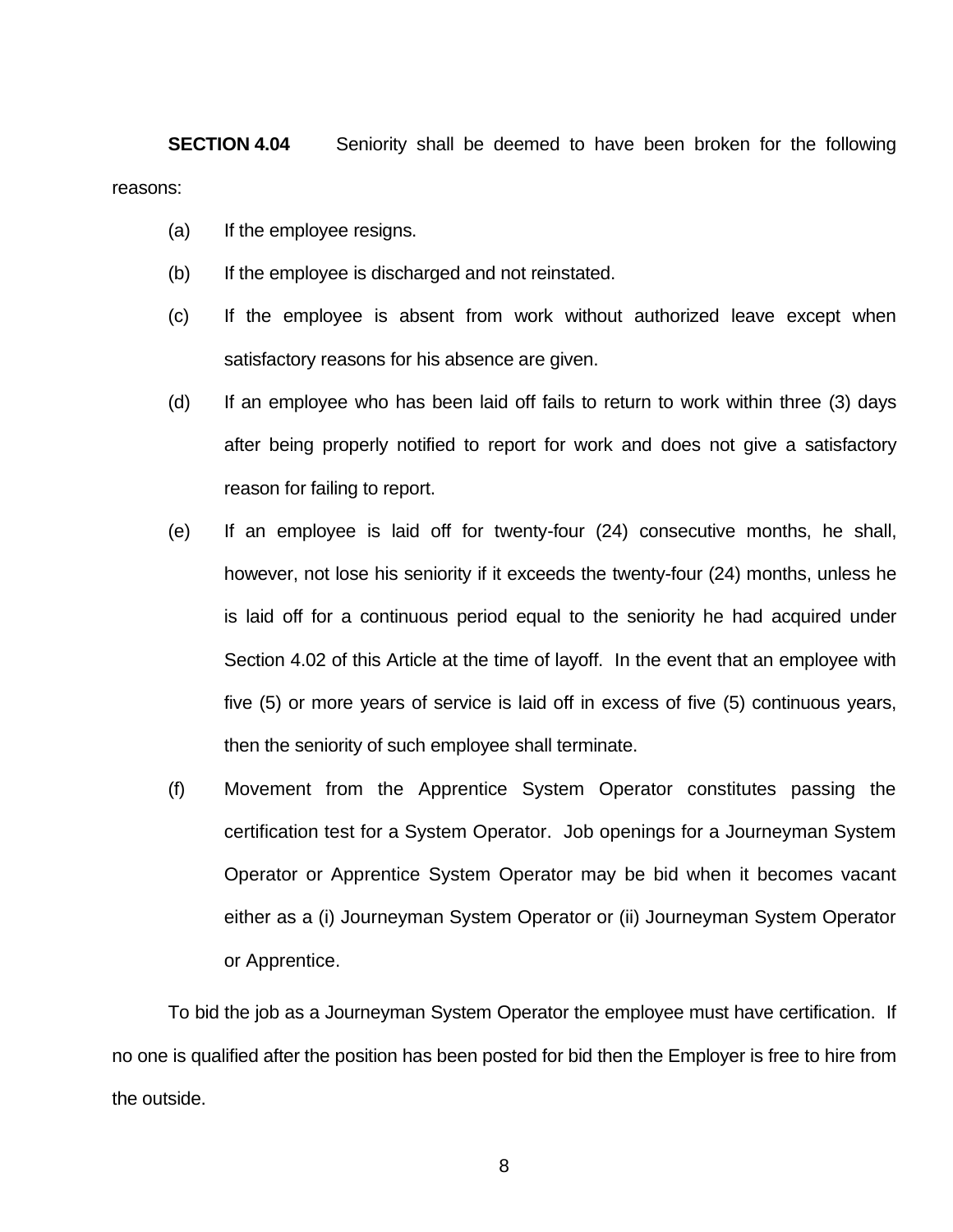**SECTION 4.05** In filling vacancies or newly created positions, promotion shall be by departments as set forth in Appendix A of this Agreement; ability and qualifications being sufficient seniority shall prevail.

- (a) If there are no qualified employees in the department under consideration who will accept the promotion, then promotions shall apply to employees in the remaining departments.
- (b) When it is necessary to add employees and employees who have been laid off are called back when they have not lost their seniority over those of lesser seniority in the vacancy to be filled or the new positions.

Should an employee deny a promotion, it shall have no effect on his future promotions.

- (c) An employee promoted to a new position will be given a reasonable opportunity to demonstrate his qualifications and ability. If he does not qualify in a reasonable time, he shall be returned to the position he formerly had.
- (d) When vacancies occur or when new positions are created within the department of Appendix A of this Agreement, the Cooperative will post a notice on bulletin boards for a period of five (5) days (Sundays and holidays excluded) announcing the position open. Employees desiring to be considered shall make written application to the Manager. When necessary, temporary assignments will be made for the period the position is considered open.
- (e) When an employee is awarded a job as Foreman or Utility Serviceman, he shall move to the Service Area in which the Headquarters is located within six (6) months or at the end of the school year whichever occurs later.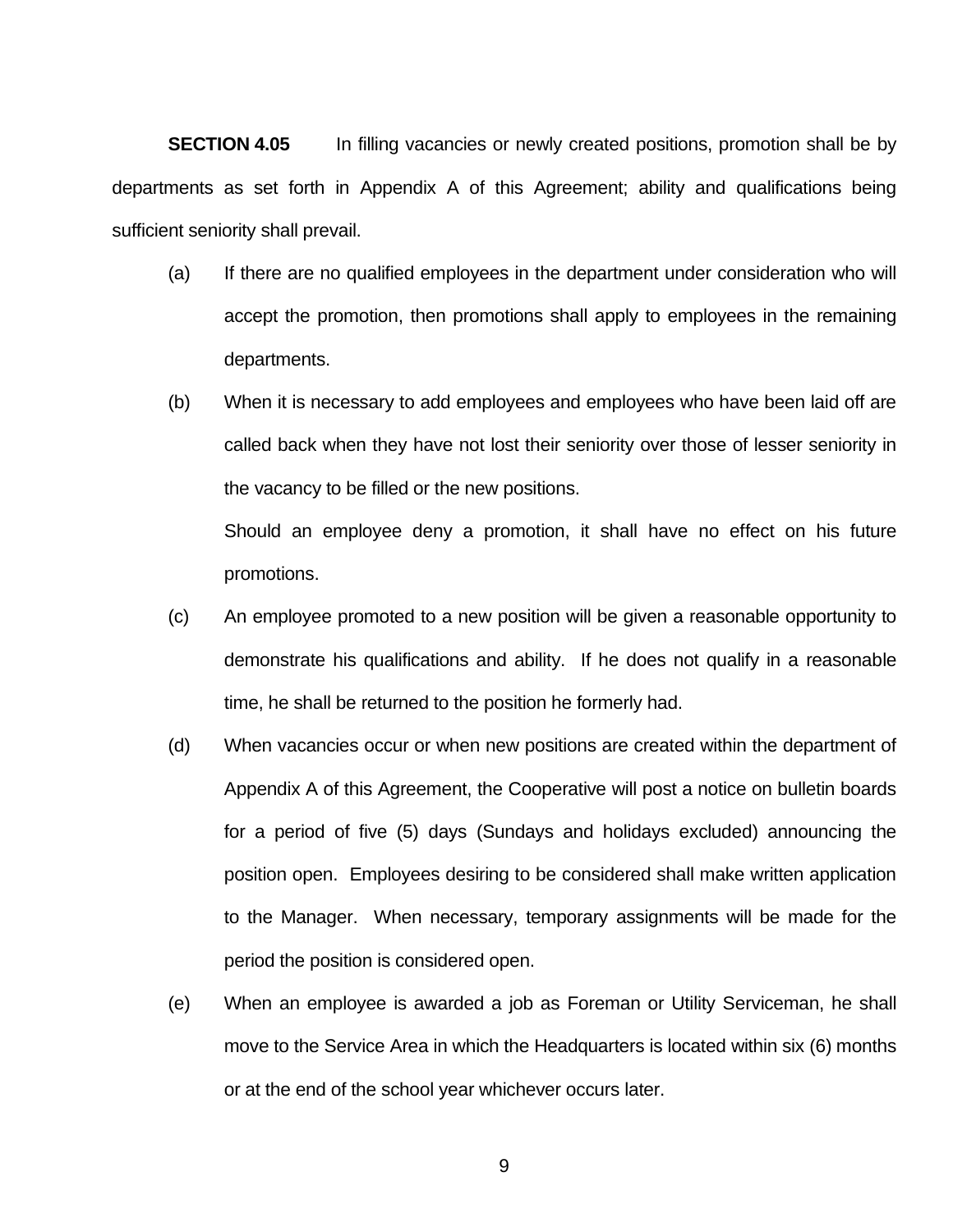**SECTION 4.06** An employee who has established seniority, if he can be separated from duty, may be granted a leave of absence upon approval from the Cooperative and while on such leave, he shall not forfeit any such seniority he may heretofore have established provided he does not overstay his leave or accept employment elsewhere while on such leave without the approval of the Cooperative.

- (a) Notwithstanding any of the other terms hereof, an employee who has been laid off shall deem to have lost all accumulated seniority and all rights to be reemployed unless he registers with the Cooperative either in person or by registered mail, at least once each year and within thirty (30) days prior to the following January 1, of the year under consideration.
- (b) Any written notice to be given under this Agreement shall be deemed properly given when deposited in the United States Post Office under registered mail addressed to the last known address.

**SECTION 4.07** An employee who is injured while in the employ of the Cooperative shall continue to accumulate seniority and upon recovery shall be reinstated to his former position with full seniority providing he makes application to return to work within thirty (30) days after he is pronounced recovered by the Cooperative's physician, if he is physically qualified to resume the work.

**SECTION 4.08** The Cooperative and the Union may by mutual agreement suspend or alter the provisions of this Article in case of mutual desire to provide employment for an employee who has been partially disabled while in the employ of the Cooperative on or off duty or while on authorized leave serving in the United States Military Service.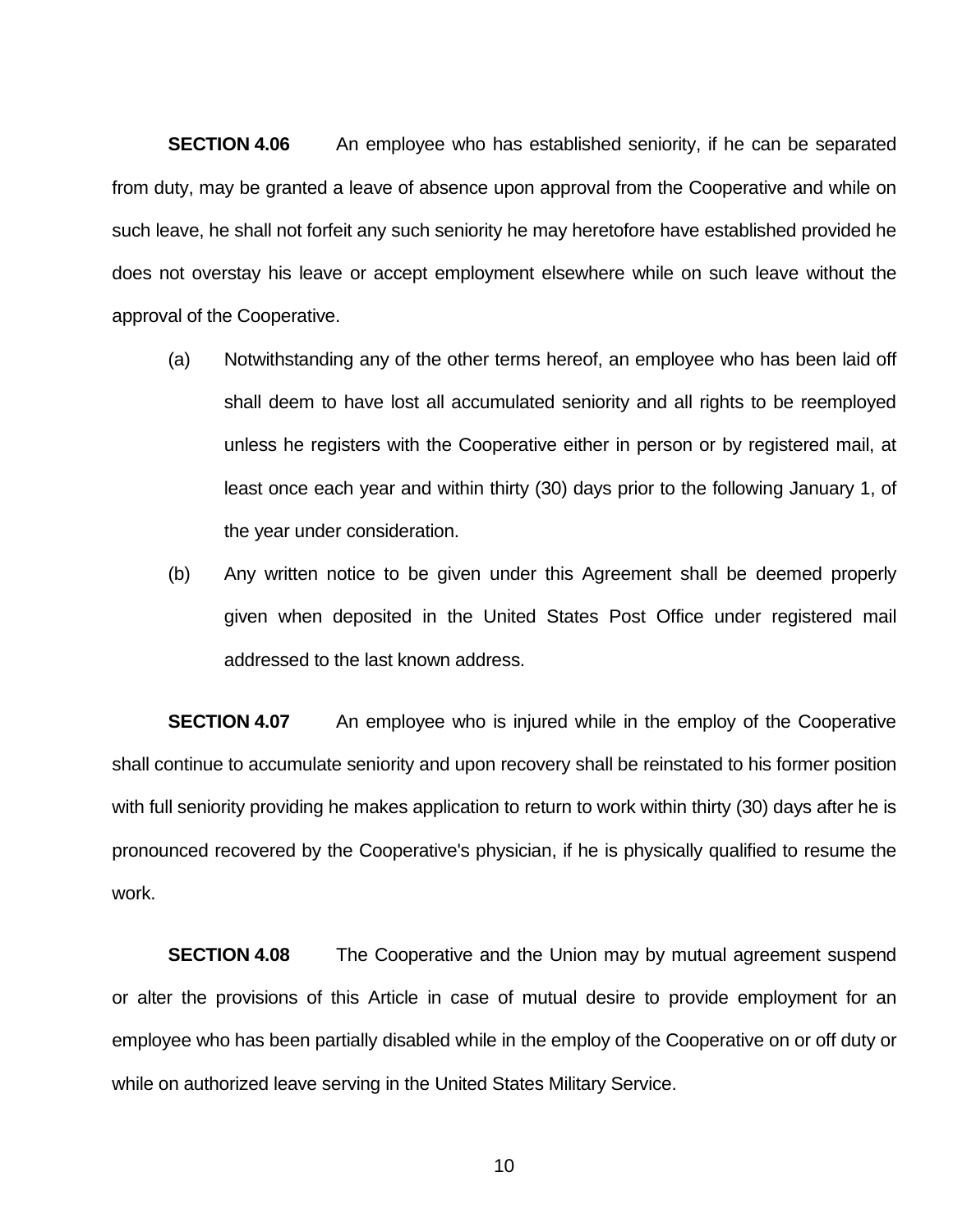**SECTION 4.09** Bidding a Line Foreman position shall require 18 calendar months or more work experience with the employing Cooperative as a Journeyman Lineman and shall be filled as provided in Section 4.05.

**SECTION 4.10** At Egyptian Electric Cooperative Association, in addition to the current work duties of the Meter Tester and Assistant Meter Tester job classifications if occupied by qualified Journeyman Lineman, then the work duties will also include callout like other Journeyman Lineman and assistance in daily Journeyman Lineman work duties as

needed.

In the event of a safety concern regarding a Journeyman Lineman's (with less than 18 calendar months of experience as a Journeyman Lineman) eligibility for a temporary Line Foreman position, the Cooperative in consultation with the Union's Assistant Business Manager and the Joint Apprentice Lineman Training Committee may disqualify the employee and fill the temporary Line Foreman position with a Journeyman Lineman with greater than 18 months experience as a Journeyman Lineman at the employing Cooperative.

### **ARTICLE V GENERAL RULES AND WORKING CONDITIONS**

**SECTION 5.01** Five consecutive days, Monday through Friday, shall constitute a workweek on all jobs except as otherwise provided under sub-sections of this Article. Eight (8) hours shall constitute a workday on all jobs except as otherwise provided under sub-sections of this Article. Employees shall report at 7:00 A.M. at their respective headquarters and be returned to their respective headquarters at 3:00 P.M. quitting time on all jobs except as otherwise provided under sub-sections of this Article. Employees shall be entitled to thirty (30) minutes time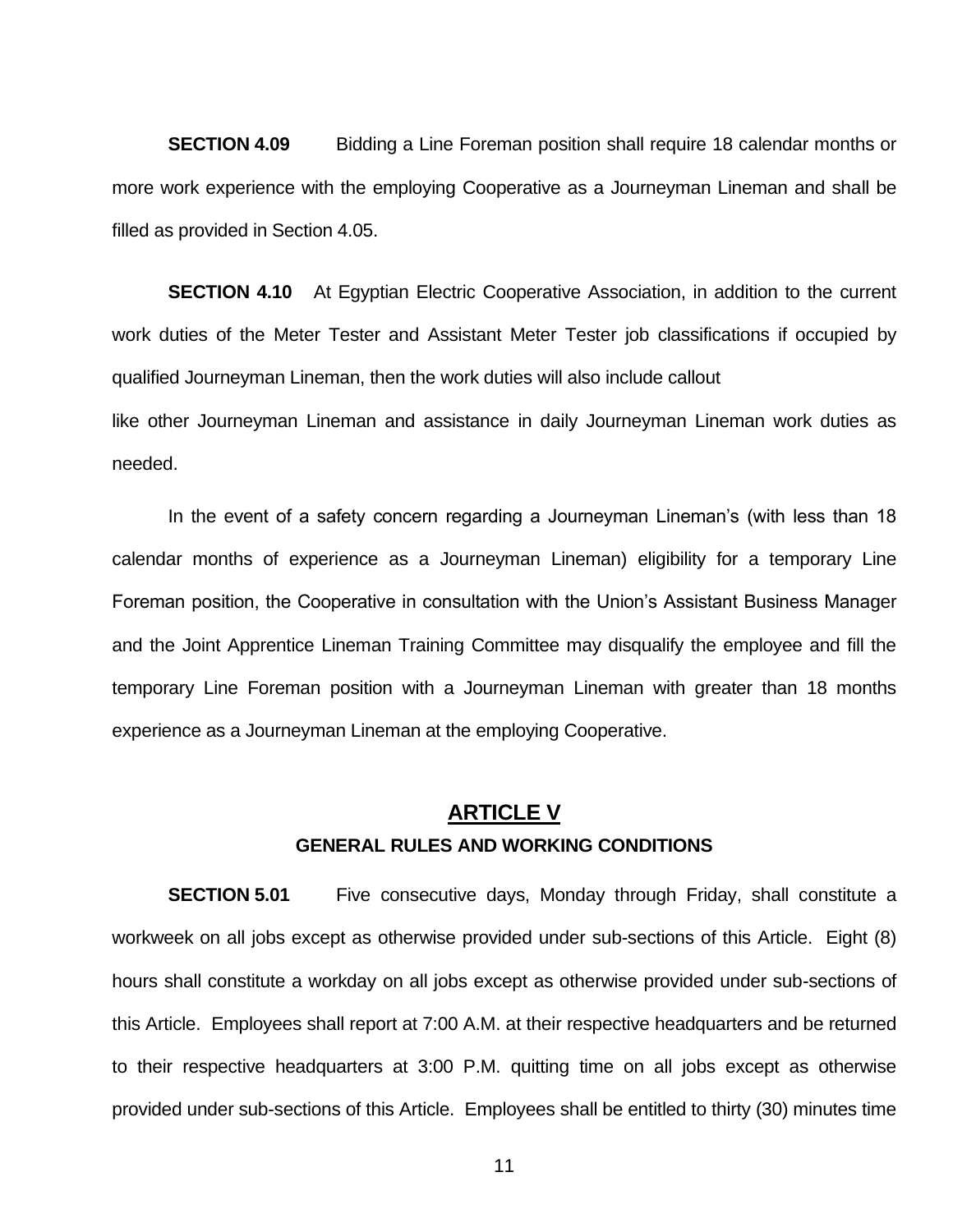out for lunch. For Southern Illinois Power Cooperative employees, please refer to the efficiency agreement dated 5/7/2020 for additional rules and working conditions. The efficiency agreement may result in issues regarding benefits and terms and conditions of employment, which were neither anticipated nor discussed during negotiations. The parties agree to meet and attempt to resolve such issues on a timely basis and to the mutual satisfaction of both parties.

**SECTION 5.02** The regular working hours per day and working days per calendar week for Utility Servicemen shall be 7:00 A.M. to 3:00 P.M., except at Southern Illinois Electric Cooperative as follows.

The regular working hours per day and working days per calendar week for Southern Illinois Electric Cooperative Utility Servicemen headquartered at Dongola and Utility Servicemen, Line Foreman and Journeyman Lineman assigned to the Massac Headquarters shall be 7:00 AM to 3:00 PM, Monday through Friday, and/or Tuesday through Saturday. Each Utility Servicemen headquartered at Dongola may be required to alternate working Tuesday through Saturday, unless it is mutually agreed that one Utility Serviceman prefers to work Tuesday through Saturday all the time. The Utility Servicemen, Line Foreman and Journeyman Lineman assigned to the Massac headquarters may be required to alternate working Tuesday through Saturday. When a holiday falls on a Saturday, all such employees' workweeks shall be Monday through Friday for that week. When a holiday falls on a Sunday or Monday, all such employees' workweeks shall be Monday through Friday for that week. Their established alternate workweek sequence shall not be affected by the above changes.

The Union agrees that present classifications at Southern Illinois Electric Cooperative and at Egyptian Electric Cooperative Association and line crews may locate throughout the 7:00 A.M. to 3:00 P.M. workday. Linemen filling in for Utility Servicemen or working in one-man trucks for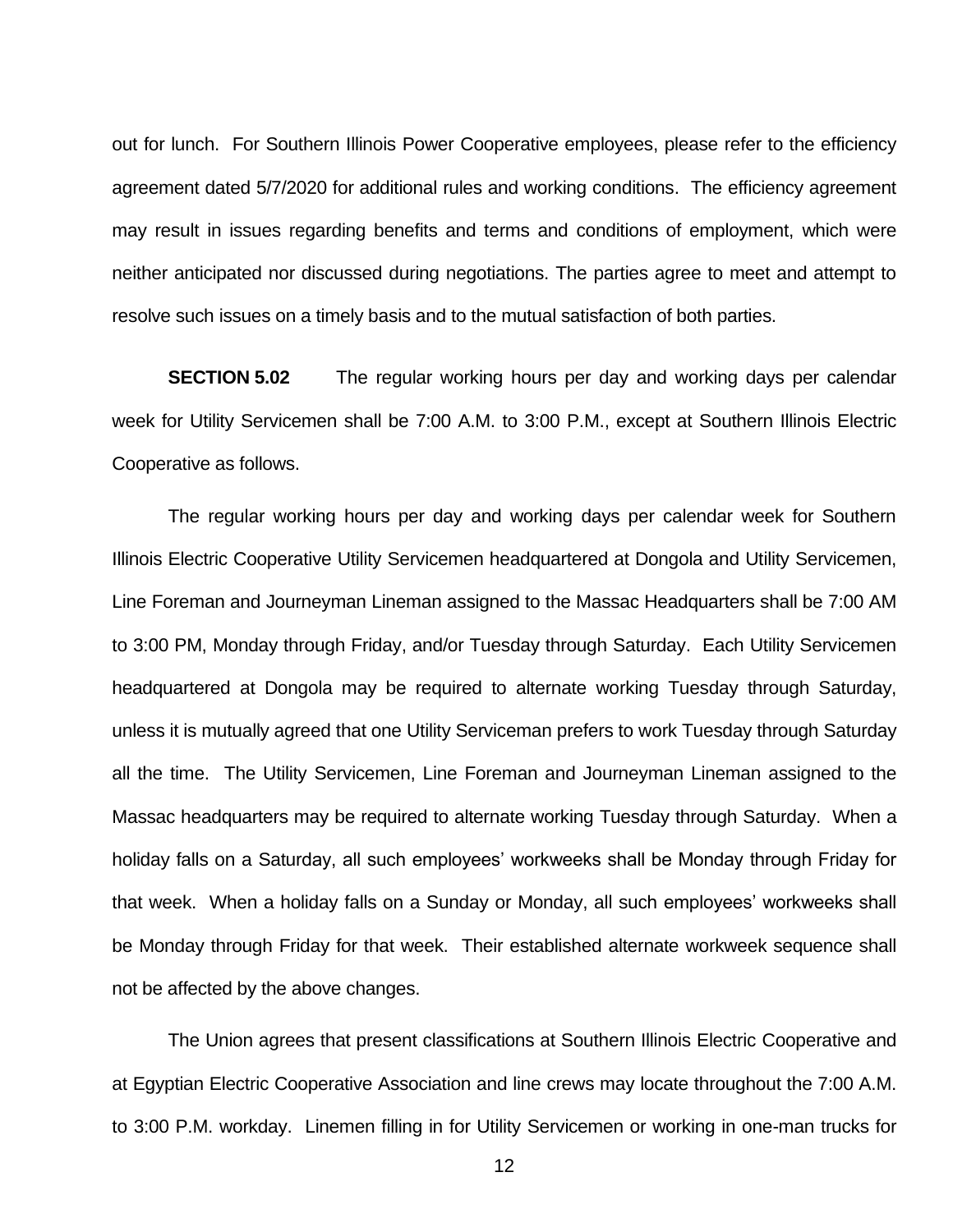locating shall receive Utility Serviceman's rate of pay. This agreement shall not change the practice of call-outs for locates.

**SECTION 5.03** Employees in the Southern Illinois Power Cooperative, whose duties require them to maintain a continual service over a process, machine, switchboard or whose duties require them to have relief in case of absence, will be classified as Shift Employees.

Whenever service requirements impose the necessity for continuous shifts, such shifts shall be rotated between employees concerned, to the end that each employee shall serve his fair share of each shift. The length of intervals between regular periodic changes in shifts shall be arranged by mutual agreement. So far as practical to do so, there shall be equal division of Saturdays and Sundays off duty, and there shall be fair rotation in any job of the desirable and undesirable duties attached to that job. Such shift schedules shall be worked out in advance and a copy given to each employee involved.

In case of absence of an employee, the Cooperative may assign employees of the same classification as a temporary replacement. When unable to make temporary replacement substitution from the same classification, an employee of a higher classification will be used when possible and in that event such employee's compensation will be based upon his regular classification rate. For Southern Illinois Power Cooperative employees please refer to the efficiency agreement dated 5/7/2020 for additional rules and working conditions. The efficiency agreement may result in issues regarding benefits and terms and conditions of employment, which were neither anticipated nor discussed during negotiations. The parties agree to meet and attempt to resolve such issues on a timely basis and to the mutual satisfaction of both parties.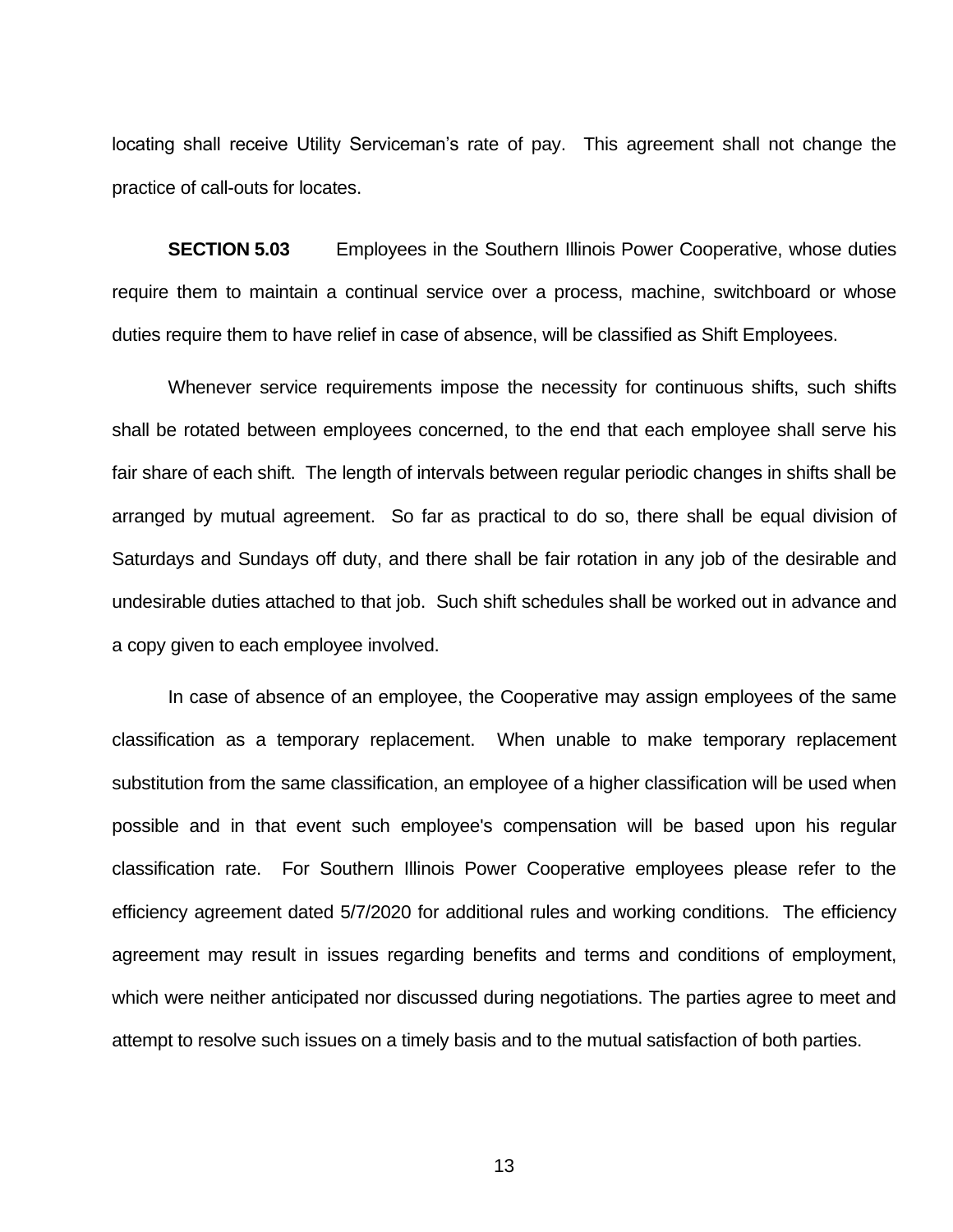**SECTION 5.04** When conditions require that an employee shall work at a distance from his permanent headquarters and remain away from his permanent headquarters overnight, the Cooperative shall provide meals and lodging or reimburse to a reasonable amount for expenses actually incurred for meals and lodging.

**SECTION 5.05** When an employee is required to work one and one-half (1 1/2) hours after his regular quitting time, he shall be provided with a meal, and shall be provided with a meal every five (5) hours thereafter.

**SECTION 5.06** All employees covered by this Agreement shall receive full time employment, provided they are ready and in condition to perform their work. Employees laid off because a job is completed or shut down for reasons beyond Cooperative's control shall be paid in full to the date of layoff. Regular employees shall be given two (2) weeks notice prior to date of layoff.

**SECTION 5.07** All time worked in excess of regular hours shall be paid for at the rate of time and one-half except as hereinafter provided. Overtime shall be divided as equally and impartially as possible among the employees of each department. Employees' names and overtime hours paid shall be posted bi-weekly on departmental bulletin boards.

**SECTION 5.08** When an employee is called to work outside of his regular working hours on a regularly scheduled work day, he shall receive not less than two (2) hours time at the rate of time and one-half except that if he works longer than two (2) hours, he shall receive time and one-half for the entire time worked before his regular starting time after which time the regular rate of pay will become effective.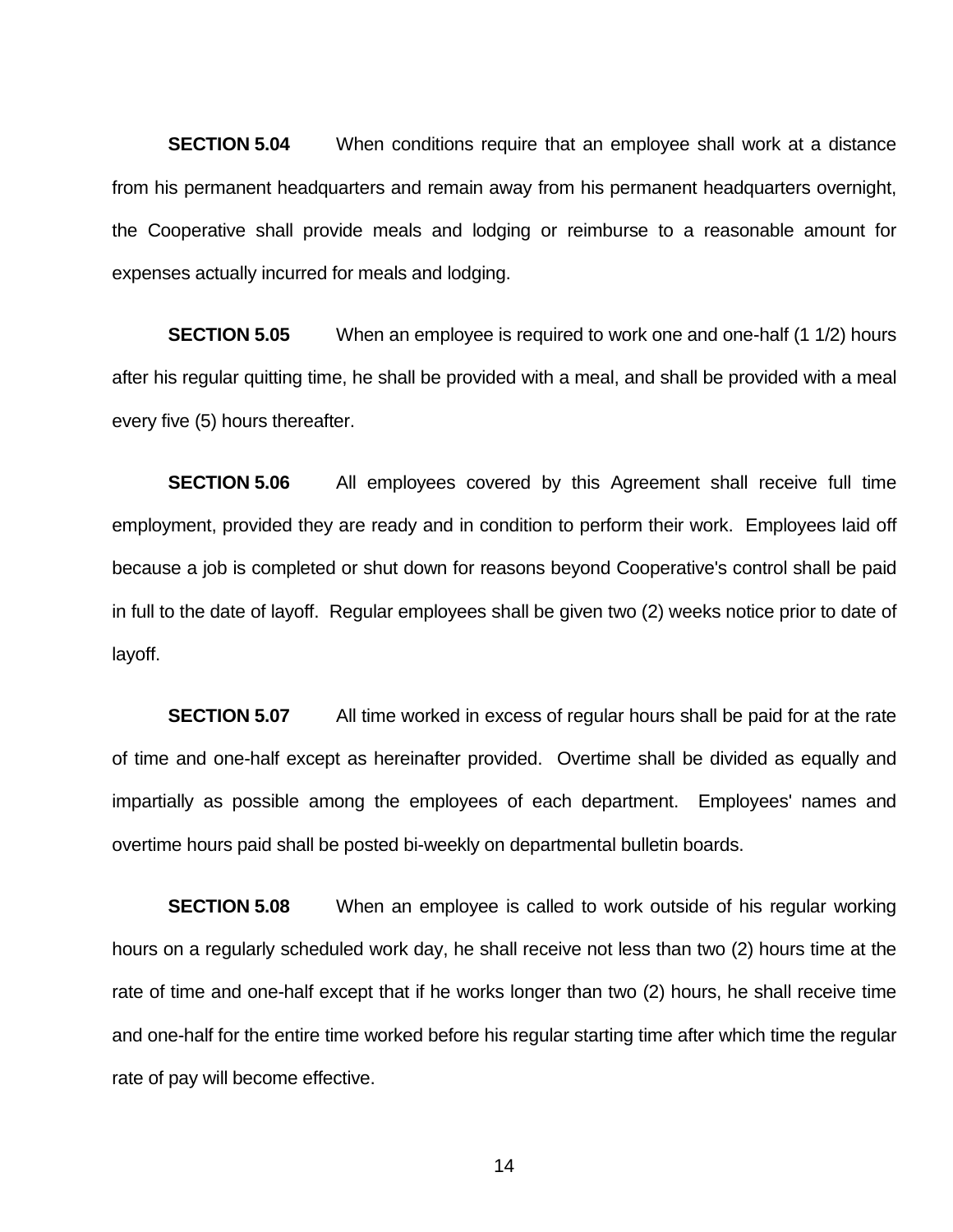**SECTION 5.09** When an employee is called for work on a day other than his regular scheduled work days, he shall receive not less than two (2) hours time at the applicable overtime rate and in case he works longer than two (2) hours, he shall receive the applicable overtime rate for all time worked.

**SECTION 5.10** Employees required to work on electrical or communication towers or stacks which are 150 feet high or more, shall be paid, in addition to their regular pay, a premium of one and one-half times up to a minimum of three hours.

**SECTION 5.11** The following will be recognized as holidays and all employees will be excused from work with straight time pay: New Year's Day, Martin Luther King Day, President's Day, Good Friday, Memorial Day, Independence Day, Labor Day, Veteran's Day, Thanksgiving Day, Friday after Thanksgiving and Christmas Day or the days celebrated therefore. Should any holiday fall on a Saturday, the preceding Friday shall be recognized as a non-working holiday. Any work actually performed on any such recognized Friday holiday will be compensated for at time and one-half. Time worked for holidays or days celebrated as holidays falling within the workweek shall be compensated for at double time which shall be in addition to the regular time. Shift employees will receive such premium pay for work performed on the day on which the holiday is celebrated under this Agreement.

Southern Illinois Electric Cooperative employees scheduled to work on a Saturday after a holiday celebrated on Friday will take the Saturday off and work the following Monday.

When a company recognized holiday falls on a shift employee's day off at the Southern Illinois Power Cooperative, the employee will be allowed to take an "in lieu of day" within twelve (12) months of the company recognized holiday.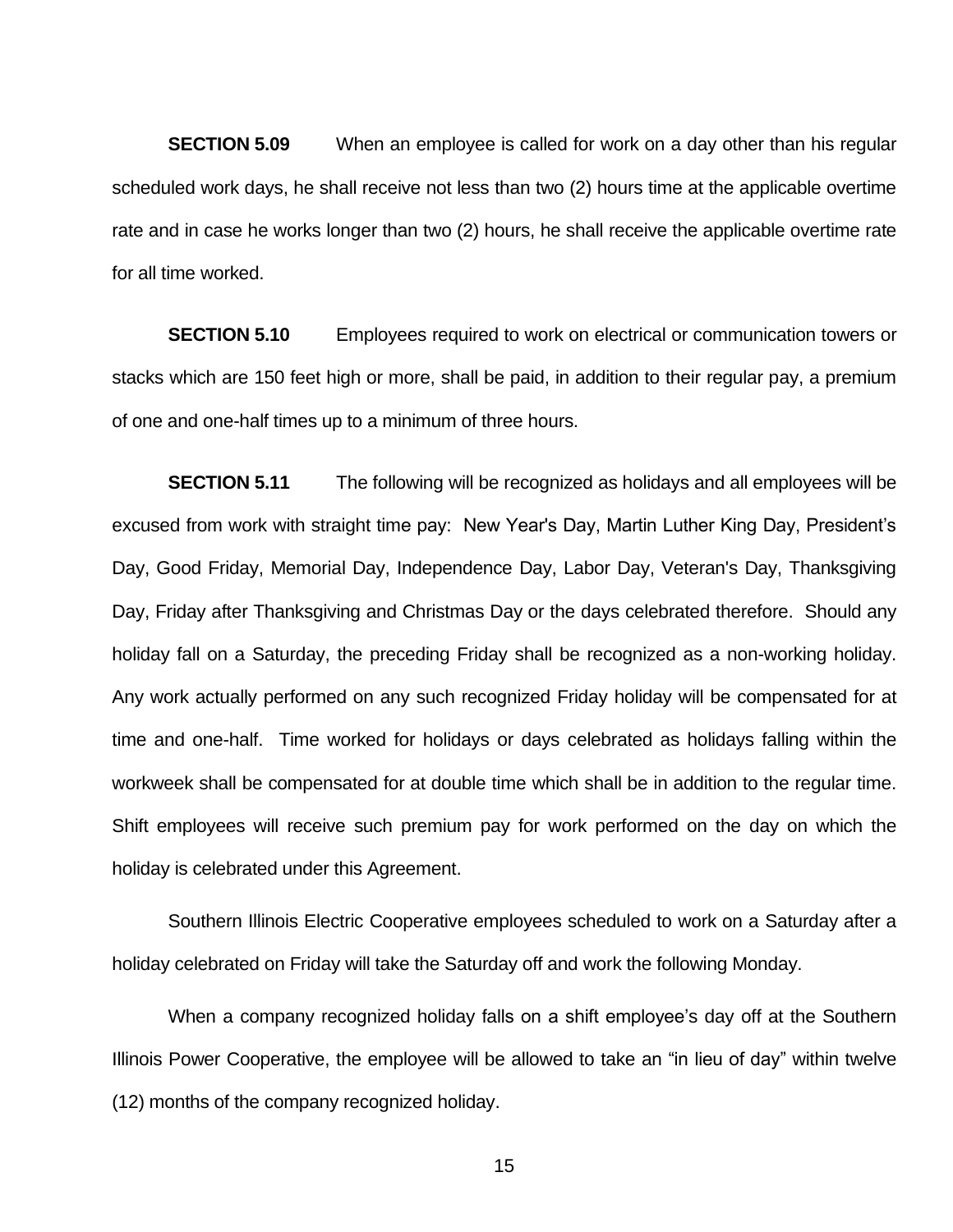**SECTION 5.12** When employees are called for work on Sundays or holidays, they shall receive double time for the entire time worked, and in no case shall they receive less than two (2) hours time at the rate of double time.

**SECTION 5.13** Shift employees who are regularly scheduled to work on a calendar Sunday shall be paid time and one-quarter (1 1/4) of the basic hourly rate for their scheduled twelve (12) hour tour of duty for operations and ten (10) hour tour of duty for coal handling on that day.

**SECTION 5.14** Coal Handling: The work schedule for coal handling employees provides for two or three consecutive days off. All work performed by a coal handling employee on their days off are at the rate of time and half except for their last day off. All work performed by a coal handling employee on their last day off shall be paid for at the double time rate.

Plant Operations: The work schedule for operations employees provides for every other Sunday off. All work performed by a plant operation employee on his Sunday off shall be paid for at the double time rate. Plant operation employees will receive double time if they work past 16 hours in one day. Plant operation employees will receive double time on their seventh day if they have to work seven days straight without a day off.

**SECTION 5.15** All straight time work performed by shift employees during the 6:00 P.M. to 6:00 A.M. shift shall carry a fifty-seven cents (\$.57) per hour differential.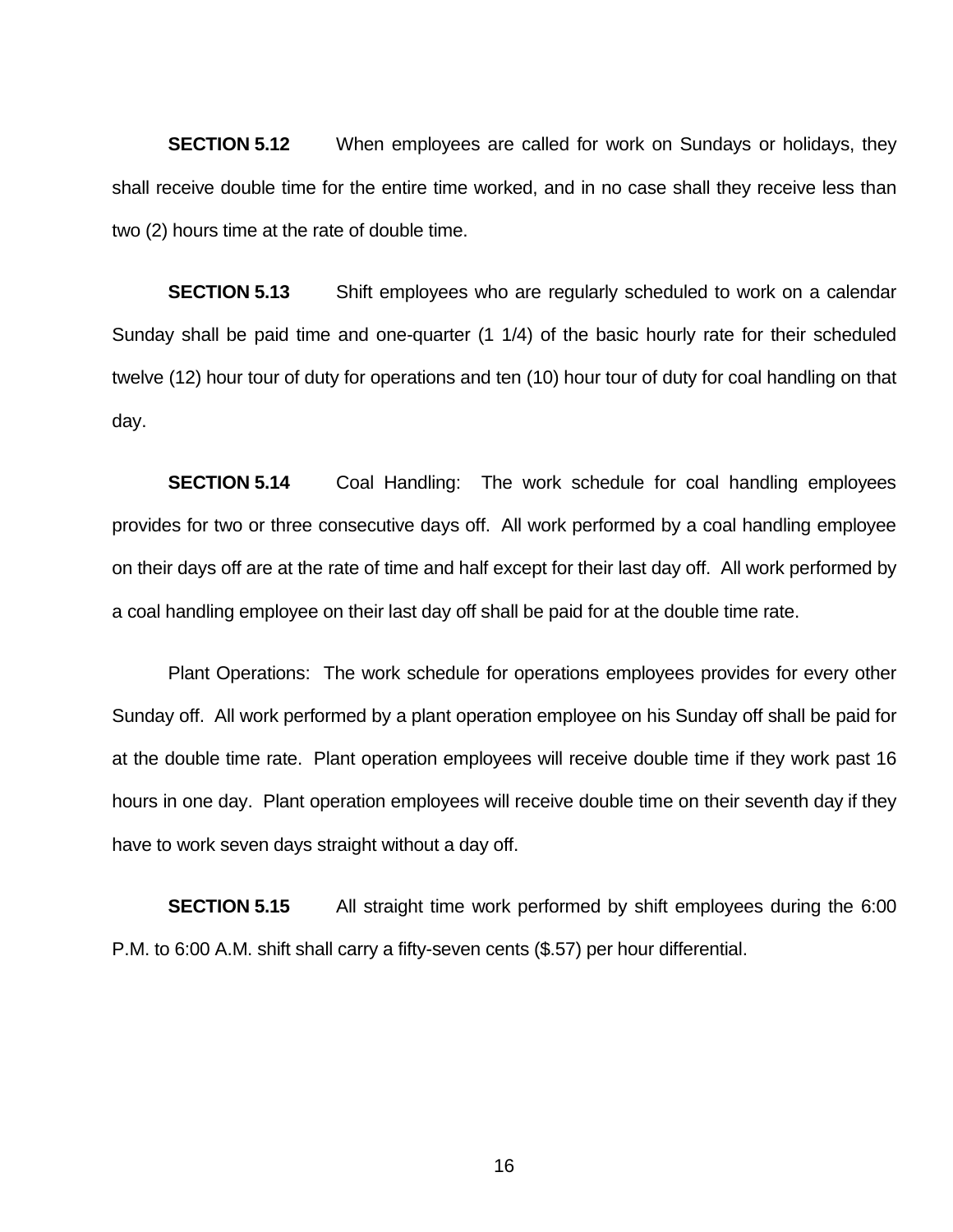#### **SECTION 5.16**

- (a) Line Foremen in charge of four or more men besides himself shall not climb poles or do other Journeyman Linemen's work except in cases of emergency, as it would interfere with his properly looking after his work as Line Foreman and the safety of the men in his charge.
- (b) In case of a Line Foreman being absent from the job for four (4) hours or more, a Journeyman Lineman shall be designated as Line Foreman; his duties shall be the same as those of a Line Foreman and he shall receive Line Foreman's pay for the entire day.
- (c) In each crew of three (3) men, one shall be designated as Line Foreman and shall receive Line Foreman's pay, and in addition to his duties as Line Foreman, he shall perform work.

**SECTION 5.17** Cooperative shall furnish employees with all the proper safety appliances for the protection of life and property in the performance of their duties, and employees shall at all times use every effort for the preservation of such safety appliances and shall use them at all times when necessary. Employees shall not be compelled to work outside in the severe weather conditions unless an emergency exists, except for employees of the Southern Illinois Power Cooperative whose regular assignment requires routine work outdoors for normal operation of the generating station such as coal handling.

**SECTION 5.18** Employees covered by this Agreement shall be entitled to the necessary time, not to exceed two hours, off with pay for the purpose of voting at all State, City and National elections provided they are eligible to vote and do vote.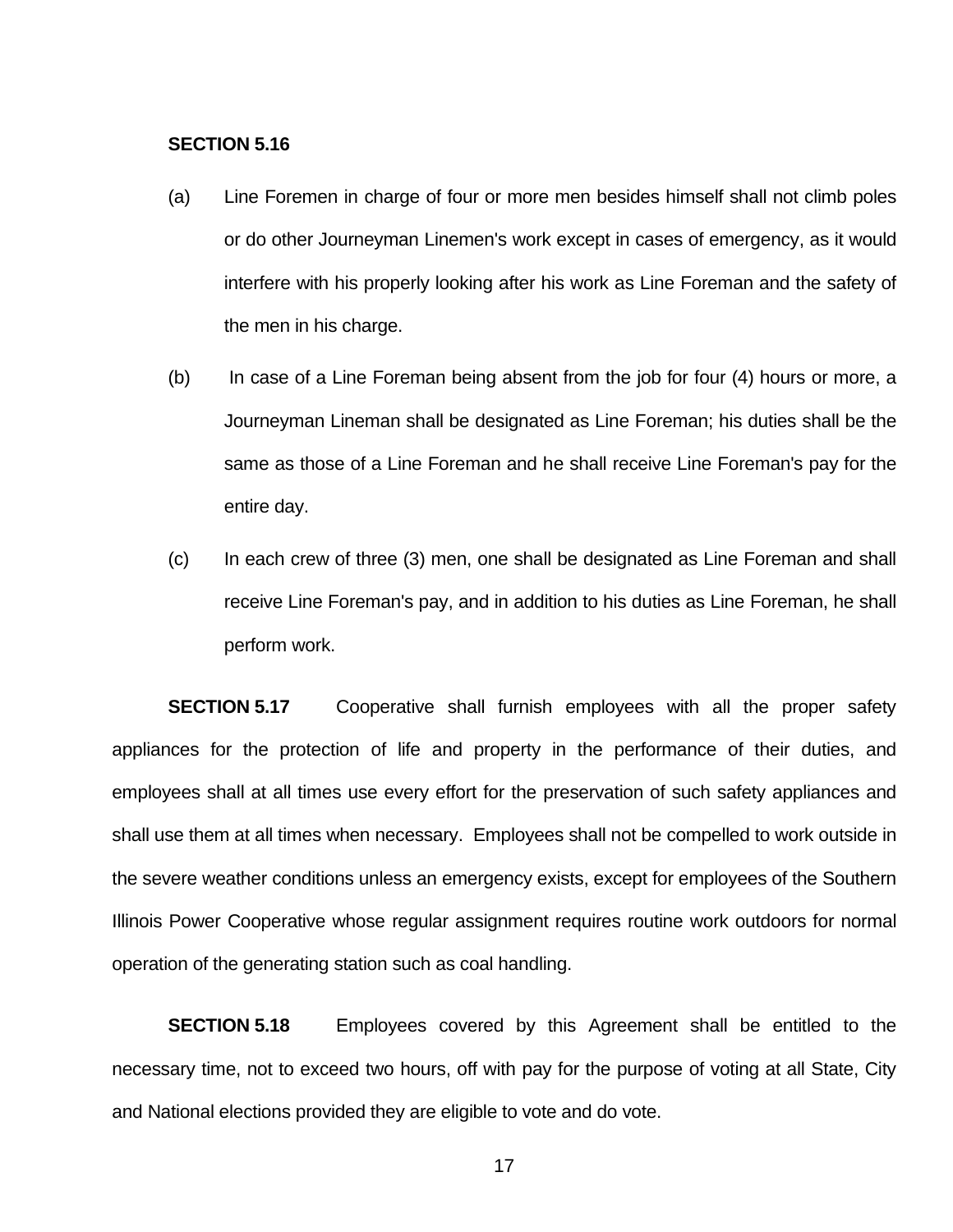**SECTION 5.19** The Union agrees that any employee of the Cooperatives covered by this contract may be discharged upon giving a minimum of five (5) days notice to the Union for frequent accidents caused by indifference or carelessness where personal injury or property damage is involved, or inaptitude for the work for which he is employed. Employees may be discharged without notice for drunkenness, for possession, use or sales of alcohol or illegal drugs while on duty. The Union has the right to demand proof of any of the above-mentioned reasons.

**SECTION 5.20** Employees shall not be required to use their personal car for Cooperatives' business, but in case they do, will be reimbursed to a reasonable amount for the use of same.

**SECTION 5.21** No employee covered by this Agreement shall absent himself from duty without securing permission from the manager or his representative and in case of illness shall use every effort to notify the manager or his representative in ample time before working hours.

**SECTION 5.22** All line and forestry trucks, other than service or trouble trucks which operate primarily as one-man trucks, shall be operated by groundmen truck drivers whose additional duties are caring for and driving the truck.

**SECTION 5.23** In filling a vacancy for truck driver, the position shall be bid as "truck driver or apprentice". If an employee accepts the job as an apprentice, Section 5.22 does not apply to this particular truck.

**SECTION 5.24** It is agreed that the painting of all steel towers, poles and other structures supporting any wires or busses shall be done by linemen or substation electricians or apprentices of those classifications.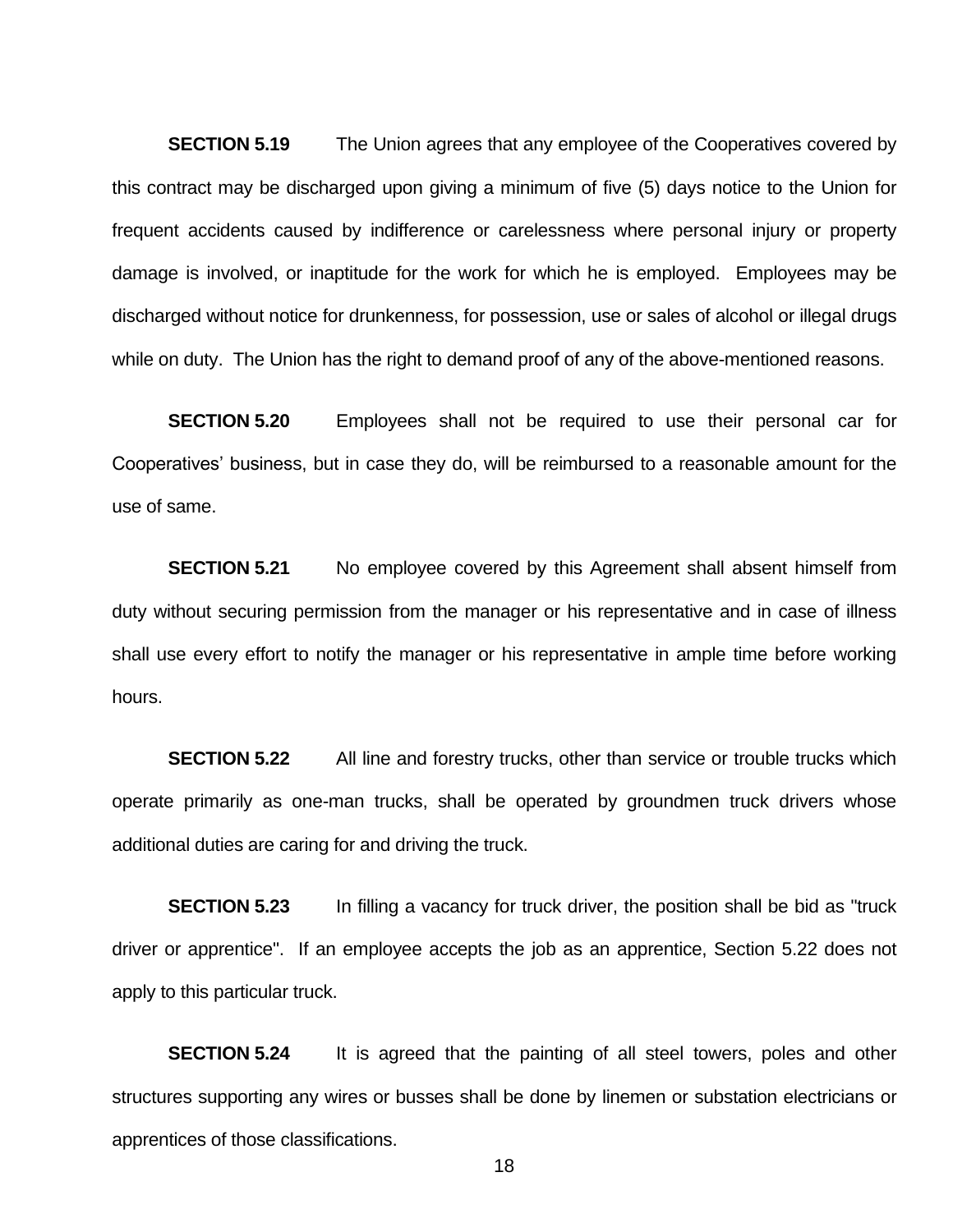**SECTION 5.25** Employees who have worked for sixteen (16) consecutive hours shall be allowed a rest period of eight (8) hours before returning to work. Pay shall be allowed for the hours of regular working schedules not worked when this rest period extends into the employee's next regular working schedule. If an employee works sixteen (16) consecutive hours, he shall be paid double time for work performed in excess of such sixteen (16) hours. If an employee is recalled to work after his regular workday with less than six (6) hours rest, the actual time worked prior to his recall shall be computed for the purpose of determining such sixteen (16) hours. In the administration of Section 5.25, the Cooperatives have the right to send home employee(s) who qualify for a rest period, a Cooperative may elect to replace employee(s) on a rest period with the next employee(s) on the call-out list. An employee on a rest period can only accept an assignment from an exempt Cooperative Supervisor.

**SECTION 5.26** When adding crews, headquarters shall be designated by the Cooperative at the time such crews are added and such designation shall remain for the duration of this Agreement or any extension thereof. Headquarters for Class "B" groundmen shall be designated by the Cooperative from time to time as the work progresses.

**SECTION 5.27** A Utility Serviceman or a Journeyman Lineman in the Utility Serviceman's capacity shall respond to the initial outage, emergencies or after-hour calls. If a second employee or employee(s) are needed, the Utility Serviceman or Journeyman Lineman in the Utility Serviceman's capacity shall call for assistance.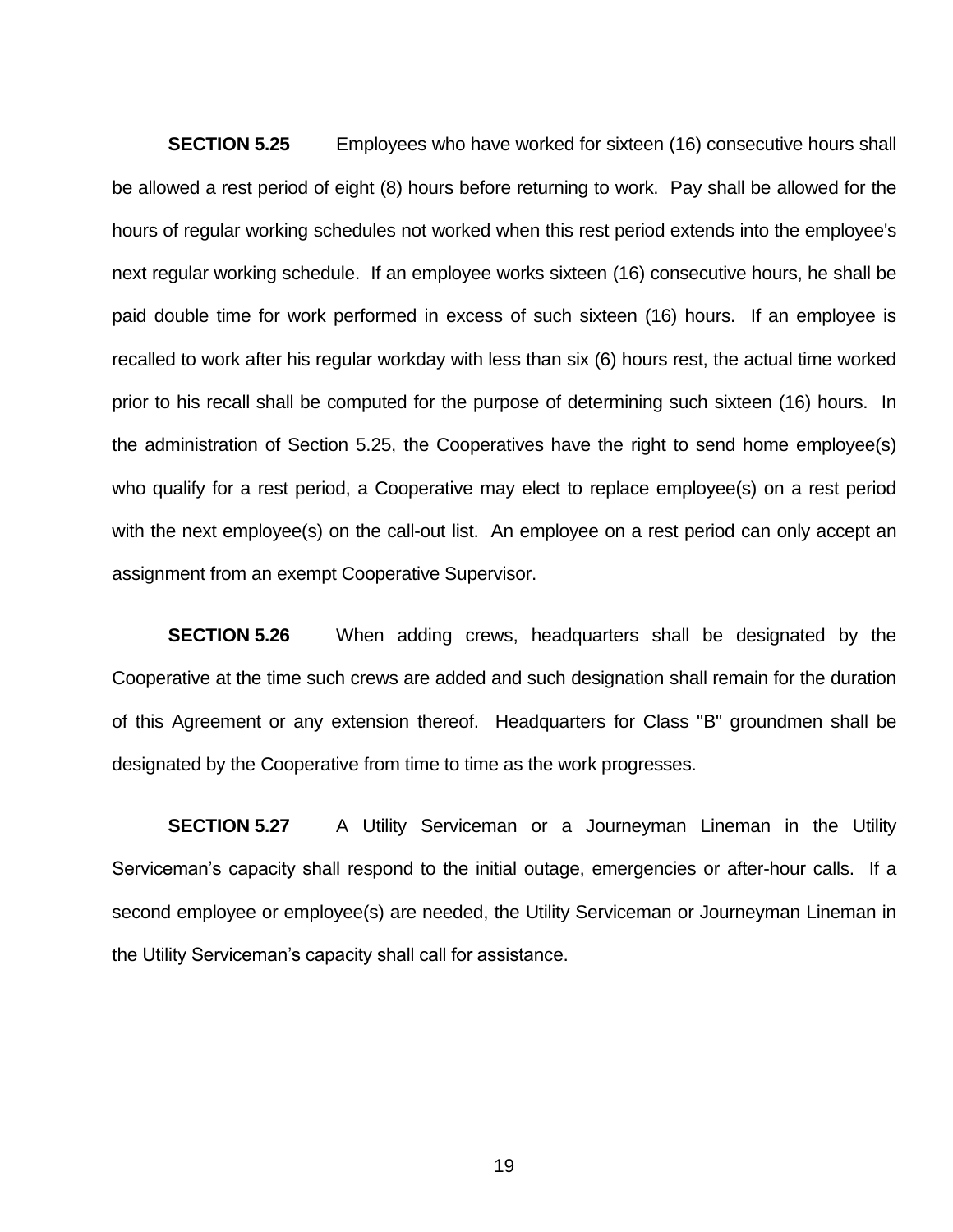**SECTION 5.28** Each employee will be required to furnish the first set of tools required by his classification. The Cooperative will make all replacements of a standard accepted make of tool, belts, safety straps, climbers, etc., that are not safe and not willfully damaged. The Cooperative may require an employee to sign a receipt acknowledging receiving a replacement.

**SECTION 5.29** All first-aid equipment is to be furnished by the Cooperative. Employees are responsible to see that replacements are made when arriving at headquarters after using any first aid supplies.

A Line Foreman or individual in charge of each truck or crew is to be responsible to see that the item above is carried out.

When an employee is required to work in inclement weather, special equipment such as raincoats, boots, etc., is to be furnished by the Cooperative at no cost to the employee. The employee being responsible in case of loss or willful damage or destruction while in his possession.

**SECTION 5.30** An employee performing jury service during his regularly scheduled hours shall do so without loss of pay and shall remit all fees for such service to the Cooperative, provided the employee presents the jury summons to his/her exempt Supervisor at the Cooperative the first scheduled work day following its receipt.

**SECTION 5.31** All fringe benefits and benefit plans now in effect and not specifically referred to herein shall remain in full force and effect for the term of this contract or any extension thereof; however, any such plans may be amended at any time by mutual agreement. The Union and Employer agree that on January 1, 2011 the group medical plan for active employees covered by this Collective Bargaining Agreement is the LINE CONSTRUCTION BENEFIT FUND [Lineco].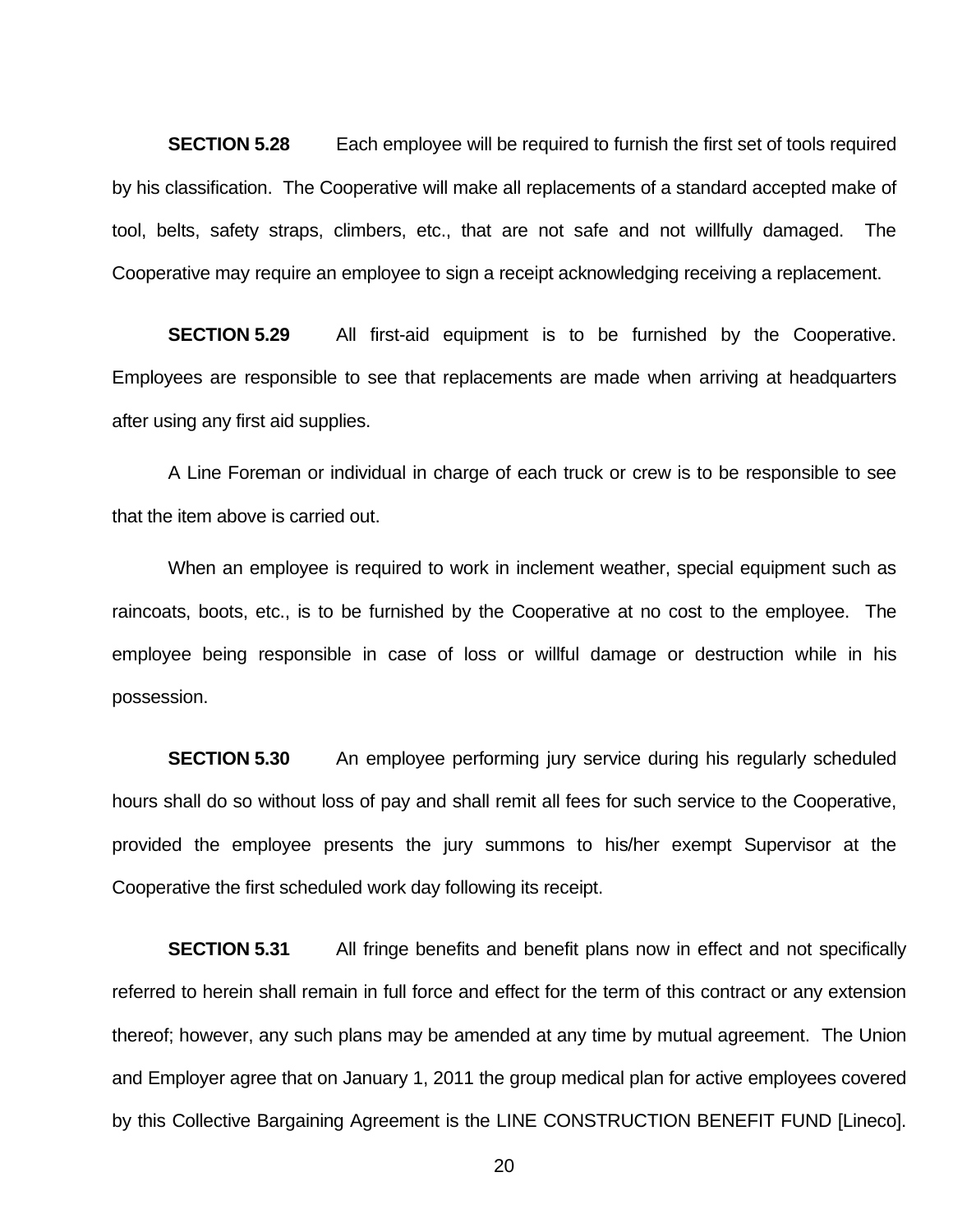Beginning on January 1, 2021 to December 31, 2025, the Cooperatives shall pay 100% of group health plan (Lineco) premium. Any changes to the existing group medical plan of benefits that are imposed upon the Employer without its consent by the Lineco group plan administrator and which represents a change in or elimination of current benefits, shall be passed along to the employees during the term of this Agreement. Any changes in the premium cost as a result of the changes imposed by the group plan (whether increases or decreases) shall be passed along to the Employer.

Provided that dependents of a deceased employee are eligible for continued medical coverage, the Employer will pay the entire premium for such coverage for a period of two (2) years following the employee's death; and, at the end of the two [2] year period, the Employer shall pay seventy-five percent [75%] of the monthly health care premium and the then insured[s] shall pay twenty-five percent [25%] of the monthly insurance premium.

This provision also applies to retired employees. For any health plan, including the Lineco health plan, providing health care coverage under this paragraph, the financial obligations of the Employer in this paragraph will cease: [1] if provisions in the June 1, 2009 Lineco Summary Plan Description addressing Surviving Dependent Eligibility [currently on pages 22 and 23] and or Termination of Dependents benefits [currently pages 24 and 25 apply to surviving insured[s]; [2] if any similar SPD provisions of other health plans apply to the surviving insured[s]; and/or [3] if in conflict with any SPD provision or prohibited by any SPD of any health plan.

Effective January 1, 2011 the Union and Employer agree that the Lineco group medical plan will only provide for Utility Employee coverage as defined in the June 1, 2009 Summary Plan Description [currently on page 25].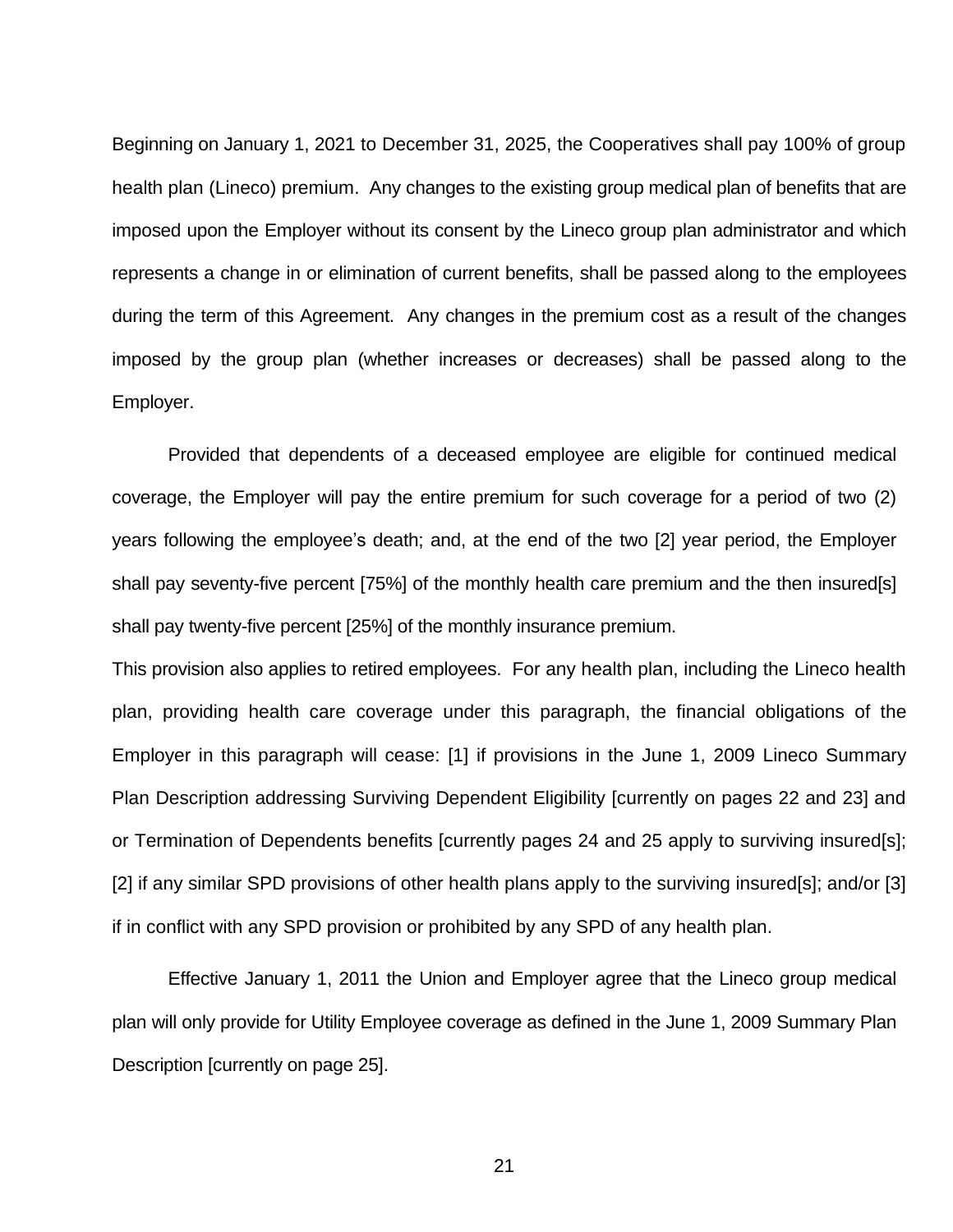All applicable Medicare eligible retirees and/or spouses who retired prior to 1/1/11 and who are eligible for retiree medical contribution under the CBA from their previous employment may select a Medicare Supplement Plan and a Medicare Prescription Part D Plan of their choice. The Employer agrees to pay 75% of the total premium for said coverage. [For all employers except SIEC: The Employer will not be responsible for any portion of premium reimbursement that is paid by another party (such as another employer's contribution to said plans).] [For SIEC only: SIEC will not be responsible for any premium reimbursement if a retiree is on a spouse's employers plan or if the retiree and/or spouse is on another employer's plan.] All applicable Medicare eligible retirees and/or spouses are required to provide a copy of all invoices for said coverage to the Employer on the intervals received by the applicable healthcare provider. The payments made by the Employer will be made thru a direct deposit transaction to the applicable retiree's and/or spouse's account. The direct deposit payment will be made within the first five [5] business days of each month. In the event an applicable Medicare eligible retiree and/or spouse who retired prior to 1/1/11 does not obtain healthcare coverage plans under this paragraph or does not provide a copy of the invoices for said healthcare plans, the Employer will not make any contribution nor payment toward the retiree's and/or spouse's healthcare coverage.

[For all Employers except SIEC] All applicable Medicare eligible retirees and/or spouses who retired prior to 1/1/11 and who are eligible for retiree medical contribution under the CBA from their previous employment, may obtain alternative medical coverage (such as coverage under a spouse's active group medical plan) which has a lower premium than a Medicare Supplemental Plan and Medicare Prescription Part D Plan, and the Employer will reimburse for 75% of the portion of the premium paid by the retiree and/or spouse. The Employer will not be responsible for any portion of premium reimbursement that is paid by another party (such as another employer's contribution to said plans). All applicable Medicare eligible retirees and/or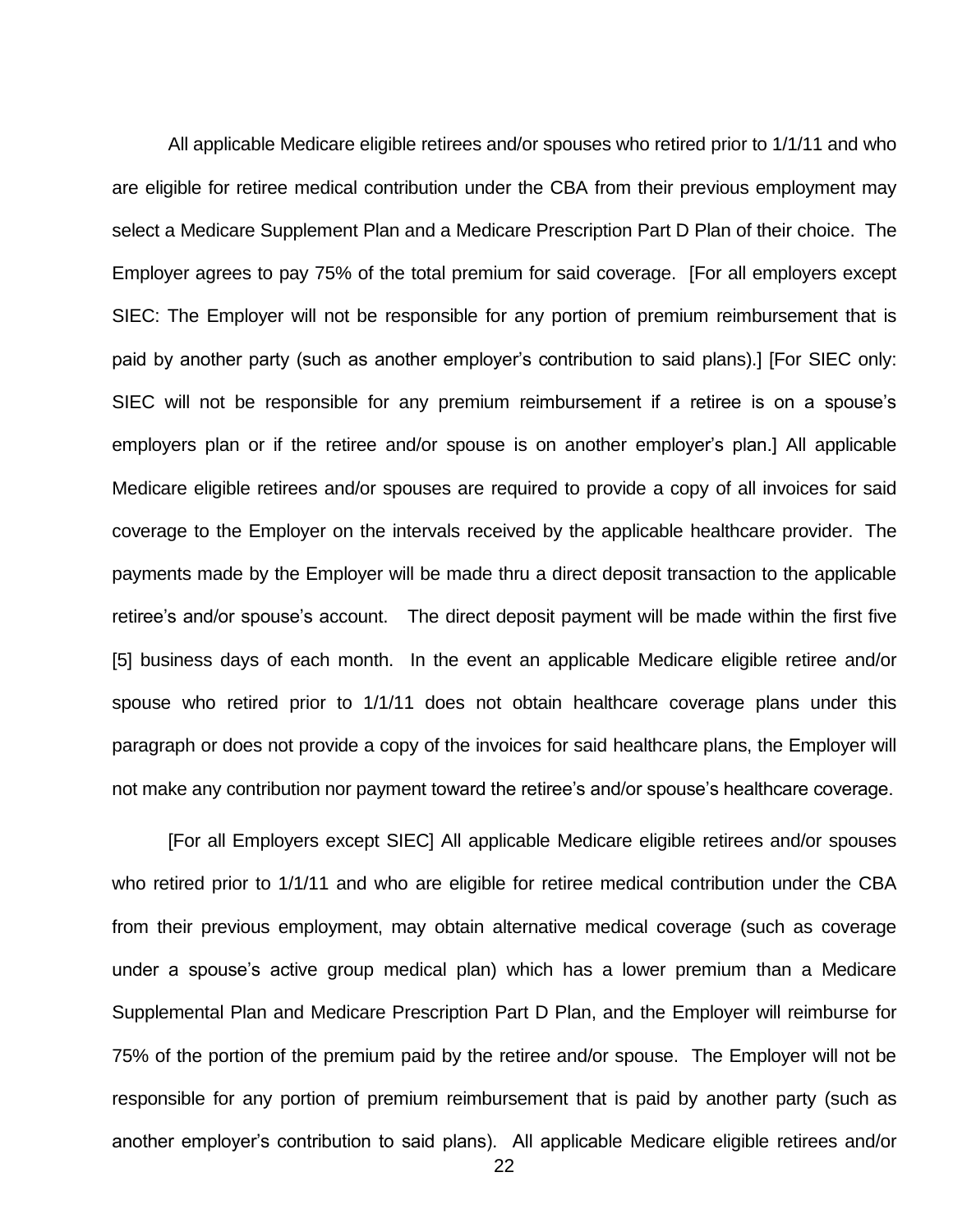spouses are required to provide a copy of all invoices for said coverage to the Employer on the intervals received by the applicable healthcare provider. The payments made by the Employer will be made thru a direct deposit transaction to the applicable retiree's and/or spouse's account. The direct deposit payment will be made within the first five [5] business days of each month.

[For all Employers except SIEC] A Medicare eligible retiree who was hired before July 1, 2010 and retired on or after 1/1/11, spouse, or dependent may obtain alternative medical coverage (such as coverage under a spouse's active group medical plan or a Medicare Supplemental Plan and Medicare Prescription Part D) which has a lower premium than Lineco, and the Employer will reimburse for 75% of the portion of the premium paid by the retiree and/or spouse. The Employer will not be responsible for any portion of premium reimbursement that is paid by another party (such as another employer's contribution to said plans). The total dollar amount of the Employer's obligation for reimbursement in this paragraph shall not exceed the total dollar amount that would be reimbursed for applicable Lineco plan(s).

If in the future Lineco no longer offers coverage to retirees and/or their spouses age 65 and over, then in that event those Medicare eligible retirees and/or spouses previously covered under Lineco who would otherwise be eligible for post-retirement healthcare insurance contributions from the Employer under the CBA may select a Medicare Supplement Plan and a Medicare Prescription Part D Plan of their choice. Under those circumstances, the Employer agrees to pay 75% of the total premium for said coverage and all applicable Medicare eligible retirees and/or spouses are required to provide a copy of all invoices for said coverage to the Employer on the intervals received by the applicable healthcare provider. The payments made by the Employer will be made thru a direct deposit transaction to the applicable retiree's and/or spouse's account. The direct deposit payment will be made within the first five [5] business days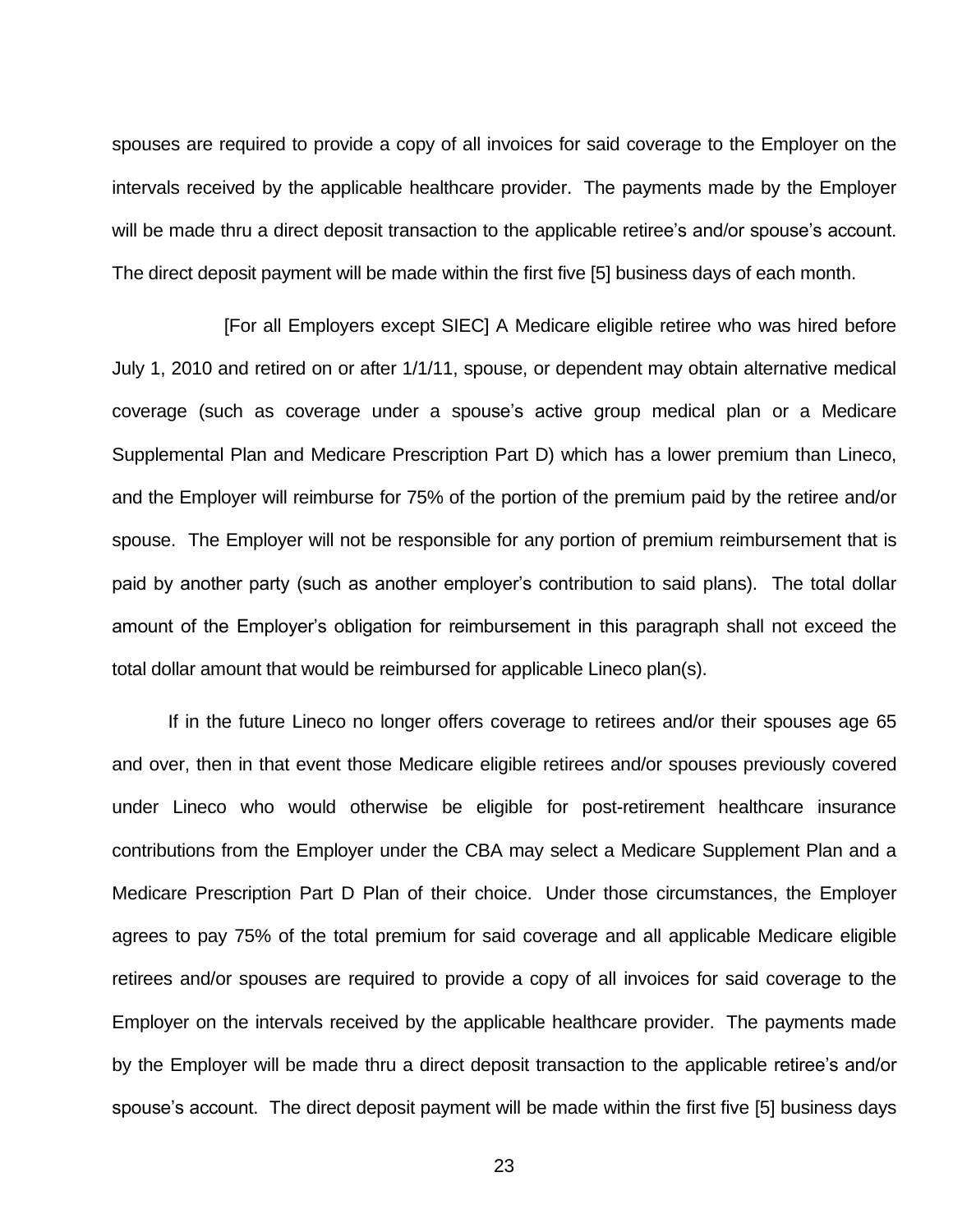of each month.

The parties agree that retiree medical benefits under the CBA also covers an eligible retiree's spouse regardless of the date of marriage, and an eligible retiree's non-spousal dependents as defined by the active plan's definition of dependent at the time of retirement.

Current retirees can change coverage [for example single to family or vice versa] and will receive from the applicable Cooperative its 75% monthly contribution to the different premium based on the documentation from the current health insurance carrier.

If a health insurance provider under this Agreement requests an employee Wellness Summary or similar request the employee insured will provide a completed Wellness Summary to the Employer.

For those employees hired before July 1, 2010, who retire after January 1, 2011 from Employer's Cooperative, Employer will agree to continue *paying 75% of the total premium for said coverage* provided that the employee must be age fifty-eight (58) in order to be eligible for the benefit. The foregoing provisions for retired employees shall not be available to an employee who may otherwise be eligible, but who leaves the Cooperative prior to the age of sixty (60) to work for another employer. In that event, the Cooperative will no longer be required to pay for the health insurance of that employee, or dependents. For those employees hired after July 1, 1995, the employee must retire from the Cooperative, be age fifty-eight (58) and have twenty (20) years of continuous service with the Employer's Cooperative in order to be eligible for the benefit. Time off for disability shall not be deemed a break in continuous service. There will be no post retirement health insurance provided by or paid for by the Employer for any employee whether part time, temporary or full-time employee hired on or after July 1, 2010.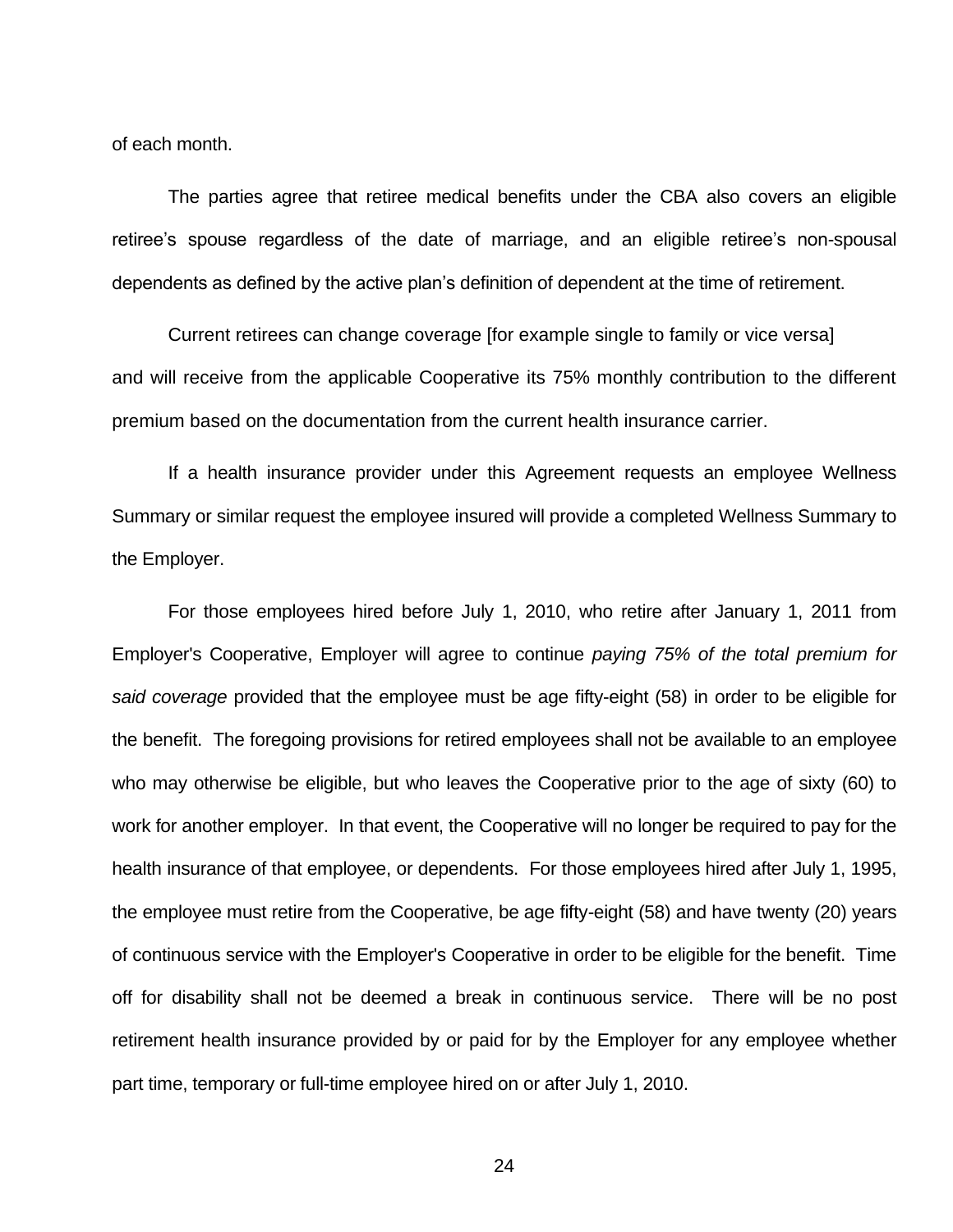The Employer shall pay two percent [2%] of the gross wages only for full time employees hired on or after July 1, 2010 and those funds will be sent to the SOUTHERN ILLINOIS ELECTRICAL RETIREE WELFARE FUND, a trust administered by a Board of Trustees with the day-to-day administration of the business of the fund provided by the IBEW-NECA Service Center, Inc., which provides services as contract administrator on behalf of the Trustees of the Plan.

The Employer agrees to contribute to an employee's 401k Plan, an amount equal to \$750.00 annually, or three percent {3%} of an employee's annual gross wage, whichever is greater. Additionally, the Employer will match an employee's contribution up to four percent [4%] of gross wages. Contributions will be made on a pay period basis.

The Summary Plan Description of the Retirement Security Plan contains the multiplier.

The Long-Term Disability (LTD) benefit in effect during the July 1, 2004 – June 30, 2007 Collective Bargaining Agreement contract term is amended effective September 1, 2007, to change the benefit level from fifty percent {50%} of an employee's base monthly earnings to sixtysix and two third {66 2/3%} of an employee's base monthly earnings. This benefit will coordinate with Social Security. NRECA will assist, where appropriate, members approved for disability under the NRECA plan with social security disability cases, appeals preparation and presentations at no fee to employees. The Union recognizes the disability definition change, the IBEW pension income as an offset, and the other changes in the LTD program as explained at negotiations in the May 23, 2007 presentation. Effective January 1, 2008, the Cooperatives and the Union agree that the current age 65 plan will be amended to an age 60 plan that coincides with the normal retirement age of the R & S Plan.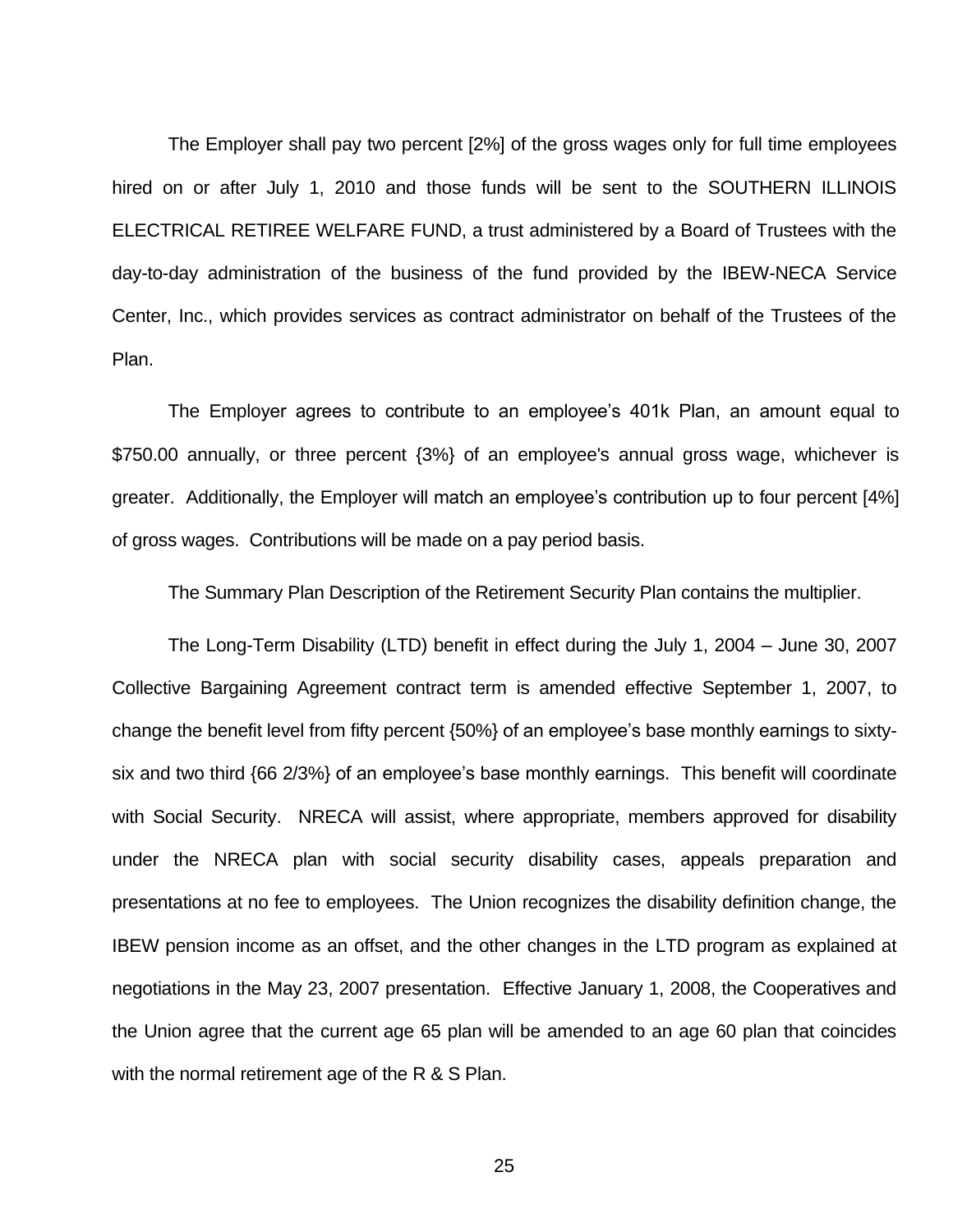The life insurance benefit in effect during the July 1, 2004 – June 30, 2007 Collective Bargaining Agreement contract term is amended effective September 1, 2007 that the Cooperatives will provide life insurance at three (3) times an employee's base salary with the premium paid one hundred percent {100%} by the Cooperative.

The Cooperative will pay fifty percent {50%} of the premium for \$10,000 Dependent Life Insurance coverage for an employee's spouse and dependent children effective January 1, 2008. The Union accepts the changes in the Life Insurance program offered to its members by the Cooperatives as explained at negotiations in the May 23, 2007 presentation. Employee spouse life coverage is no longer granted an exception and is subject to a reduction schedule when an eligible employee reaches age 70.

**SECTION 5.32** Wages shall be paid by direct deposit every two weeks on Friday except when Friday is a holiday then payday shall be on Thursday.

**SECTION 5.33** In the event that any of the provisions of this Agreement shall conflict with any State or Federal law or presidential regulations, such provisions shall be deemed to be modified sufficiently in respect to either or both parties to the extent necessary to comply with such laws or regulations and the remaining portion of this Agreement shall remain in full force and effect.

**SECTION 5.34** There shall be no discrimination regarding hire or tenure of employment because of race, creed, color, national origin, sex or religion.

**SECTION 5.35** In applying and interpreting the terms of this Agreement, the use of the masculine pronoun (he or him) is all-inclusive of employees covered by this Agreement and refers to the feminine gender (she or her) as well as to the masculine.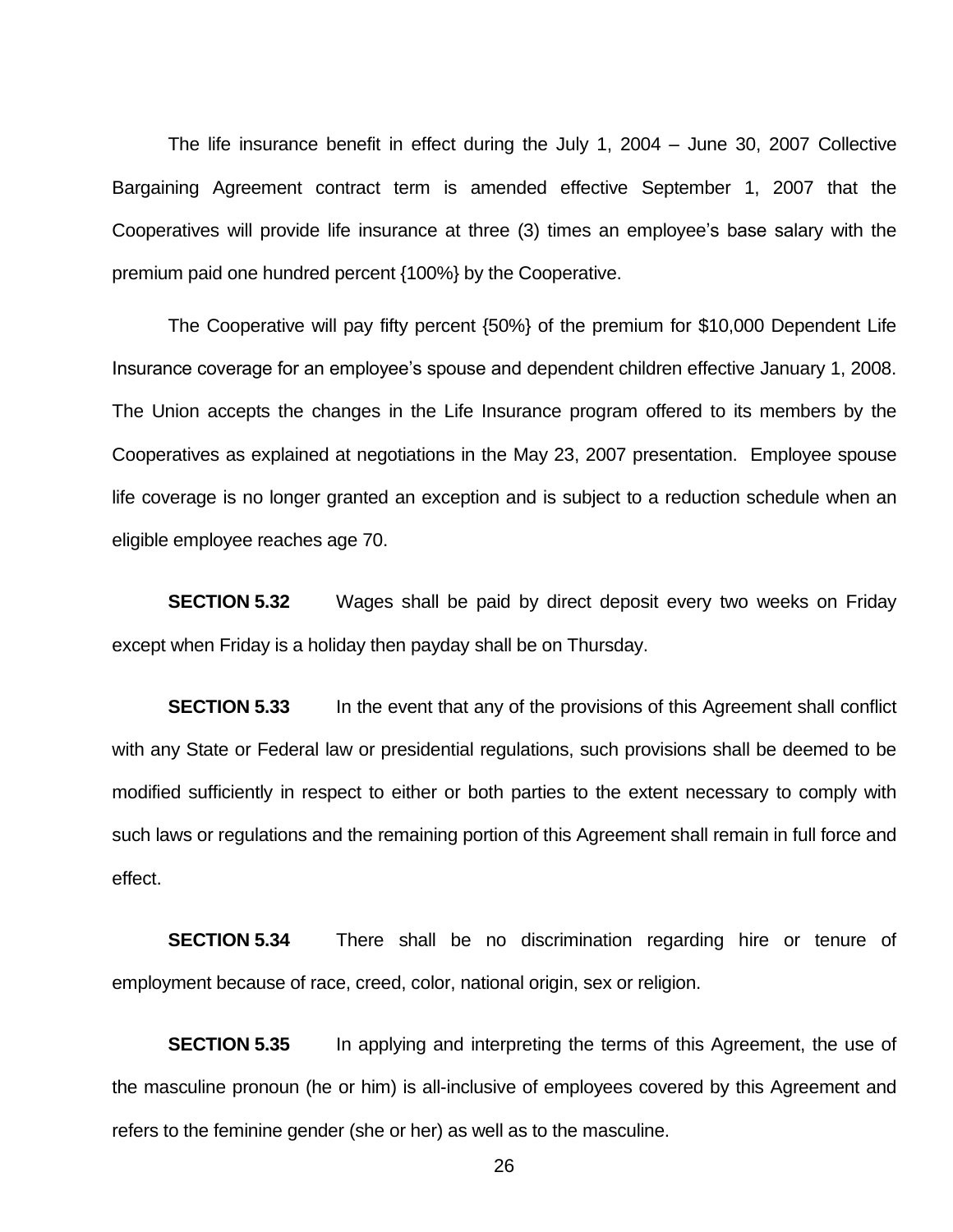**SECTION 5.36** It is recognized by both parties that due to seasonal work required by the Cooperatives, it is mutually agreed by both parties that no such work shall be contracted that shall result in a layoff of regular employees.

**SECTION 5.37** An employee who tests positive on a random or other drug test administered by or ordered to be administered by a Cooperative and who then tests positive on any following random or other drug test administered by or ordered to be administered by a Cooperative will be discharged from employment and seniority will terminate.

### **ARTICLE VI VACATIONS**

**SECTION 6.01** Employees who have been in the service of the Cooperative less than six (6) consecutive months prior to January 1st shall accrue one (1) day's vacation per month beginning with the second month of employment. Employees who have been in the service of the Cooperative more than six (6) consecutive months but less than one (1) year prior to preceding January 1 and who continue in the employ of the Cooperative not less than sixty (60) days during the current year, shall receive five (5) working days vacation in the current year with pay. Employees who have been in the service of the Cooperative one (1) year or more prior to January 1, shall receive ten (10) working days vacation with pay. Vacations may accumulate to not more than thirty (30) working days at rate earned.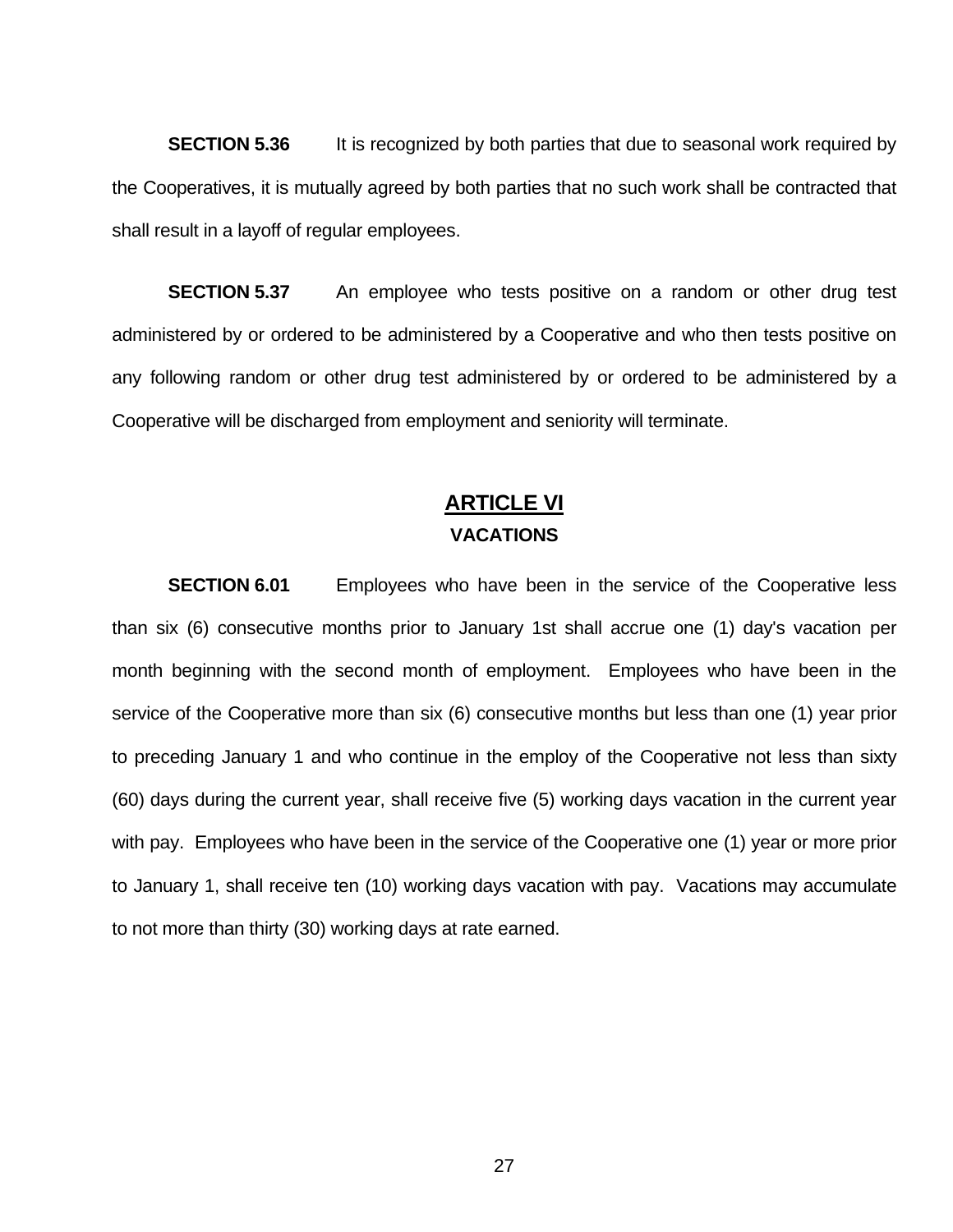**SECTION 6.02** Employees with six (6) years of service shall receive three (3) weeks' vacation, fifteen (15) working days of vacation in the current year.

| <b>Vacation Service Credit</b> |         |
|--------------------------------|---------|
| 10 Years                       | 16 Days |
| 13 Years                       | 17 Days |
| 15 Years                       | 20 Days |
| 23 Years                       | 25 Days |

**SECTION 6.03** An employee with thirty (30) years of service or more shall receive on his anniversary date of employment forty (40) hours pay as an extra week of vacation pay.

**SECTION 6.04** Terminal leave pay shall be allowed to each employee when his service with the Cooperative is terminated. Terminal leave pay shall be computed on the same basis as vacation pay as provided in Section 6.01 and 6.02. In the event terminal leave pay as above computed results in fractional day of terminal leave pay, fractions of one-half day or more shall be considered as a full day and fractions of less than one-half day shall not be considered.

**SECTION 6.05** An employee must have performed work in the calendar year preceding January 1 to be eligible for vacation benefits.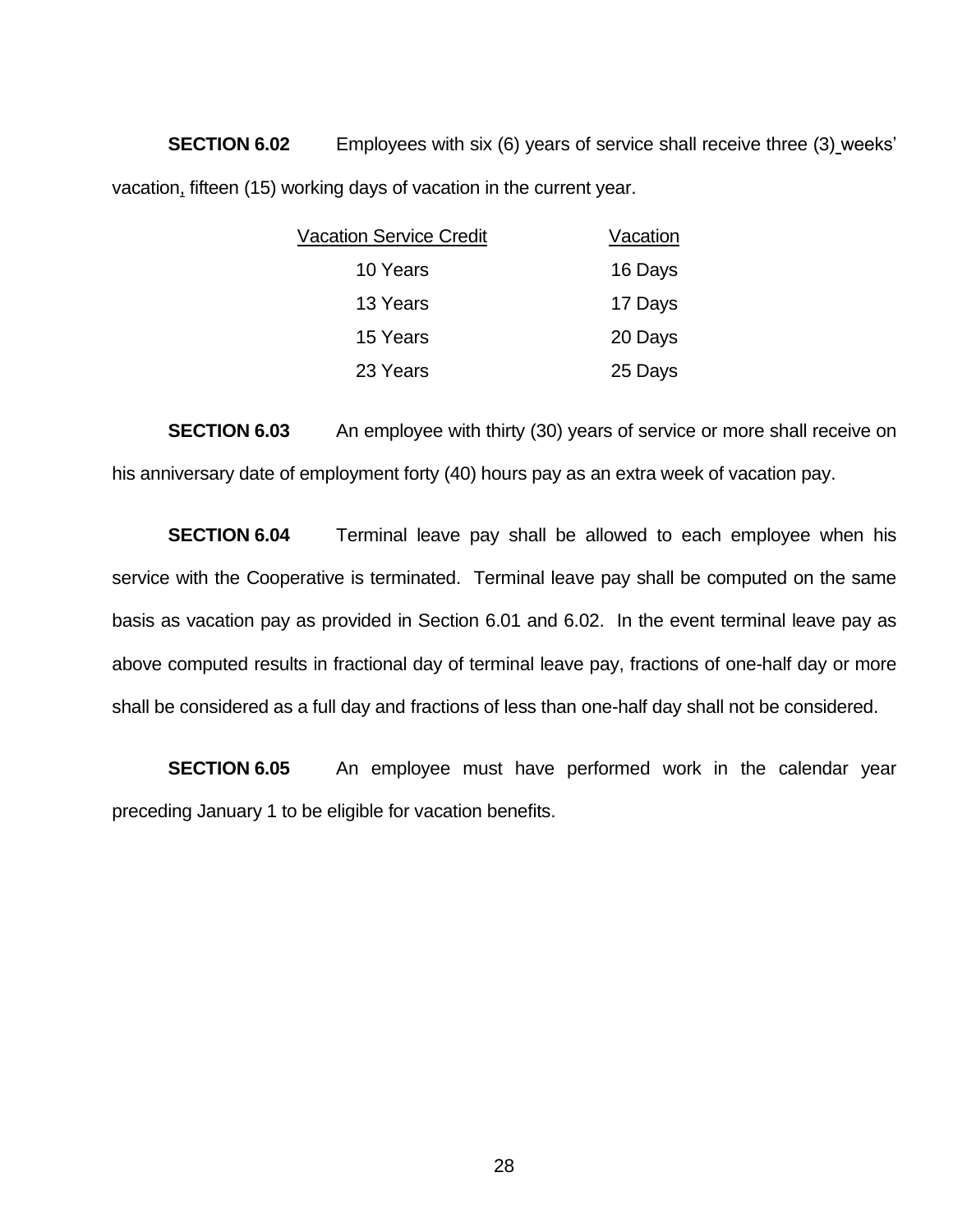# **ARTICLE VII SICKNESS, DISABILITY, PHYSICAL INJURY AND DEATH IN FAMILY**

**SECTION 7.01** After six (6) months of continuous employment, the Cooperative will allow sick leave to regular employees without payroll deductions not to exceed fifteen (15) working days in any calendar year except the unused sick leave time shall be allowed to accumulate to a maximum not to exceed sixty-five (65) working days in any calendar year, providing, an employee shall not be entitled to the fifteen (15) sick leave days in a calendar year when he had not performed work in the preceding calendar year. Should an employee require hospitalization during his (her) vacation period, those days spent in the hospital shall be converted from vacation days to sick days.

**SECTION 7.02** After six (6) months of continuous employment, the Cooperative will allow loss of time without payroll deduction not to exceed three (3) working days in a calendar year for doctor visits or hospitalization for any sickness in his immediate family, namely, wife, son or daughter (living in employee's home or in case of separation or divorce, son or daughter living with the other parent within the jurisdictional area of the four (4) Cooperatives), step-child living in the home, mother, father, mother-in-law, or father-in-law, or court ordered custody dependents (this does not include foster children).

**SECTION 7.03** If an employee has abused the sick benefit clause, said employee will be subject to discharge or discipline for just cause and Article III of this working Agreement shall be applied to such case.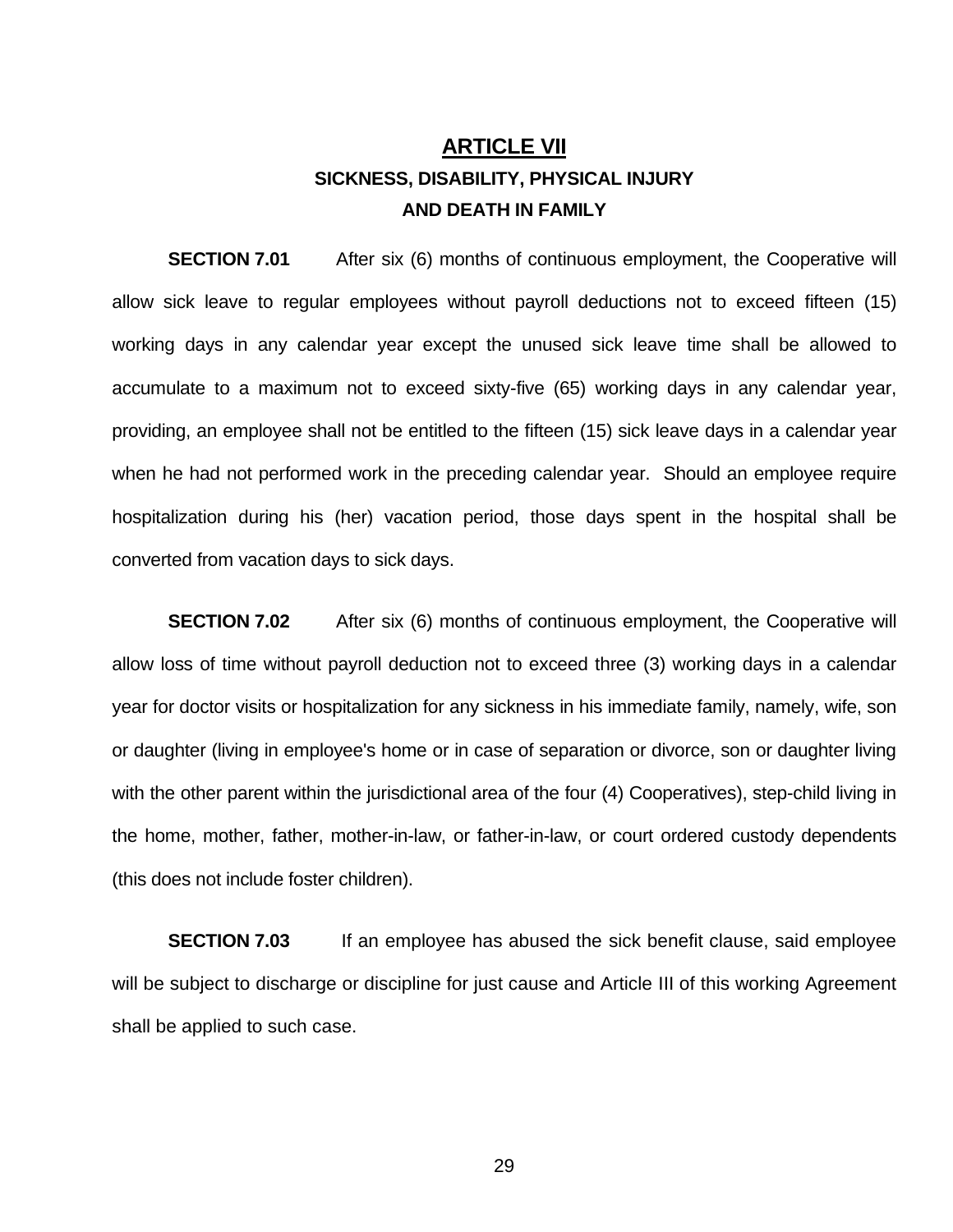**SECTION 7.04** The Cooperatives will allow loss of time without payroll deduction not to exceed three (3) working days when a death occurs in the immediate family; namely, spouse, son, daughter, mother, father, grandchild, mother-in-law, or father-in-law.

The Cooperatives will allow loss of time without payroll deduction not to exceed three (3) working days when a death occurs to an employee's brother or sister while residing in the employee's household and two (2) working days will be allowed without payroll deduction when a brother or sister lives elsewhere, for the purposes of attending the funeral or making arrangements therefore.

**SECTION 7.05** After six (6) months of continuous employment, a regular employee who is disabled in the course of his employment and who is unable to return to his regular duties shall receive, beginning with the first full day of absence, the difference between the Illinois Worker's Compensation Act payments to which he is entitled under said Act and one hundred percent (100%) of his regular pay at his regular straight time hourly rate, for the first sixty-five (65) working days of his disability.

**SECTION 7.06** Employees, who on December 31, 1997, have sixty-five (65) or more days of personal sick leave on the books, will be eligible to participate in a bonus program that will provide for up to three (3) personal days per year to be taken, starting in 1999. Employees, who have sixty-eight (68) days on the books as of December 31, 1998, will be entitled to one (1) personal day. Employees with seventy-one (71) days will be entitled to two (2) personal days, and employees with seventy-four (74) days, will be entitled to three (3) personal days. The personal days are non-cumulative from year to year, and if not used, are lost. Each employee must, at the end of the calendar year prior to the eligibility year, have at least sixty-five (65) of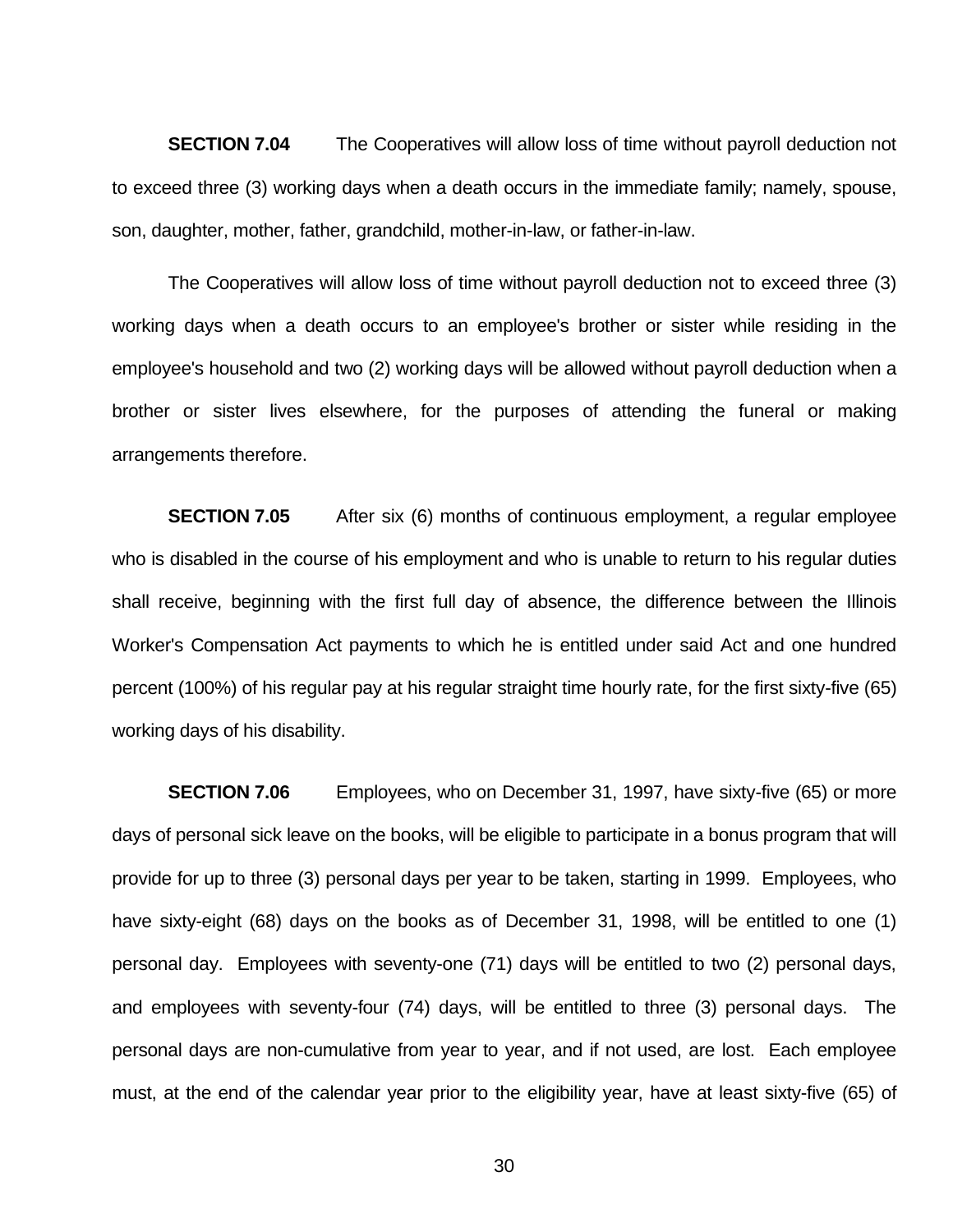personal sick leave days before he is eligible for this bonus. In no event, may an employee carry more than sixty-five (65) days over to January 1st of the following year.

### **ARTICLE VIII APPRENTICE SYSTEM AND RATIO**

**SECTION 8.01** Cooperative may employ not more than two Apprentices to each five Journeymen Lineman and Line Foreman and not more than one Apprentice to each Forestry Journeyman and Forestry Foreman. The Cooperative may rotate Apprentice Linemen when applicable between headquarters or crews at headquarters for up to six (6) months at a time for the purpose of expanding their skills in all phases of the apprenticeship and working under the direct supervision of other Line Foremen. This rotation shall not cause any Journeyman or Foremen to rotate. Apprentices shall report to the headquarters of the crew to which he is assigned at 8:00 A.M. but continue to be available for call-outs at their original headquarters. This new agreement shall not change the practice of calling Apprentices for overtime.

**SECTION 8.02** All Apprentice Linemen will advance based upon 1,500 hours of paid time for each apprentice step until they reach the classification of Journeyman Lineman. Paid time shall be all time worked, vacation, holidays and absences due to sickness or injury of three (3) days or less. When two (2) men are regularly employed on maintenance trucks, one man shall be Line Foreman or Utility Serviceman and shall be paid as such.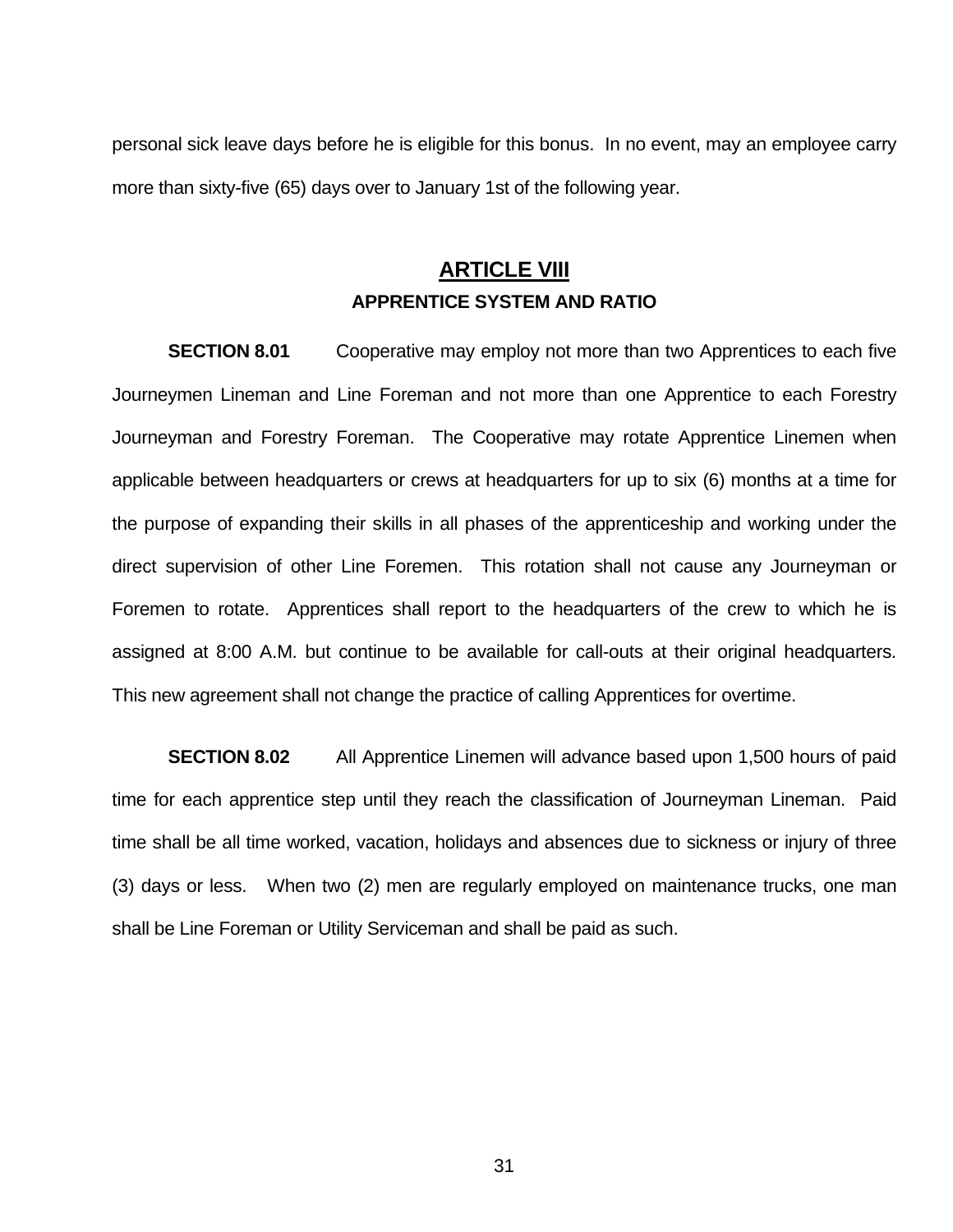**SECTION 8.03** First Step Apprentice 1 - 1,500 hours - Apprentices with no previous experience shall perform groundmen's work and may use tools on the ground under supervision of Journeyman Lineman and/or Line Foreman. In addition to the above duties an Apprentice who has successfully completed a "climbing school" selected by the employing Cooperative can perform work on lines that are not energized and shall receive the Second Step Apprentice rate of pay until completing a total of 3,000 hours combined.

Second Step Apprentice 1,501 to 3,000 hours – Apprentice may assist a Journeyman Lineman on energized secondary circuits of not more than 240 volts.

Third Step Apprentice 3,001 to 4,500 hours – Apprentice may perform work assisting a Journeyman Lineman on energized primary and energized secondary circuits.

Fourth Step Apprentice 4,501 to 6,000 hours – Apprentice may perform work assisting a Journeyman Lineman on all classes of work.

**SECTION 8.04** Apprentice Lineman shall execute the Apprentice Agreement for Apprenticeship Lineman.

#### **ARTICLE IX**

#### **SPECIAL RULES APPLYING TO TEMPORARY EMPLOYEES**

**SECTION 9.01** All Groundmen Class "B" shall be known as temporary employees. The provisions of Articles IV, VI, VII and Sections 5.04, 5.06, 5.11 of Article V shall not apply to temporary employees.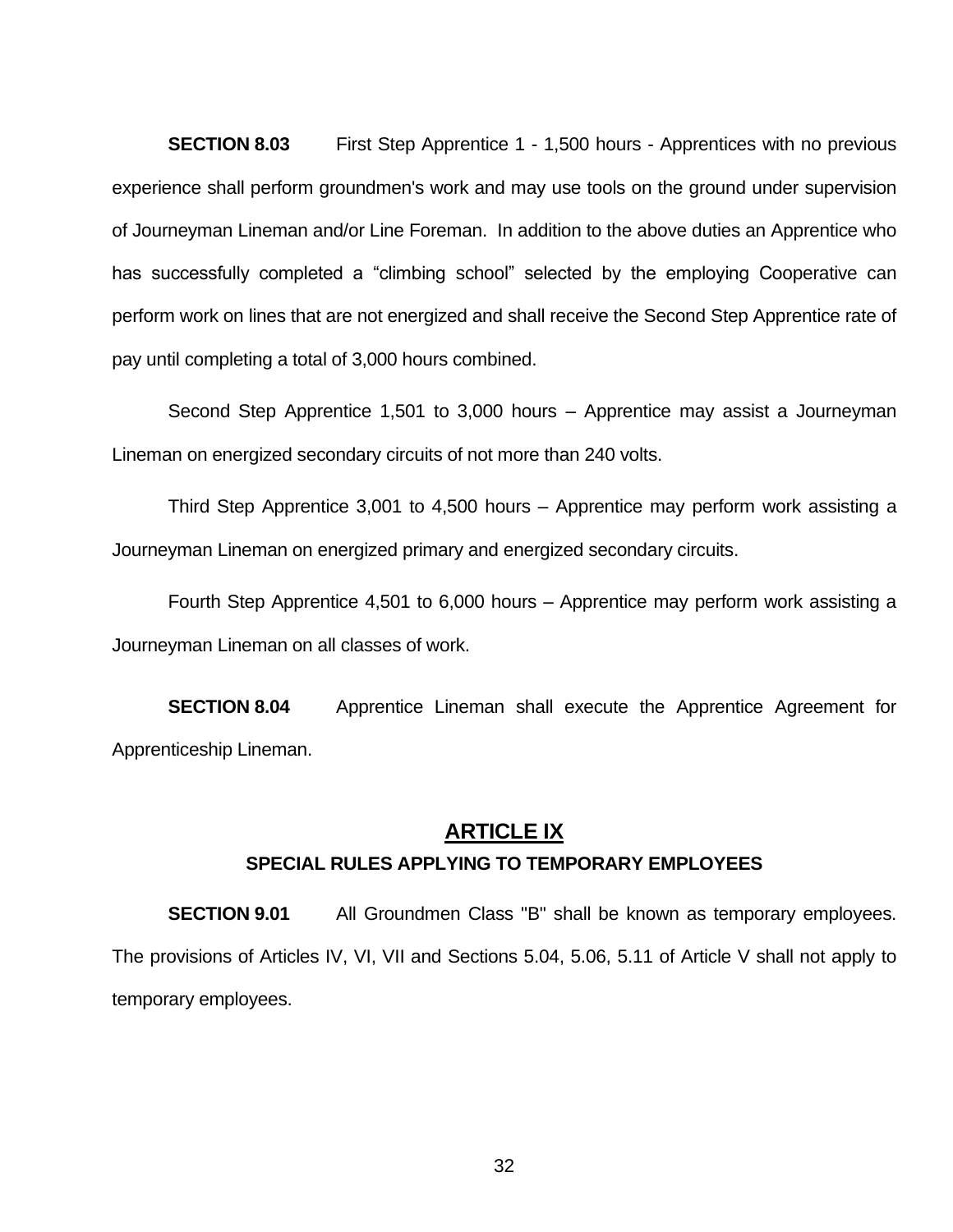**SECTION 9.02** Five consecutive days, Monday through Friday, shall constitute a workweek on all jobs, except as otherwise provided under sub-sections of this Section. Eight (8) hours shall constitute a workday. Employees shall be entitled to thirty (30) minutes for eating their lunch, which at their option, can be eaten between the hours of 12:00 Noon and 1:00 P.M. Crews are to report at 7:00 A.M. at their respective headquarters and be returned to their respective headquarters at 3:00 P.M. quitting time. Established practice shall govern in all other cases.

**SECTION 9.03** Temporary employees who report for work in the absence of notice not to report and in the event they are called to work and report but are not then assigned, shall in either case be paid two (2) hours at their straight time rate of pay for so reporting.

When making a reduction in number of temporary employees, those most recently hired shall be laid off first.

**SECTION 9.04** A temporary employee shall not have seniority until he has completed six (6) consecutive months of continuous service after which he shall become a permanent employee within the meaning of this Agreement and classified as Groundman Class "A" and his seniority shall begin as of the first date of his employment.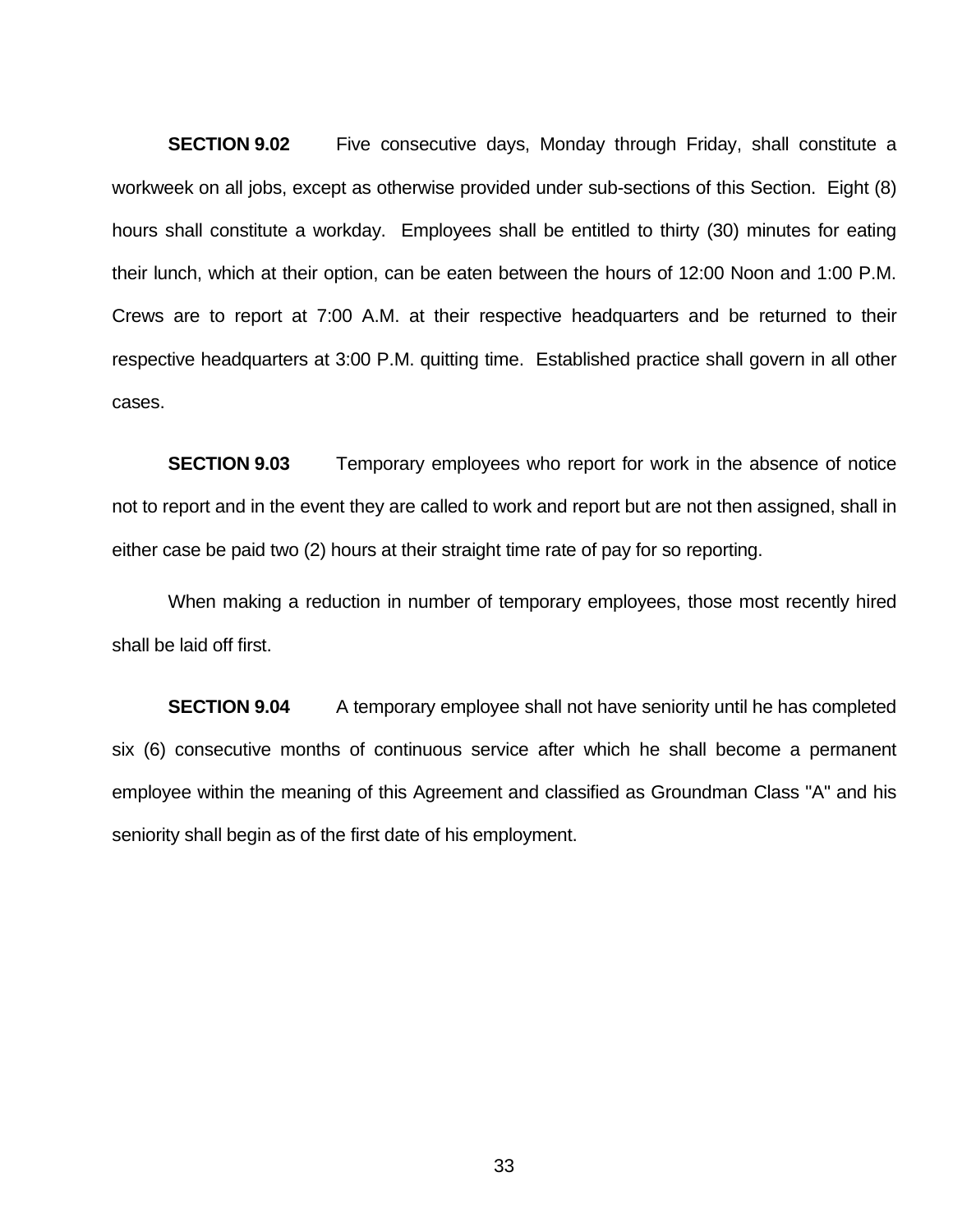| LOCAL UNION NO. 702          |
|------------------------------|
| INTERNATIONAL BROTHERHOOD OF |
| ELECTRICAL WORKERS AFL-CIO   |

BY: Steve Hughart Date: **Business Manager** 

Lonnie R. Stephenson, Int'l President This approval does not make the<br>International a party to this agreement

APPROVED

3/3/2021

EGYPTIAN ELECTRIC COOPERATIVE ASSOCIATION

BY:  $\frac{\gamma_{m}}{\gamma_{p}+\gamma_{p}}$  Date:  $\frac{l}{2}$  2021

SOUTHEASTERN ILLINOIS ELECTRIC COOPERATIVE, INC.

 $BY: \triangle\$ President

 $12/21$ 

SOUTHERN ILLINOIS ELECTRIC COOPERATIVE, INC.

BY:  $\bigwedge \mathcal{M}$  /  $\mathcal{M}$  /  $\mathcal{M}$  /  $\mathcal{M}$  /  $\mathcal{M}$  /  $\mathcal{M}$  /  $\mathcal{M}$  /  $\mathcal{M}$  /  $\mathcal{M}$  /  $\mathcal{M}$  /  $\mathcal{M}$  /  $\mathcal{M}$  /  $\mathcal{M}$  /  $\mathcal{M}$  /  $\mathcal{M}$  /  $\mathcal{M}$  /  $\mathcal{M}$  /  $\mathcal{M}$  /  $\mathcal{M}$  /  $\mathcal$ President

SOUTHERN ILLINOIS POWER COOPERATIVE

**BY** chinas Chairman

Date:  $1/u/z/$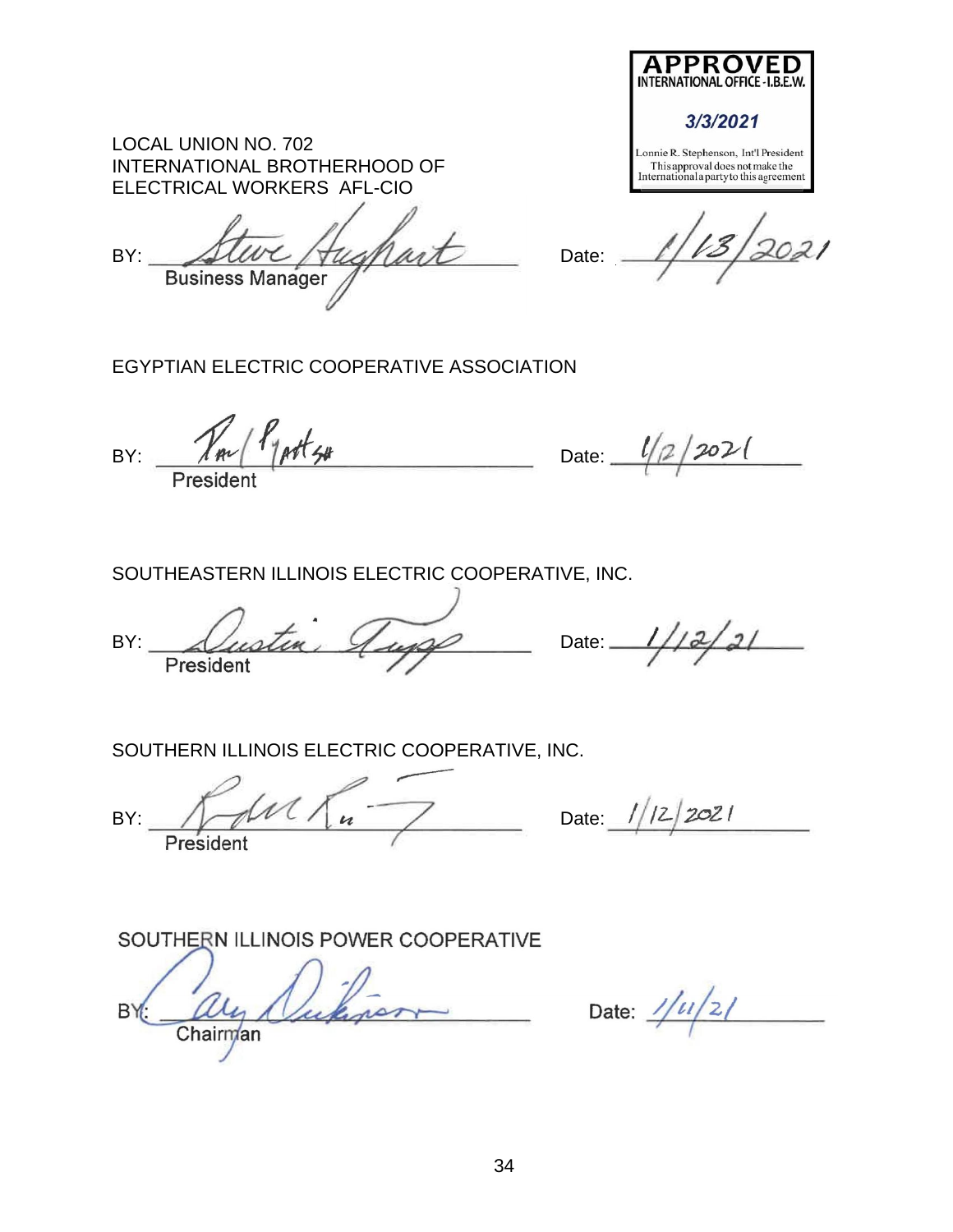# **APPENDIX A**

# **SOUTHERN ILLINOIS POWER COOPERATIVE**

| <b>Classification</b>           | <b>Rate Per Hour</b> |         |         |         |         |
|---------------------------------|----------------------|---------|---------|---------|---------|
|                                 | 3.00%                | 3.00%   | 3.00%   | 3.00%   | 3.00%   |
|                                 | 1/1/21               | 1/1/22  | 1/1/23  | 1/1/24  | 1/1/25  |
| <b>Shift Foreman</b>            | \$50.06              | \$51.56 | \$53.11 | \$54.70 | \$56.34 |
| <b>Control Operator</b>         | \$47.60              | \$49.03 | \$50.50 | \$52.02 | \$53.58 |
| Op-Scrubber & Ash               | \$46.65              | \$48.05 | \$49.49 | \$50.97 | \$52.50 |
| <b>Assistant Operator</b>       | \$45.86              | \$47.24 | \$48.66 | \$50.12 | \$51.62 |
| <b>Auxiliary Operator</b>       | \$43.66              | \$44.97 | \$46.32 | \$47.71 | \$49.14 |
| <b>Utility Operator Trainee</b> | \$42.22              | \$43.49 | \$44.79 | \$46.13 | \$47.51 |

# **Transmission Systems Department**

| <b>System Operator</b> |  | \$50.06 \$51.56 \$53.11 \$54.70 \$56.34 |  |
|------------------------|--|-----------------------------------------|--|
| Apprentice System Op.  |  | \$40.10 \$41.30 \$42.54 \$43.82 \$45.13 |  |

# **Electric Maintenance Department**

| \$50.06 | \$51.56 | \$53.11 | \$54.70 | \$56.34 |
|---------|---------|---------|---------|---------|
| \$47.40 | \$48.82 | \$50.28 | \$51.79 | \$53.34 |
| \$47.40 | \$48.82 | \$50.28 | \$51.79 | \$53.34 |
| \$44.56 | \$45.90 | \$47.28 | \$48.70 | \$50.16 |
| \$41.68 | \$42.93 | \$44.22 | \$45.55 | \$46.92 |
| \$38.84 | \$40.01 | \$41.21 | \$42.45 | \$43.72 |
| \$35.63 | \$36.70 | \$37.80 | \$38.93 | \$40.10 |
|         |         |         |         |         |

# **Mechanic Maintenance Department**

| Mechanic (Lead)                   | \$49.15 | \$50.62 | \$52.14 | \$53.70 | \$55.31 |
|-----------------------------------|---------|---------|---------|---------|---------|
| Mechanic                          | \$46.46 | \$47.85 | \$49.29 | \$50.77 | \$52.29 |
| <b>Utility Mechanic</b>           | \$46.46 | \$47.85 | \$49.29 | \$50.77 | \$52.29 |
| Mechanic App. 4 <sup>th</sup> Yr. | \$43.89 | \$45.21 | \$46.57 | \$47.97 | \$49.41 |
| Mechanic App. 3rd Yr.             | \$41.10 | \$42.33 | \$43.60 | \$44.91 | \$46.26 |
| Mechanic App. 2 <sup>nd</sup> Yr. | \$38.53 | \$39.69 | \$40.88 | \$42.11 | \$43.37 |
| Mechanic App. 1 <sup>st</sup> Yr. | \$35.48 | \$36.54 | \$37.64 | \$38.77 | \$39.93 |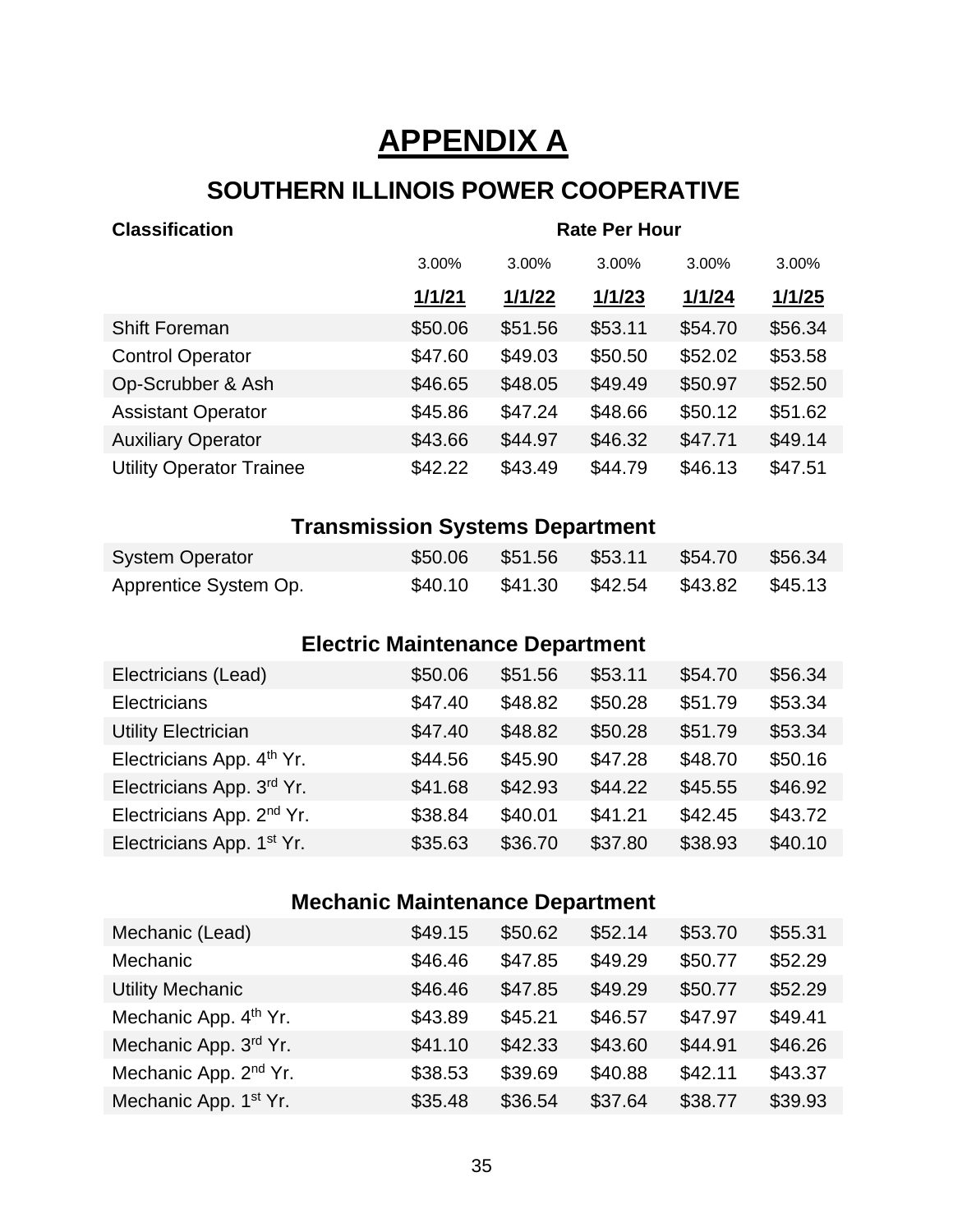| <b>Classification</b>                                                   |                                 |               | <b>Rate Per Hour</b> |         |         |  |
|-------------------------------------------------------------------------|---------------------------------|---------------|----------------------|---------|---------|--|
|                                                                         | 3.00%                           | 3.00%         | 3.00%                | 3.00%   | 3.00%   |  |
|                                                                         | <u>1/1/21</u>                   | <u>1/1/22</u> | 1/1/23               | 1/1/24  | 1/1/25  |  |
|                                                                         |                                 |               |                      |         |         |  |
|                                                                         | <b>Coal Handling Department</b> |               |                      |         |         |  |
| Coal Equip. Op (Lead)                                                   | \$45.58                         | \$46.95       | \$48.36              | \$49.81 | \$51.30 |  |
| Coal Equip. Operator                                                    | \$43.00                         | \$44.29       | \$45.62              | \$46.99 | \$48.40 |  |
| Apprentice 1 <sup>st</sup> 6 mos.                                       | \$38.19                         | \$39.34       | \$40.52              | \$41.74 | \$42.99 |  |
|                                                                         |                                 |               |                      |         |         |  |
|                                                                         | <b>Store Department</b>         |               |                      |         |         |  |
| Storekeeper                                                             | \$41.28                         | \$42.52       | \$43.80              | \$45.11 | \$46.46 |  |
| *Lead Storekeeper Rate                                                  | \$41.79                         | \$43.04       | \$44.33              | \$45.66 | \$47.03 |  |
| *Effective only when Storekeeper leads at least two (2) other employees |                                 |               |                      |         |         |  |
|                                                                         |                                 |               |                      |         |         |  |
|                                                                         | <b>General Department</b>       |               |                      |         |         |  |
| Laborer                                                                 | \$34.75                         | \$35.79       | \$36.86              | \$37.97 | \$39.11 |  |
|                                                                         |                                 |               |                      |         |         |  |
| <b>Laboratory Department</b>                                            |                                 |               |                      |         |         |  |

| Laboratory Tech. (Sen)       | \$43.74 | \$45.05 | \$46.40 | \$47.79 | \$49.22 |
|------------------------------|---------|---------|---------|---------|---------|
| <b>Laboratory Technician</b> | \$42.72 | \$44.00 | \$45.32 | \$46.68 | \$48.08 |
| Lab App. $3rd$ Yr.           | \$40.49 | \$41.70 | \$42.95 | \$44.24 | \$45.57 |
| Lab App. $2nd$ Yr.           | \$35.92 | \$37.00 | \$38.11 | \$39.25 | \$40.43 |
| Lab App. 1 <sup>st</sup> Yr. | \$34.75 | \$35.79 | \$36.86 | \$37.97 | \$39.11 |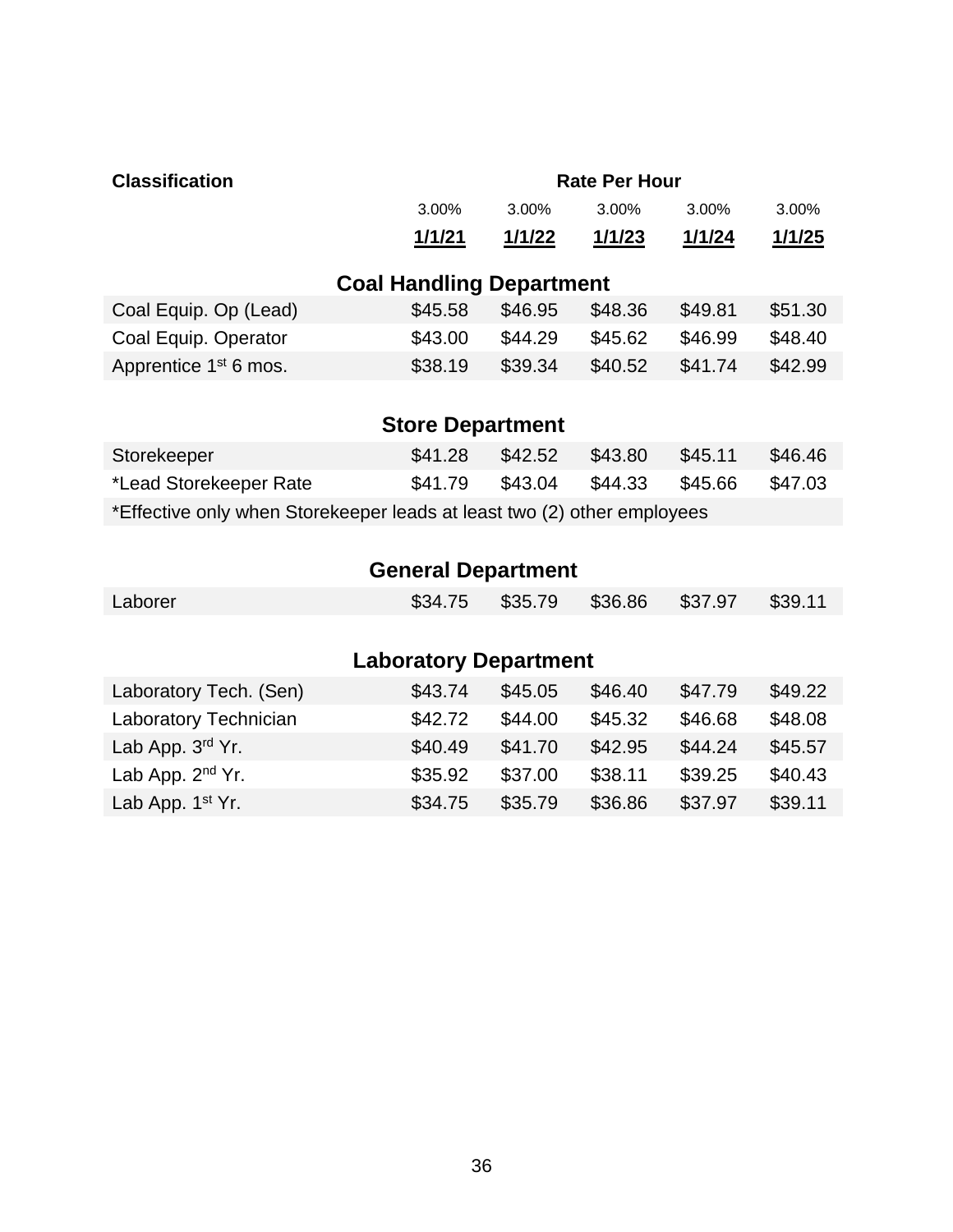# **SOUTHERN ILLINOIS ELECTRIC COOPERATIVE**

| <b>Classification</b>                | <b>Rate Per Hour</b>     |         |         |         |         |  |
|--------------------------------------|--------------------------|---------|---------|---------|---------|--|
|                                      | 3.00%                    | 3.00%   | 3.00%   | 3.00%   | 3.00%   |  |
|                                      | 1/1/21                   | 1/1/22  | 1/1/23  | 1/1/24  | 1/1/25  |  |
|                                      | <b>Line Department</b>   |         |         |         |         |  |
| Line Foreman                         | \$50.20                  | \$51.71 | \$53.26 | \$54.86 | \$56.51 |  |
| <b>Utility Serviceman</b>            | \$48.15                  | \$49.59 | \$51.08 | \$52.61 | \$54.19 |  |
| Journeyman Lineman                   | \$47.02                  | \$48.43 | \$49.88 | \$51.38 | \$52.92 |  |
| <b>Floating Jnyman Lineman</b>       | \$47.02                  | \$48.43 | \$49.88 | \$51.38 | \$52.92 |  |
| <b>Meter Tester Lineman</b>          | \$48.15                  | \$49.59 | \$51.08 | \$52.61 | \$54.19 |  |
| Oil Equipment Lineman                | \$48.15                  | \$49.59 | \$51.08 | \$52.61 | \$54.19 |  |
| App. Lineman 4 <sup>th</sup> Step    | \$41.34                  | \$42.58 | \$43.86 | \$45.18 | \$46.54 |  |
| App. Lineman 3 <sup>rd</sup> Step    | \$38.73                  | \$39.89 | \$41.09 | \$42.32 | \$43.59 |  |
| App. Lineman 2 <sup>nd</sup> Step    | \$37.29                  | \$38.41 | \$39.56 | \$40.75 | \$41.97 |  |
| App. Lineman 1 <sup>st</sup> Step    | \$36.31                  | \$37.40 | \$38.52 | \$39.68 | \$40.87 |  |
| Hired before July 1, 1998            |                          |         |         |         |         |  |
| <b>Forestry Foreman</b>              | \$46.81                  | \$48.21 | \$49.66 | \$51.15 | \$52.68 |  |
| Forestry Journeyman                  | \$41.82                  | \$43.07 | \$44.36 | \$45.69 | \$47.06 |  |
| Forestry App. 2 <sup>nd</sup> 6 mos. | \$39.70                  | \$40.89 | \$42.12 | \$43.38 | \$44.68 |  |
| Forestry App. 1 <sup>st</sup> 6 mos. | \$38.25                  | \$39.40 | \$40.58 | \$41.80 | \$43.05 |  |
| Hired after July 1, 1998             |                          |         |         |         |         |  |
| <b>Forestry Foreman</b>              | \$35.54                  | \$36.61 | \$37.71 | \$38.84 | \$40.01 |  |
| Forestry Journeyman                  | \$31.89                  | \$32.85 | \$33.84 | \$34.86 | \$35.91 |  |
| Forestry App. 2 <sup>nd</sup> 6 mos. | \$30.32                  | \$31.23 | \$32.17 | \$33.14 | \$34.13 |  |
| Forestry App. 1 <sup>st</sup> 6 mos. | \$29.16                  | \$30.03 | \$30.93 | \$31.86 | \$32.82 |  |
| <b>Groundman Truck Driver</b>        | \$36.31                  | \$37.40 | \$38.52 | \$39.68 | \$40.87 |  |
| Warehouseman                         | \$39.57                  | \$40.76 | \$41.98 | \$43.24 | \$44.54 |  |
| Warehouseman 2 <sup>nd</sup> 6 mos.  | \$37.62                  | \$38.75 | \$39.91 | \$41.11 | \$42.34 |  |
| Warehouseman 1 <sup>st</sup> 6 mos.  | \$35.61                  | \$36.68 | \$37.78 | \$38.91 | \$40.08 |  |
| Groundman                            | \$34.60                  | \$35.64 | \$36.71 | \$37.81 | \$38.94 |  |
| Gr'dman Class "B"1 <sup>st</sup> 6m  | \$32.15                  | \$33.11 | \$34.10 | \$35.12 | \$36.17 |  |
|                                      | <b>Garage Department</b> |         |         |         |         |  |
| Mechanic 1 <sup>st</sup> Class       | \$41.82                  | \$43.07 | \$44.36 | \$45.69 | \$47.06 |  |
| Mechanic 2 <sup>nd</sup> Class       | \$38.19                  | \$39.34 | \$40.52 | \$41.74 | \$42.99 |  |
| App. Mech. 3 <sup>rd</sup> 6 mos.    | \$37.04                  | \$38.15 | \$39.29 | \$40.47 | \$41.68 |  |
| App. Mech. 2 <sup>nd</sup> 6 mos.    | \$36.20                  | \$37.29 | \$38.41 | \$39.56 | \$40.75 |  |
| App. Mech. 1 <sup>st</sup> 6 mos.    | \$34.99                  | \$36.04 | \$37.12 | \$38.23 | \$39.38 |  |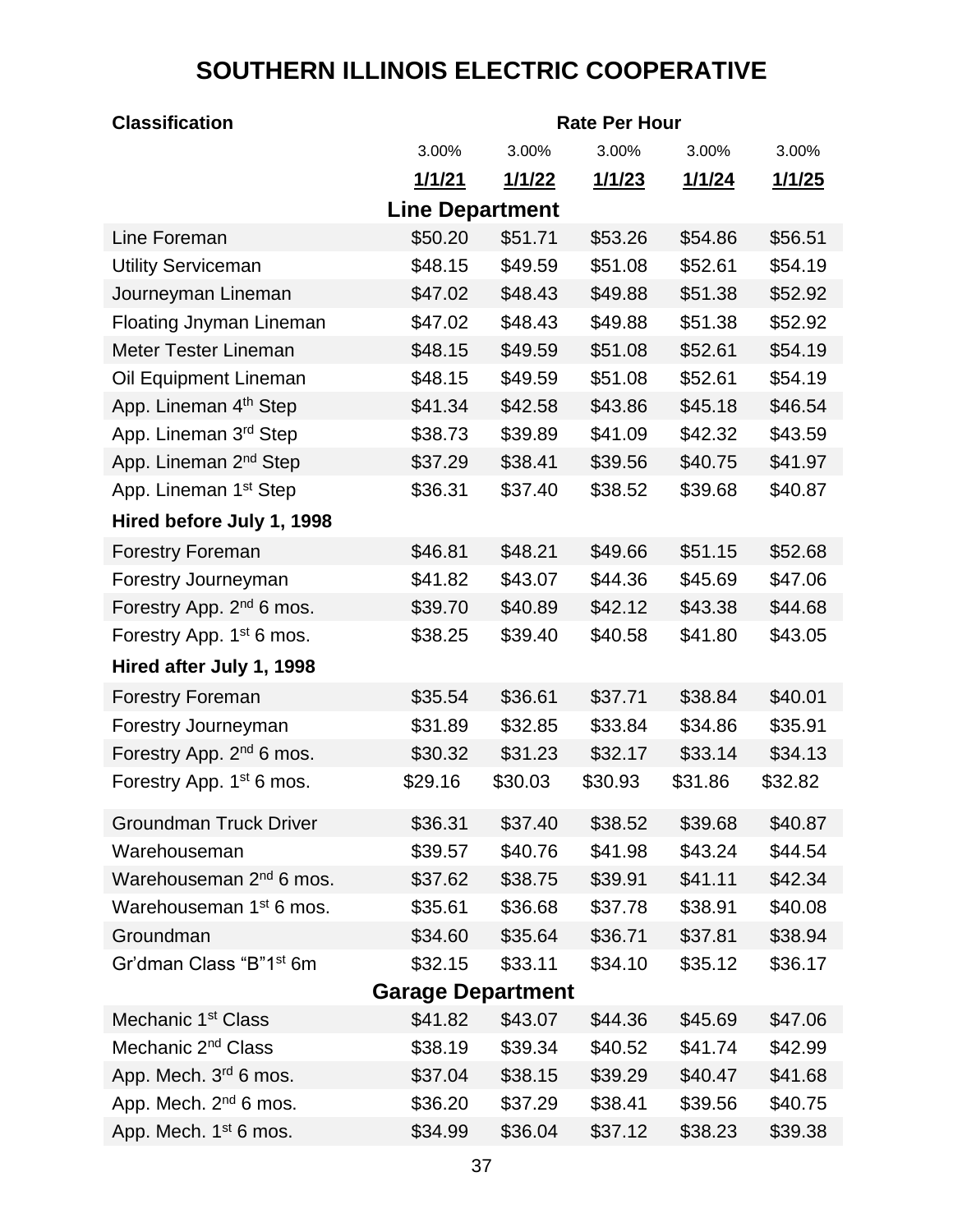# **SOUTHEASTERN ILLINOIS ELECTRIC COOPERATIVE**

| <b>Classification</b>                | <b>Rate Per Hour</b>   |                |                |                |                |  |  |
|--------------------------------------|------------------------|----------------|----------------|----------------|----------------|--|--|
|                                      | 3.00%                  | 3.00%          | 3.00%          | 3.00%          | 3.00%          |  |  |
|                                      | <u> 1/1/21</u>         | <u> 1/1/22</u> | <u> 1/1/23</u> | <u> 1/1/24</u> | <u> 1/1/25</u> |  |  |
|                                      | <b>Line Department</b> |                |                |                |                |  |  |
| Line Foreman                         | \$50.20                | \$51.71        | \$53.26        | \$54.86        | \$56.51        |  |  |
| <b>Utility Serviceman</b>            | \$48.74                | \$50.20        | \$51.71        | \$53.26        | \$54.86        |  |  |
| Journeyman Lineman                   | \$47.02                | \$48.43        | \$49.88        | \$51.38        | \$52.92        |  |  |
| App. Lineman 4 <sup>th</sup> Step    | \$41.34                | \$42.58        | \$43.86        | \$45.18        | \$46.54        |  |  |
| App. Lineman 3 <sup>rd</sup> Step    | \$38.73                | \$39.89        | \$41.09        | \$42.32        | \$43.59        |  |  |
| App. Lineman 2 <sup>nd</sup> Step    | \$37.29                | \$38.41        | \$39.56        | \$40.75        | \$41.97        |  |  |
| App. Lineman 1 <sup>st</sup> Step    | \$36.31                | \$37.40        | \$38.52        | \$39.68        | \$40.87        |  |  |
| Groundman                            | \$34.60                | \$35.64        | \$36.71        | \$37.81        | \$38.94        |  |  |
| <b>Groundman Truck Drive</b>         | \$36.31                | \$37.40        | \$38.52        | \$39.68        | \$40.87        |  |  |
|                                      |                        |                |                |                |                |  |  |
| Hired before July 1, 1998            |                        |                |                |                |                |  |  |
| Right of Way Foreman                 | \$47.63                | \$49.06        | \$50.53        | \$52.05        | \$53.61        |  |  |
| <b>Forestry Foreman</b>              | \$46.81                | \$48.21        | \$49.66        | \$51.15        | \$52.68        |  |  |
| Forestry Journeyman                  | \$41.82                | \$43.07        | \$44.36        | \$45.69        | \$47.06        |  |  |
| Forestry App. 2 <sup>nd</sup> 6 mos. | \$39.70                | \$40.89        | \$42.12        | \$43.38        | \$44.68        |  |  |
| Forestry App. 1 <sup>st</sup> 6 mos. | \$38.25                | \$39.40        | \$40.58        | \$41.80        | \$43.05        |  |  |
|                                      |                        |                |                |                |                |  |  |
| Hired after July 1, 1998             |                        |                |                |                |                |  |  |
| <b>Right of Way Foreman</b>          | \$47.63                | \$49.06        | \$50.53        | \$52.05        | \$53.61        |  |  |
| <b>Forestry Foreman</b>              | \$35.54                | \$36.61        | \$37.71        | \$38.84        | \$40.01        |  |  |
| Forestry Journeyman                  | \$31.89                | \$32.85        | \$33.84        | \$34.86        | \$35.91        |  |  |
| Forestry App. 2 <sup>nd</sup> 6 mos. | \$30.32                | \$31.23        | \$32.17        | \$33.14        | \$34.13        |  |  |
| Forestry App. 1 <sup>st</sup> 6 mos. | \$29.16                | \$30.03        | \$30.93        | \$31.86        | \$32.82        |  |  |
|                                      |                        |                |                |                |                |  |  |
| Groundman, Class B                   | \$32.15                | \$33.11        | \$34.10        | \$35.12        | \$36.17        |  |  |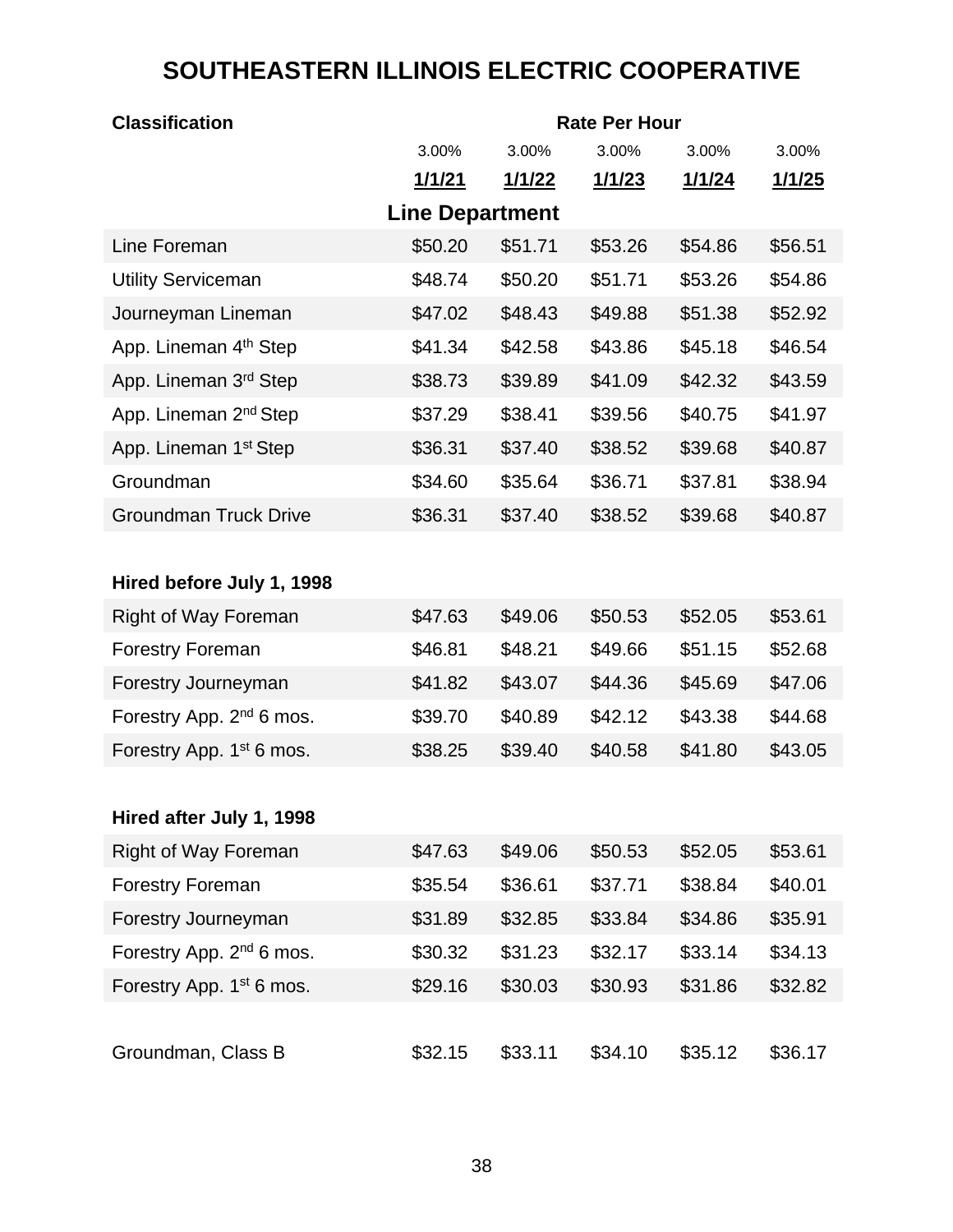# **SOUTHEASTERN ILLINOIS ELECTRIC COOPERATIVE**

| <b>Classification</b>      | <b>Rate Per Hour</b> |         |         |          |          |  |  |
|----------------------------|----------------------|---------|---------|----------|----------|--|--|
|                            | 3.00%                | 3.00%   | 3.00%   | $3.00\%$ | $3.00\%$ |  |  |
|                            | 1/1/21               | 1/1/22  | 1/1/23  | 1/1/24   | 1/1/25   |  |  |
| <b>Meter Department</b>    |                      |         |         |          |          |  |  |
| Power Meter Foreman        | \$50.71              | \$52.23 | \$53.80 | \$55.41  | \$57.07  |  |  |
| P and P Meterman           | \$43.54              | \$44.85 | \$46.20 | \$47.59  | \$49.02  |  |  |
| <b>Meterman and Tester</b> | \$40.25              | \$41.46 | \$42.70 | \$43.98  | \$45.30  |  |  |
|                            |                      |         |         |          |          |  |  |

# **Electric Line Maintenance Department**

| \$48.09 \$49.53 \$51.02 \$52.55 \$54.13<br>Maintenance Repairman |
|------------------------------------------------------------------|
|------------------------------------------------------------------|

| <b>Garage Department</b>        |         |         |         |         |         |  |  |  |
|---------------------------------|---------|---------|---------|---------|---------|--|--|--|
| Mechanic, 1 <sup>st</sup> Class | \$41.82 | \$43.07 | \$44.36 | \$45.69 | \$47.06 |  |  |  |
| Mechanic, 2 <sup>nd</sup> Class | \$38.17 | \$39.32 | \$40.50 | \$41.72 | \$42.97 |  |  |  |
| App. $3rd$ 6 mos.               | \$37.04 | \$38.15 | \$39.29 | \$40.47 | \$41.68 |  |  |  |
| App. $2nd 6$ mos.               | \$36.20 | \$37.29 | \$38.41 | \$39.56 | \$40.75 |  |  |  |
| App. $1st 6$ mos.               | \$34.99 | \$36.04 | \$37.12 | \$38.23 | \$39.38 |  |  |  |
| Bld. & Shop Repairman           | \$38.99 | \$40.16 | \$41.36 | \$42.60 | \$43.88 |  |  |  |

# **Stores Department**

| Storekeeper                      | \$40.39 | \$41.60 | \$42.85 | \$44.14 | \$45.46 |
|----------------------------------|---------|---------|---------|---------|---------|
| Storekeeper 2 <sup>nd</sup> 6 mo | \$37.68 | \$38.81 | \$39.97 | \$41.17 | \$42.41 |
| Storekeeper 1 <sup>st</sup> 6 mo | \$36.51 | \$37.61 | \$38.74 | \$39.90 | \$41.10 |
| Warehouse / Meter Tech           | \$39.22 | \$40.40 | \$41.61 | \$42.86 | \$44.15 |
| Warehouse                        | \$38.19 | \$39.34 | \$40.52 | \$41.74 | \$42.99 |
| Warehouse 2 <sup>nd</sup> 6 mo.  | \$36.23 | \$37.32 | \$38.44 | \$39.59 | \$40.78 |
| Warehouse 1 <sup>st</sup> 6 mo.  | \$34.20 | \$35.23 | \$36.29 | \$37.38 | \$38.50 |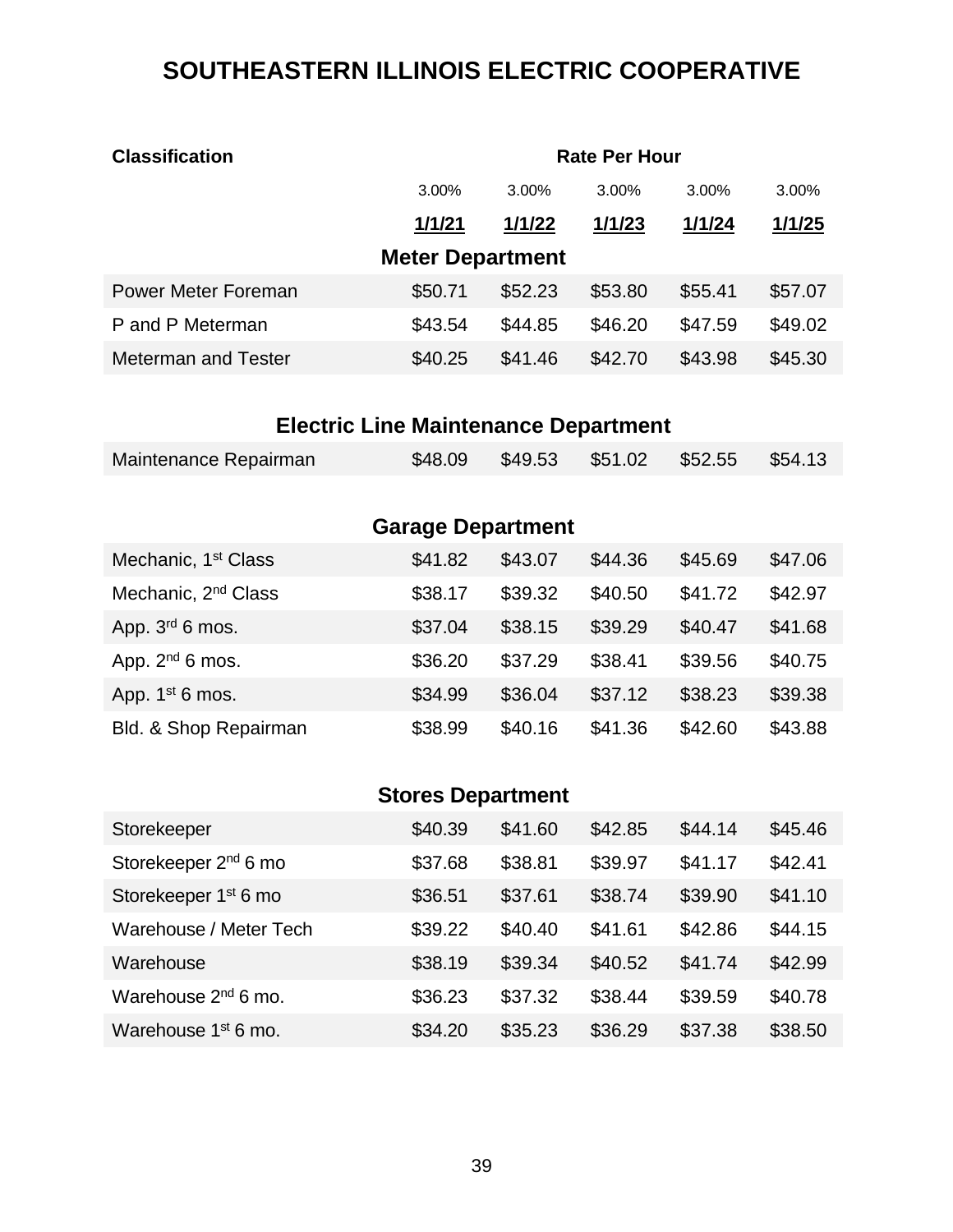# **EGYPTIAN ELECTRIC COOPERATIVE ASSOCIATION**

| <b>Classification</b>                 | <b>Rate Per Hour</b> |               |               |               |               |  |
|---------------------------------------|----------------------|---------------|---------------|---------------|---------------|--|
|                                       | 3.00%                | 3.00%         | 3.00%         | 3.00%         | 3.00%         |  |
|                                       | 1/1/21               | <u>1/1/22</u> | <u>1/1/23</u> | <u>1/1/24</u> | <u>1/1/25</u> |  |
| Line Foreman                          | \$50.20              | \$51.71       | \$53.26       | \$54.86       | \$56.51       |  |
| Maintenance Lineman                   | \$48.15              | \$49.59       | \$51.08       | \$52.61       | \$54.19       |  |
| Journeyman Lineman                    | \$47.02              | \$48.43       | \$49.88       | \$51.38       | \$52.92       |  |
| <b>Meter Tester</b>                   | \$46.08              | \$47.46       | \$48.88       | \$50.35       | \$51.86       |  |
| <b>Assistant Meter Tester</b>         | \$43.26              | \$44.56       | \$45.90       | \$47.28       | \$48.70       |  |
| App. Lineman 4 <sup>th</sup> Step     | \$41.33              | \$42.57       | \$43.85       | \$45.17       | \$46.53       |  |
| App. Lineman 3rd Step                 | \$38.74              | \$39.90       | \$41.10       | \$42.33       | \$43.60       |  |
| App. Lineman 2 <sup>nd</sup> Step     | \$37.30              | \$38.42       | \$39.57       | \$40.76       | \$41.98       |  |
| App. Lineman 1 <sup>st</sup> Step     | \$36.30              | \$37.39       | \$38.51       | \$39.67       | \$40.86       |  |
| Hired before July 1, 1998             |                      |               |               |               |               |  |
| Line Clearance Foreman                | \$46.80              | \$48.20       | \$49.65       | \$51.14       | \$52.67       |  |
| Forestry Journeyman                   | \$41.82              | \$43.07       | \$44.36       | \$45.69       | \$47.06       |  |
| Forestry App. 2 <sup>nd</sup> 6 mos.  | \$39.71              | \$40.90       | \$42.13       | \$43.39       | \$44.69       |  |
| Forestry App. 1 <sup>st</sup> 6 mos.  | \$38.25              | \$39.40       | \$40.58       | \$41.80       | \$43.05       |  |
| Hired after July 1, 1998              |                      |               |               |               |               |  |
| Line Clearance Foreman                | \$35.55              | \$36.62       | \$37.72       | \$38.85       | \$40.02       |  |
| Forestry Journeyman                   | \$31.88              | \$32.84       | \$33.83       | \$34.84       | \$35.89       |  |
| Forestry App. 2 <sup>nd</sup> 6 mos.  | \$30.32              | \$31.23       | \$32.17       | \$33.14       | \$34.13       |  |
| Forestry App. 1 <sup>st</sup> 6 mos.  | \$29.16              | \$30.03       | \$30.93       | \$31.86       | \$32.82       |  |
| <b>Groundman Truck Driver</b>         | \$36.30              | \$37.39       | \$38.51       | \$39.67       | \$40.86       |  |
| Groundman Class A                     | \$34.60              | \$35.64       | \$36.71       | \$37.81       | \$38.94       |  |
| Gr'dman Class B 1 <sup>st</sup> 6 mo. | \$32.16              | \$33.12       | \$34.11       | \$35.13       | \$36.18       |  |
|                                       |                      |               |               |               |               |  |
| Mechanic 1 <sup>st</sup> Class        | \$41.82              | \$43.07       | \$44.36       | \$45.69       | \$47.06       |  |
| Mechanic 2 <sup>nd</sup> Class        | \$38.20              | \$39.35       | \$40.53       | \$41.75       | \$43.00       |  |
| App. Mech. 3 <sup>rd</sup> 6 mos.     | \$37.04              | \$38.15       | \$39.29       | \$40.47       | \$41.68       |  |
| App. Mech. 2 <sup>nd</sup> 6 mos.     | \$36.18              | \$37.27       | \$38.39       | \$39.54       | \$40.73       |  |
| App. Mech. 1 <sup>st</sup> 6 mos.     | \$34.98              | \$36.03       | \$37.11       | \$38.22       | \$39.37       |  |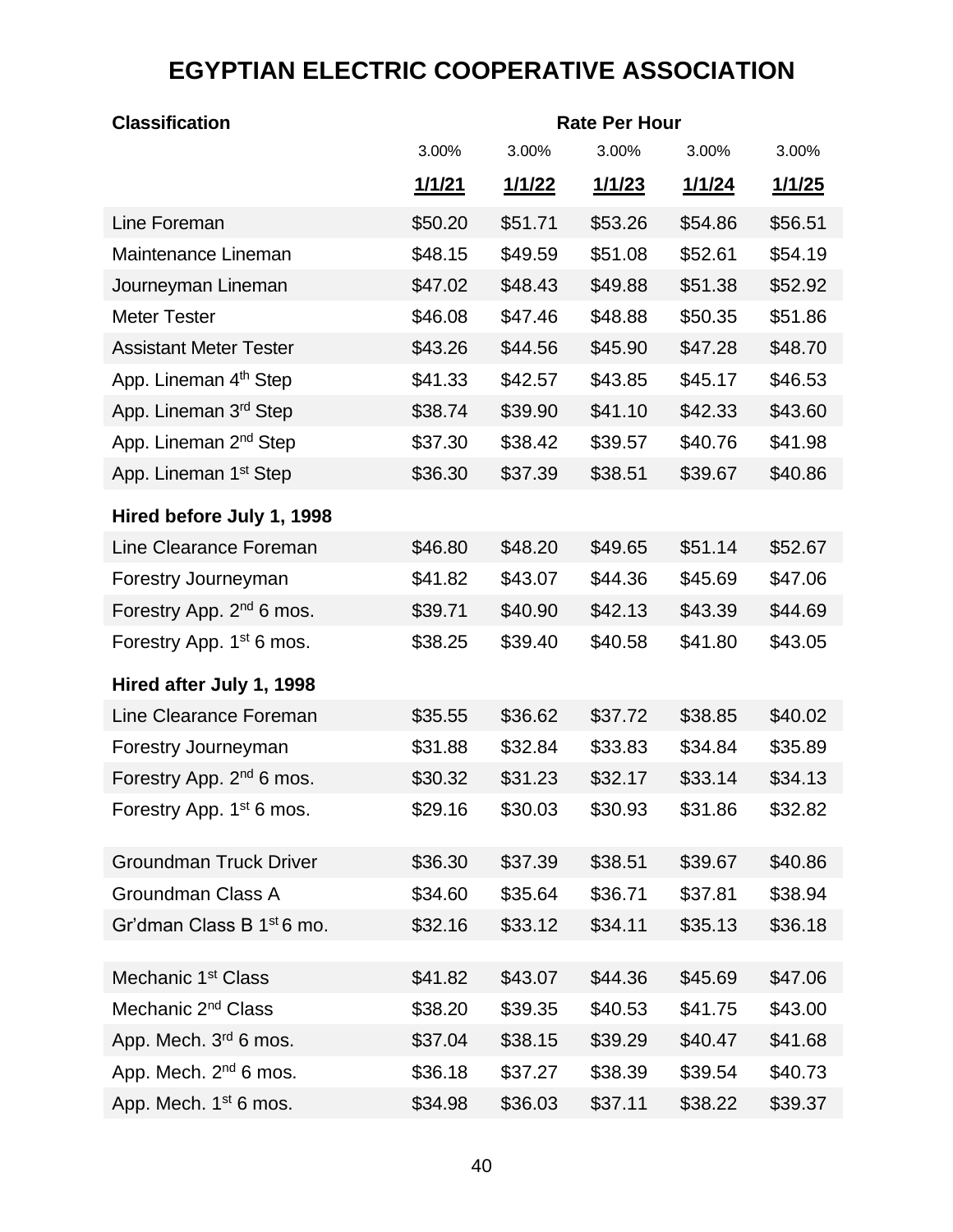#### **APPENDIX B**

### **GLOVING PROGRAM FOR DISTRIBUTION COOPERATIVES**

#### **Section 1:**

All Crew Foreman, Utility Servicemen, Floating and Journeyman Lineman, Meter Tester Lineman, Oil Equipment Lineman, Line Foreman, Maintenance Repairman, Maintenance Lineman, and apprentices in the fourth step. [In this document all of these listed job classifications are included in and referred to as "Journeyman Lineman".] at the distribution Cooperatives ("Cooperatives") shall be trained in the procedures for gloving voltages 15KV or less. This initial training shall consist of a minimum of five days or equivalent.

#### **Section 2: Safety Equipment**

All protective equipment, including gloves, sleeves and bucket liners, shall be equal to or exceed the requirements set out by OSHA, ANSI and ASTM standards. Class 2 rubber gloves and rubber sleeves shall be worn while gloving. Gloving voltages over 600 volts up to 15 KV shall only be done from approved bucket trucks with upper and lower controls and insulated booms certified as having passed the necessary testing requirements, with approved and tested bucket liners.

The two levels of protection shall always be present and in excess of any cover-up protective equipment. If the two levels of safety protection as described above cannot be maintained, alternate procedures for completing the job assignment shall be utilized and the employees shall not be required to glove primary voltages up to 15KV. Wherever applicable the current practice of gloving 5 KV remains unchanged.

Each worker shall individually be assigned personal rubber gloves and sleeves, cleaned and tested both electrically and mechanically, and certified for work on energized conductors and/or equipment at the appropriate voltage. Rubber gloves and sleeves shall be tested at the request of the worker but in any event, no less than once every 90 days.

In addition to laboratory tests, each worker shall make a daily inspection of his personal protective equipment at the beginning of each work period. This personal inspection shall include a visual and feel test of leather protectors, and a visual and air test of rubber gloves. Additional tests to personal protective equipment shall be made throughout the day for additional assignments.

All rubber protective equipment shall always b e stored and/or carried in such a way that it shall not be damage through contact with tools and other equipment. The Cooperative shall modify, where necessary, trucks/equipment to comply with the provisions of this paragraph.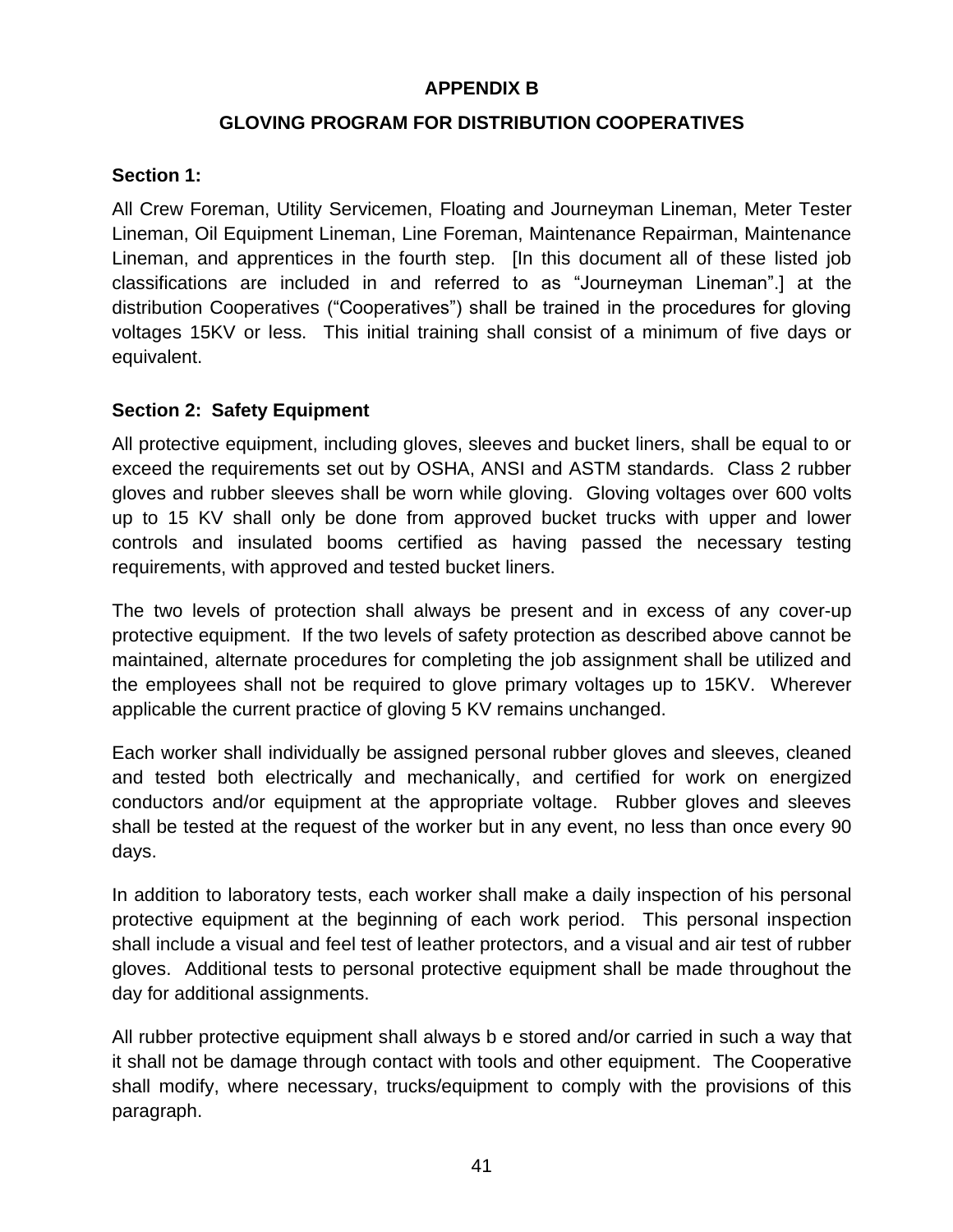Gloves with 16" gauntlets shall be provided upon request. Existing gloves with 14" gauntlets shall be replaced through attrition. Rubber sleeves shall be worn in either case.

### **Section 3: Certified Aerial Bucket Truck and Certified Digger Derrick Tests**

Only approved and certified aerial bucket trucks and certified digger derricks with upper and lower controls equipped with insulated booms, that have satisfactorily passed the testing requirements set out in Items 1 through 5 below, and displaying the dated certification decal, shall be considered appropriate for use by workers gloving voltages up to 15 KV.

- 1. Each certified aerial bucket truck and certified digger derricks shall be equipped with a daily checklist of procedures to be followed by the crew members.
- 2. Daily checks shall include visual inspection of certified aerial bucket trucks and certified digger derricks by the crew members assigned to the equipment prior to the equipment being used.
- 3. The visual and mechanical tests made by crew members to ensure the truck's operating integrity for the day's work shall include visual tests to determine:
	- a. Oil leaks.
	- b. Cleanliness of the fiberglass booms. If the insulated section of the boom is not clean, it shall be wiped with a dry cloth or washed with a mild detergent or appropriate cleaning solution in accordance with the manufacturer's recommendations, but the crew assigned to the truck.
	- c. Cuts, breaks and abrasions to the boom.
	- d. Cleanliness of the bucket liner, including cut breaks, and abrasions.
- 4. All certified aerial bucket trucks and certified digger derricks that are to be used in the rubber gloving procedures will be inspected and tested semiannually. Only appropriate qualified personnel, including outside vendors as necessary, shall conduct these inspections. All such maintenance personnel shall be informed of the gloving practices and of the vital importance of good maintenance work on equipment so as to ensure the safety of individuals using the equipment. Any complaint or question regarding inspection shall be investigated and corrected properly.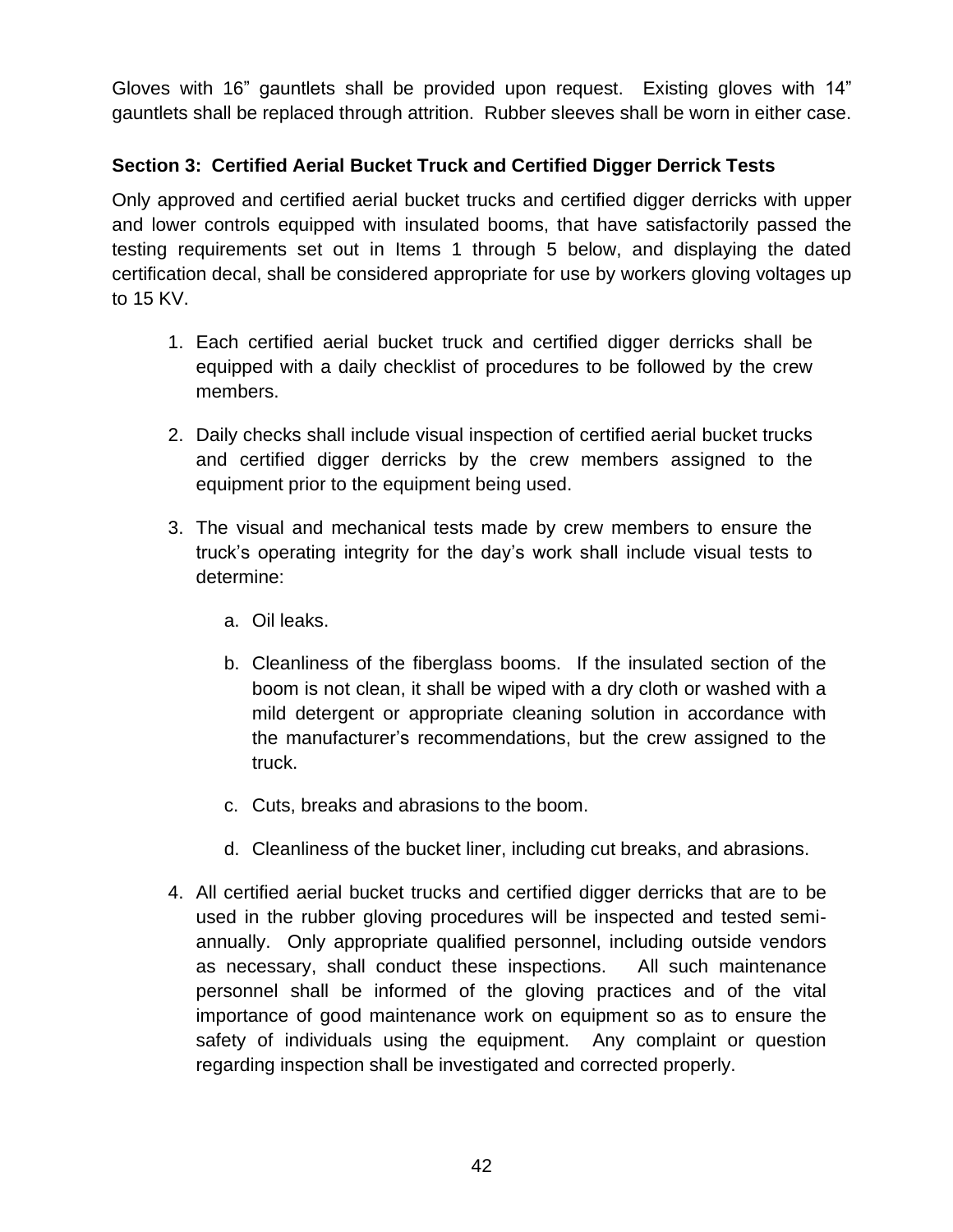5. Certified aerial bucket trucks and certified digger derricks shall be inspected semi-annually. The annual and semi- annual testing shall be performed by a qualified outside vendor, who will place a sticker on each bucket liner which clearly states the next due date. Semi-annual tests on aerial bucket trucks shall meet or exceed OSHA and ANSI Standards. Booms shall be tested more often upon request. This semi-annual testing may be performed "inhouse" in the future, should the necessary capabilities that meet or exceed OSHA and ANSI Standards be developed.

The inspections and tests described in the above paragraph, including the daily checks by crew members shall me mandatory. Any malfunction or defects of the equipment discovered as a result of these inspection or tests, and malfunctions or defects found during normal or routine repair work, shall be reported in written form to the appropriate supervisor and crew assigned to that truck prior to the equipment being utilized for use as a certified aerial bucket truck or certified digger derrick truck.

### **Section 4: Training**

All Journeyman Lineman shall be trained in the procedures for gloving voltages 15 KV or less. Initial training shall consist of a minimum of five days or equivalent including one day of classroom instruction, up to two days of mock-energized training, and up to two days of "hands-on" experience. Classroom instruction shall consist of:

- 1. Theory of isolation and insulation.
- 2. Display and explanation of the use of cover-up equipment and tools.
- 3. Review of typical job methods.
- 4. Question and answer session.

Field training (mock and "hands on") shall include but not limited to such activities as:

- 1. Demonstrations to cover-up methods from bucket trucks.
- 2. Demonstrations of specific job tasks, such as single place pole top or pin insulator change out, crossarm replacement (2 or 3 phase), replacing damaged dead-end insulators, installing dead-ends (1 or 3 phase), and transferring conductors.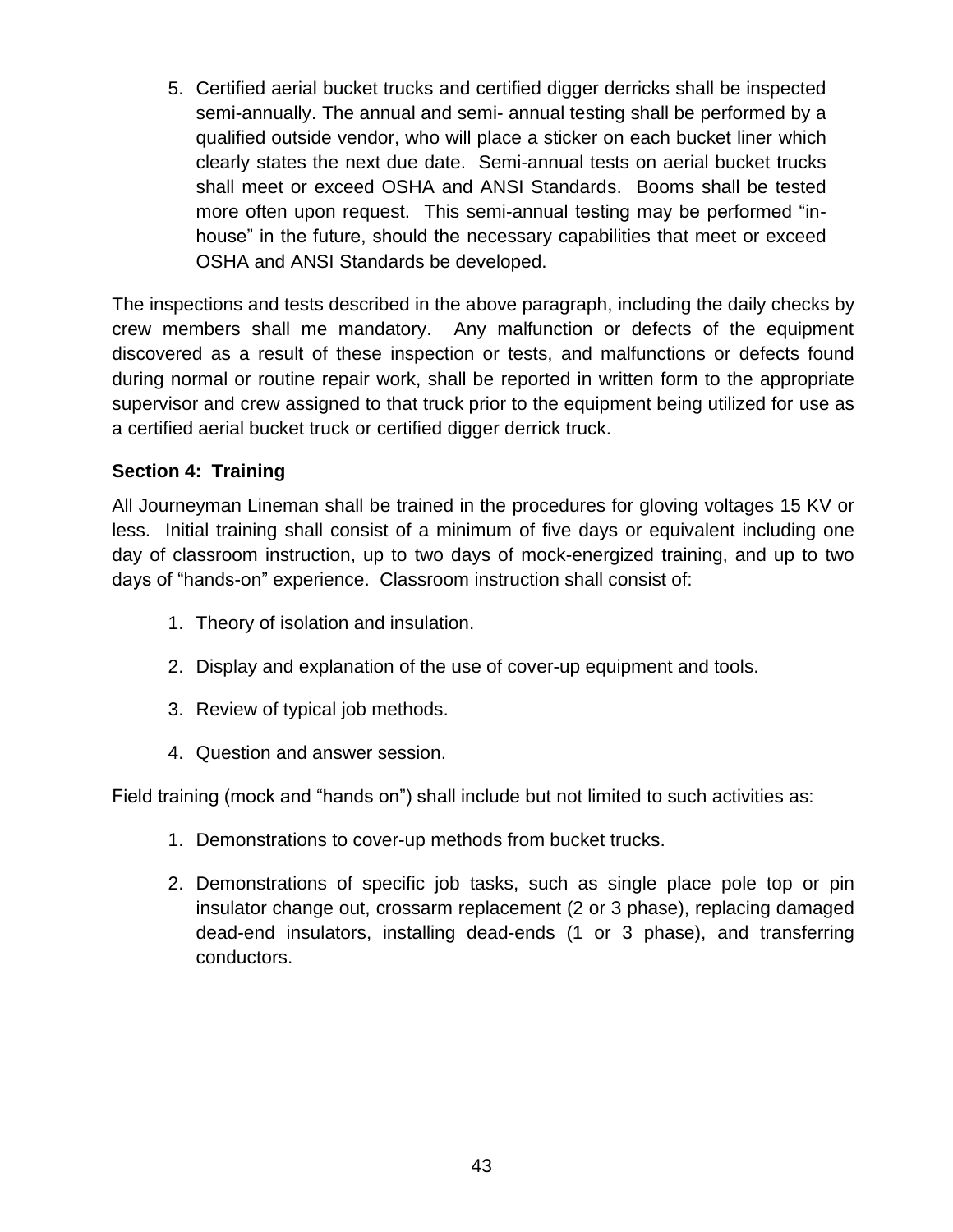The "hands-on" portion of the training shall include work on actual energized circuits and shall be conducted by an instructor designated by the Cooperatives who has experience as a Journeyman Lineman working primary voltages with rubber gloves. "Hands-on" training groups shall be limited to not more than six trainees for each instructor. Apprentices below the third step may participate in all training except for the hands-on live circuit. Apprentices in the third or fourth step will be allowed to participate in hands-on live circuit training only in assisting Journeyman Lineman.

Training shall include working on energized conductors and equipment using

procedures for covering so as to provide the maximum isolation and insulation from any grounded equipment or potential grounds, understanding that wood poles, crossarms and structural material shall be considered ground potential.

Apprentices shall begin on-the-job training of gloving procedures for 15 KV or below, at the same step as they currently begin training all classes of work. The Apprentice Training Program shall be revised to incorporate aspects of the Journeyman Lineman training or gloving not already included.

In addition to the initial training, one day of training will be provided on an annual basis. Implementation may be delayed due to availability of new necessary equipment.

#### **Section 5: General**

- 1. Crews gloving voltages up to 15 KV shall consist of a Foreman, a Journeyman Lineman and a Journeyman Lineman or an Apprentice at the third step [three-man crew]. Additional help may be requested to perform the work safely.
- 2. Bucket trucks shall have at least 36 inches of the insulated boom extended without the winch during any gloving process.
- 3. Conductors and equipment shall be considered energized unless they have been visually de-energized and effectively grounded.
- 4. Employees shall not work on any energized conductor until all conductors within reach, or which may become within reach, are first covered with protective equipment. This includes all grounded conductors, grounded surfaces and any conductors below, such as neutrals, secondary's, services, downguys, telephone wires or other cables, and pole surfaces or crossarms, which the aerial bucket, boom or worker may contact. All covering and uncovering shall be performed from a point below or at the same level of the conductors. Conductors shall be covered as the worker moves into the work area and uncovered as the worker moves away from the work area when the work is completed. When utilizing a bucket truck, the worker shall not position himself over an unprotected energized conductor.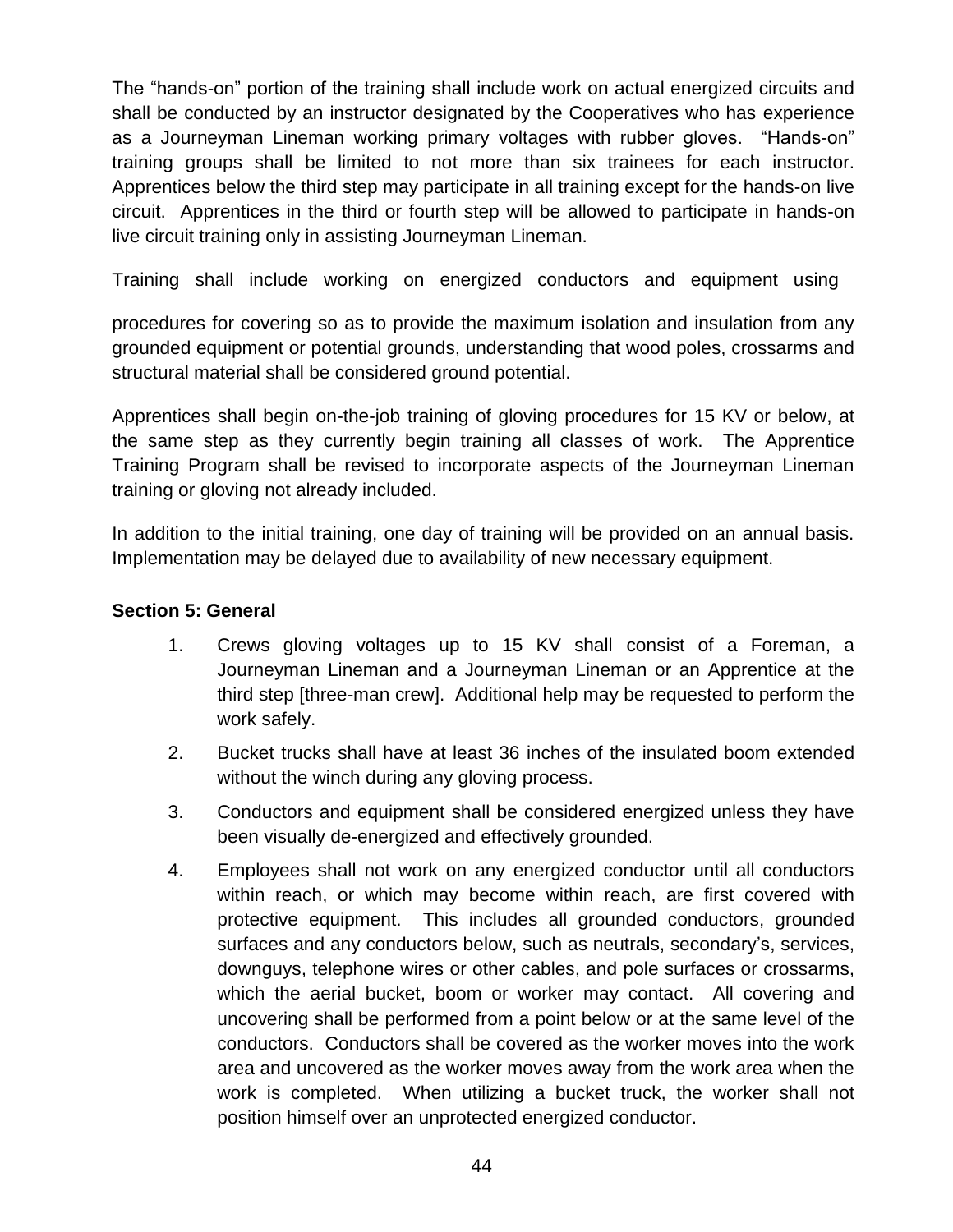- 5. Aerial basket truck equipment with pole grabbers that cannot be disengaged from the insulated section of the boom shall not be considered as an insulated bucket truck for the purpose of gloving voltages above 5KV but less than 15 KV. If a pin-on basket is used, any winch line shall be removed from the insulated portion of the boom.
- 6. On all jobs the circuit protections equipment shall be placed on "one shot" where available, otherwise, a bypass fuse will be used during the period when work is being performed to avoid the circuit becoming re-energized in the ever of a fault to the circuit.
- 7. Employees shall not be permitted to break or pick up load with rubber gloves. The employee shall use appropriate hot line tools unless using a device designed to pick up load. Load taps shall include, but are not limited to, lightning arresters, transformer taps, cut-outs, and any other load make/break switching.
- 8. Eye protection shall be worn at all times while performing gloving work.
- 9. Before a crew begins an assignment involving gloving voltages, whether conditions for the day shall be given prime consideration. Gloving voltages above 5 KV but less than 15 KV shall not be permitted on days when the weather is inclement or foggy conditions exist. If any of these or other adverse conditions develops after work has begun, the job shall be made safe and work performed by alternate means until conditions improve. Gloving assignments in other than daylight hours shall be limited to when, in the option of the crew performing the work, sufficient lighting is available and the crew determines the job can be performed safely.
- 10. While gloving voltages up to 15 KV, only properly insulated strap hoists, blocks, handlines, and ropes made of synthetic materials with good dielectric properties, shall be used.
- 11. Jewelry, including watches, earrings, necklaces and neck chains, shall not be worn while performing gloving work. Wedding rings, if worn, shall be taped.
- 12. Only proper tools having approved insulated hoses operating from truck tool systems (if available) or other approved power source shall be used in any aerial bucket while gloving voltages up to 15 KV. All electrically operated hand tools shall be removed from the bucket prior to any gloving work commencing on voltages above 600 V, including the installation and removal of protective equipment.
- 13. The Cooperatives shall maintain or improve the current level of live line tools in each area.